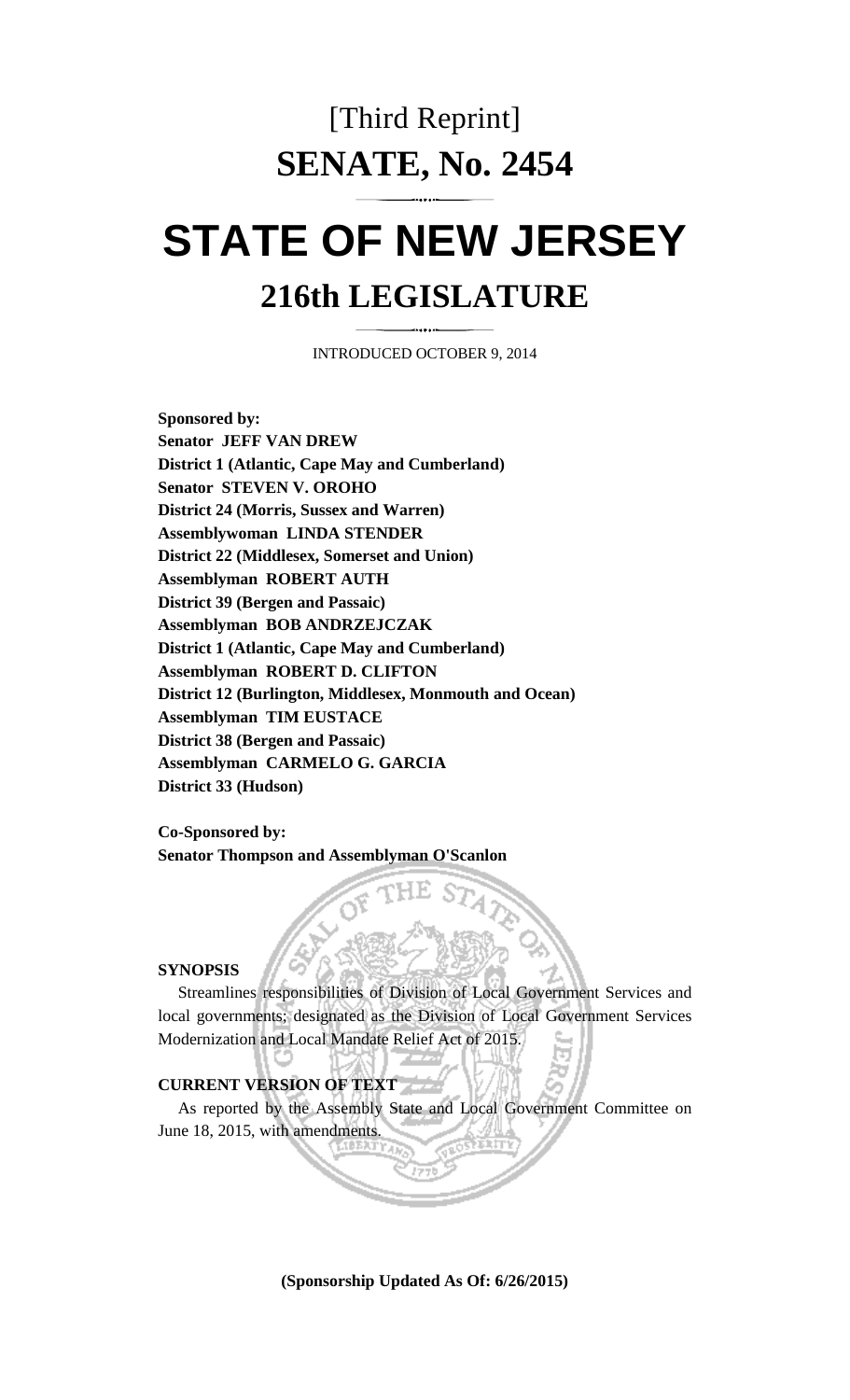2

1 **AN ACT** concerning local governments and designated as the 2 Division of Local Government Services Modernization and 3 Local Mandate Relief Act of <sup>1</sup>[2014] 2015<sup>1</sup>, and amending and 4 repealing various parts of the statutory law. 5 6 **BE IT ENACTED** *by the Senate and General Assembly of the State*  7 *of New Jersey:* 8 9 1. N.J.S.18A:8-12 is amended to read as follows: 10 18A:8-12. Within 15 days after the filing of the answers to the 11 petition, the [commissioner of education shall submit the petition 12 and answers to a board of review consisting of the commissioner of 13 education, as chairman, the commissioner of conservation and 14 economic development and the director of the division of local 15 government in the department of the treasury, which] 16 Commissioner of Education shall hold a hearing thereon at the 17 request of any interested party and shall consider the effect of the 18 proposed separation upon the educational and financial condition of 19 both the new and remaining districts on the basis of the allegations 20 of the petition and answers and of any other factors which might 21 have been alleged in the answers as hereinbefore provided. 22 (cf: N.J.S.18A:8-12) 23 24 2. N.J.S.18A:8-13 is amended to read as follows: 25 18A:8-13. Within 60 days after the receipt of the petition and 26 answers, the [board of review] Commissioner of Education shall [, 27 by a recorded roll call majority vote of the full membership of such 28 board,] grant the application and determine the amount of 29 indebtedness, if any, to be assumed by the remaining and new 30 districts, respectively, or deny the same. 31 (cf: N.J.S.18A:8-13) 32 33 3. N.J.S.18A:8-22 is amended to read as follows: 34 18A:8-22. Upon the creation of the new district, title to all 35 school grounds and buildings and the furnishings and equipment 36 thereof situate therein shall vest in the board of education of that 37 district, and such board shall thereupon assume such amount of the 38 indebtedness of the original school district as shall have been 39 determined upon by the [board of review] Commissioner of 40 Education and shall pay to the board of the remaining district, at 41 least five days before the same shall become due, the amount of the 42 principal and interest of the indebtedness so assumed, and said 43 principal and interest shall be paid by the board of the remaining

 **EXPLANATION – Matter enclosed in bold-faced brackets** [**thus**] **in the above bill is not enacted and is intended to be omitted in the law.** 

 **Matter underlined thus is new matter.** 

 **Matter enclosed in superscript numerals has been adopted as follows: 1**

- **Senate SCU committee amendments adopted March 9, 2015.**
- **2 Senate SBA committee amendments adopted May 14, 2015.**

**<sup>3</sup> Assembly ASL committee amendments adopted June 18, 2015.**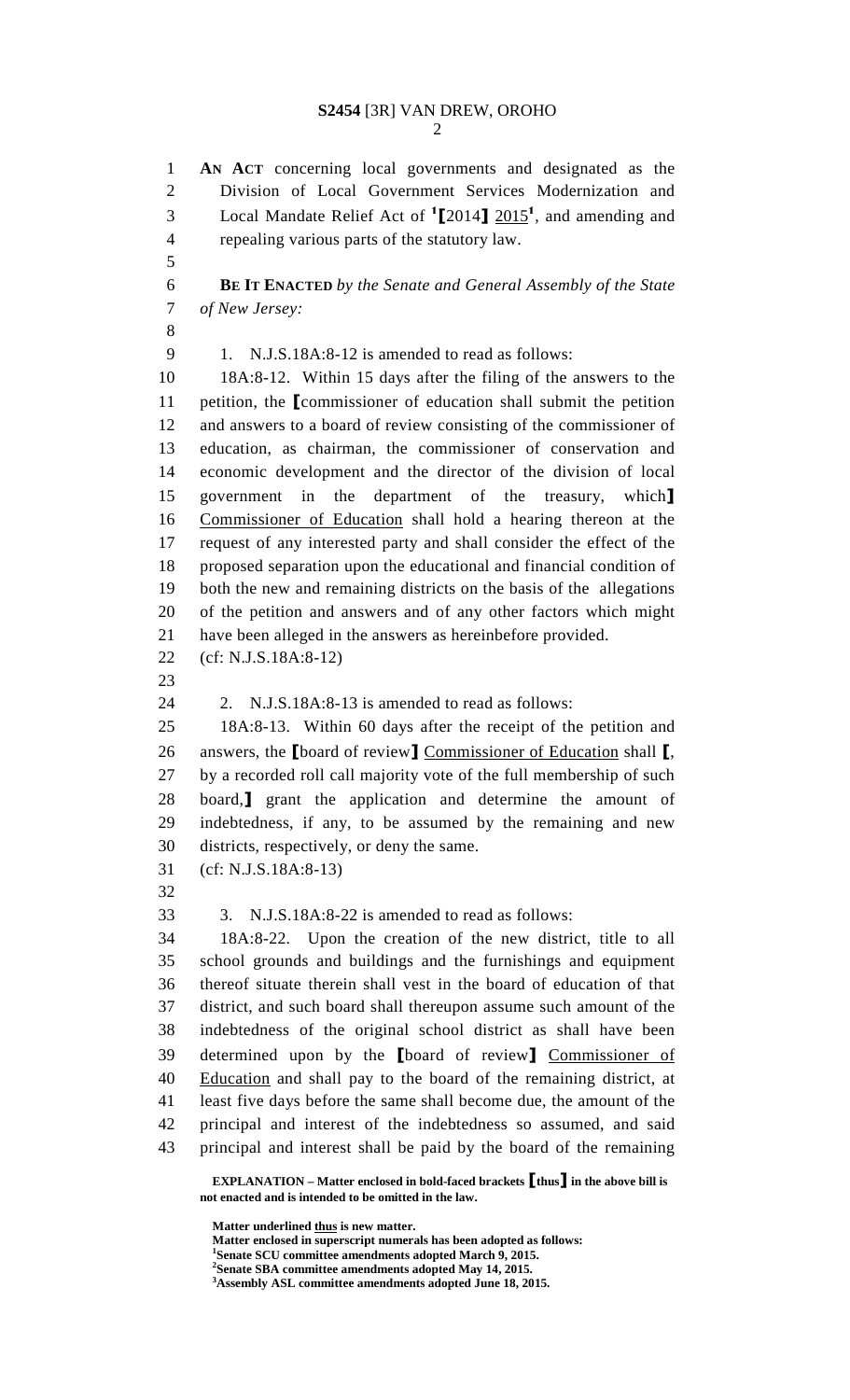1 district as and when the same becomes due and payable.

3

4 4. Section 6 of P.L.1975, c.360 (C.18A:13-56) is amended to 5 read as follows:

6 6. [Within 15 days after the filing of the answers to the 7 petition, the] The Commissioner of Education shall [submit] 8 review the petition and answers [to a board of review consisting of 9 the commissioner as chairman, a member of the State Board of 10 Education to be appointed by the president thereof, the State 11 Treasurer or his designee and the Director of the Division of Local 12 Government Services in the Department of Community Affairs,] 13 for a determination as to whether or not the petition should be 14 granted, and if so, the amount of indebtedness, if any, to be 15 assumed by the remaining and the new district, or by each of the 16 constituent districts in the event of a dissolution, upon approval of 17 the legal voters pursuant to section 9 of P.L.1975, c.360 (C.18A:13- 18 59) at a special school election. The [board of review] 19 commissioner shall consider the effect of the proposed withdrawal 20 or dissolution upon the educational and financial condition of the 21 withdrawing and the remaining districts, or upon each of the 22 constituent districts in the event of a dissolution, and shall schedule 23 and hold a public hearing on the petition upon the application of 24 any interested party. In considering the effect of the proposed 25 withdrawal or dissolution upon the educational and financial 26 condition of the withdrawing and remaining districts, or upon each 27 of the constituent districts in the event of a dissolution, the [board 28 of review] commissioner shall:

29 a. Consent to the granting of the application; or

30 b. Oppose the same because, if the same be granted

31 1. An excessive debt burden will be imposed upon the remaining 32 districts, or the withdrawing district, or upon any of the constituent 33 districts in the event of a dissolution;

34 2. An efficient school system cannot be maintained in the 35 remaining districts or the withdrawing district, or in any of the 36 constituent districts in the event of a dissolution, without excessive 37 costs;

38 3. Insufficient pupils will be left in the remaining districts, or 39 in any of the constituent districts in the event of a dissolution, to 40 maintain a properly graded school system; or

41 4. Any other reason, which it may deem to be sufficient; or

42 c. Request that if the petition be granted, the amount of debt 43 which the remaining districts, or any of the constituent districts in 44 the event of a dissolution, would be required to assume, calculated 45 as hereinbefore provided, be reduced for the reason that--

<sup>2 (</sup>cf: N.J.S.18A:8-22)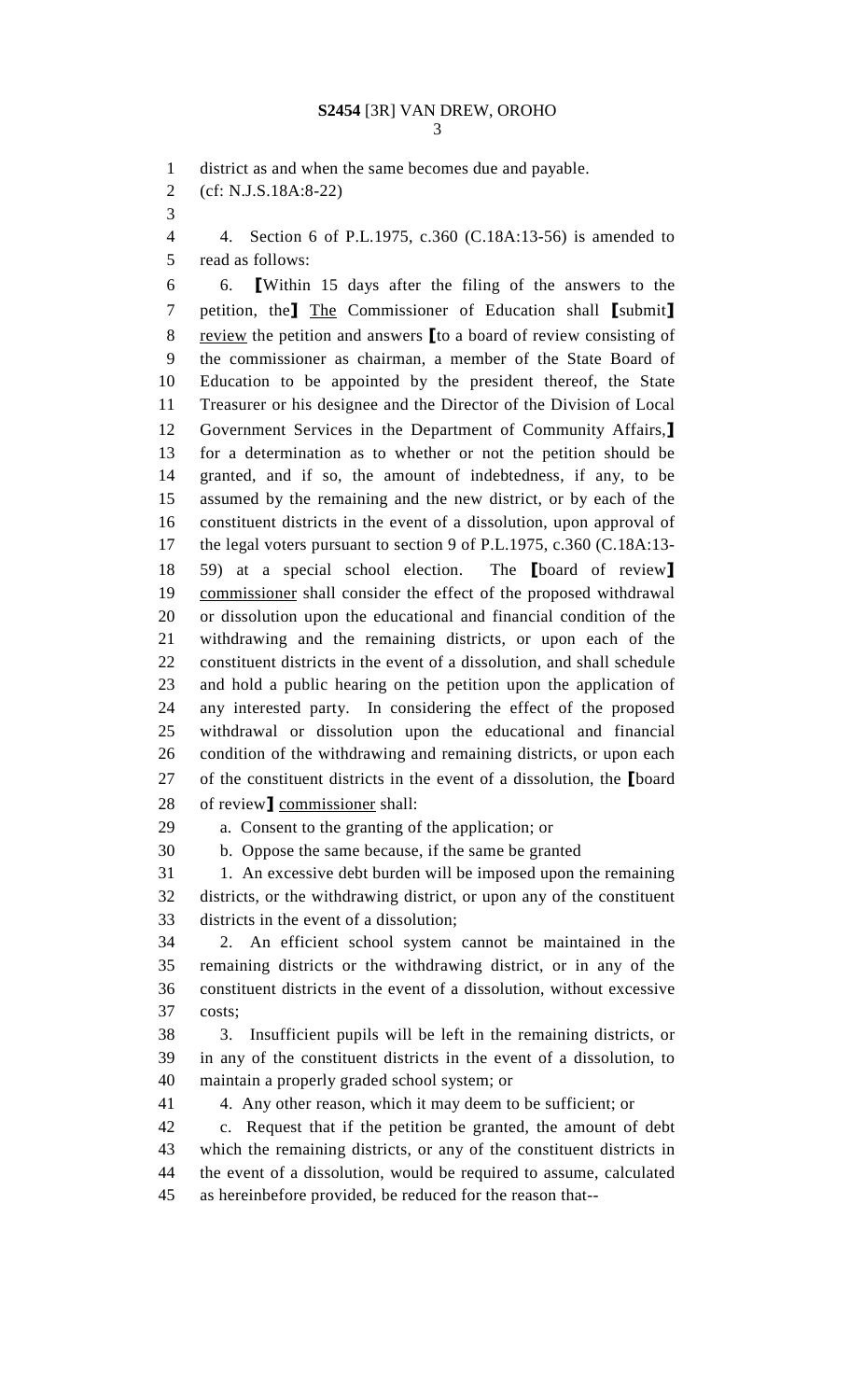1 1. Such amount of indebtedness, together with all other 2 indebtedness of the municipalities or school districts would be 3 excessive;

4 2. The amount of expenditure for debt service which would be 5 required would be so great that sufficient funds would not be 6 available for current expenses without excessive taxation; or

7 3. Such amount of indebtedness is inequitable in relation to the 8 value of the property to be acquired by the remaining districts, or by 9 any of the constituent districts in the event of a dissolution, and 10 would materially impair the credit of the municipalities or such 11 districts and the ability to pay punctually the principal and interest 12 of their debt and to supply such essential educational facilities and 13 public improvements and services as might reasonably be 14 anticipated would be required of them.

15 The [board of review] commissioner shall make [its] findings 16 and render a determination  $\mathbf{I}$ , by the recorded vote of at least three 17 of the four members of the board,] within 60 days of the receipt of 18 the petition and answers.

19 (cf: P.L.1993, c.255, s.5)

20

21 5. Section 11 of P.L.1975, c.360 (C.18A:13-61) is amended to 22 read as follows:

23 11. The withdrawing district and the remaining districts, or each 24 constituent district in the event of a dissolution, shall take title to 25 and control of all school grounds and buildings, and the furnishings 26 and equipment therein, other than those which had been rotated or 27 shared among the regional schools, situated in their respective 28 districts on the effective date of withdrawal or dissolution as 29 established by the commissioner. The county superintendent shall 30 allot a fair proportion of the shared or rotated furnishings and 31 equipment to the withdrawing district or to each of the constituent 32 districts in the event of a dissolution.

33 Upon the assumption of title, each board shall also assume such 34 amount of the indebtedness of the original regional school district 35 as shall have been determined by the [board of review] 36 commissioner. In the event of a withdrawal, the withdrawing 37 district shall pay to the regional board of education, at least five 38 days before it becomes due, the amount of the principal and interest 39 of the assumed indebtedness; such principal and interest shall be 40 paid by the regional board, together with such amount due on its 41 assumed indebtedness, at and when it becomes due and payable. In 42 the event of a dissolution, the county superintendent and [board of 43 review] commissioner, in determining the amount of indebtedness 44 to be assumed by each constituent district, shall give due regard to 45 the value of school buildings and grounds being conveyed to the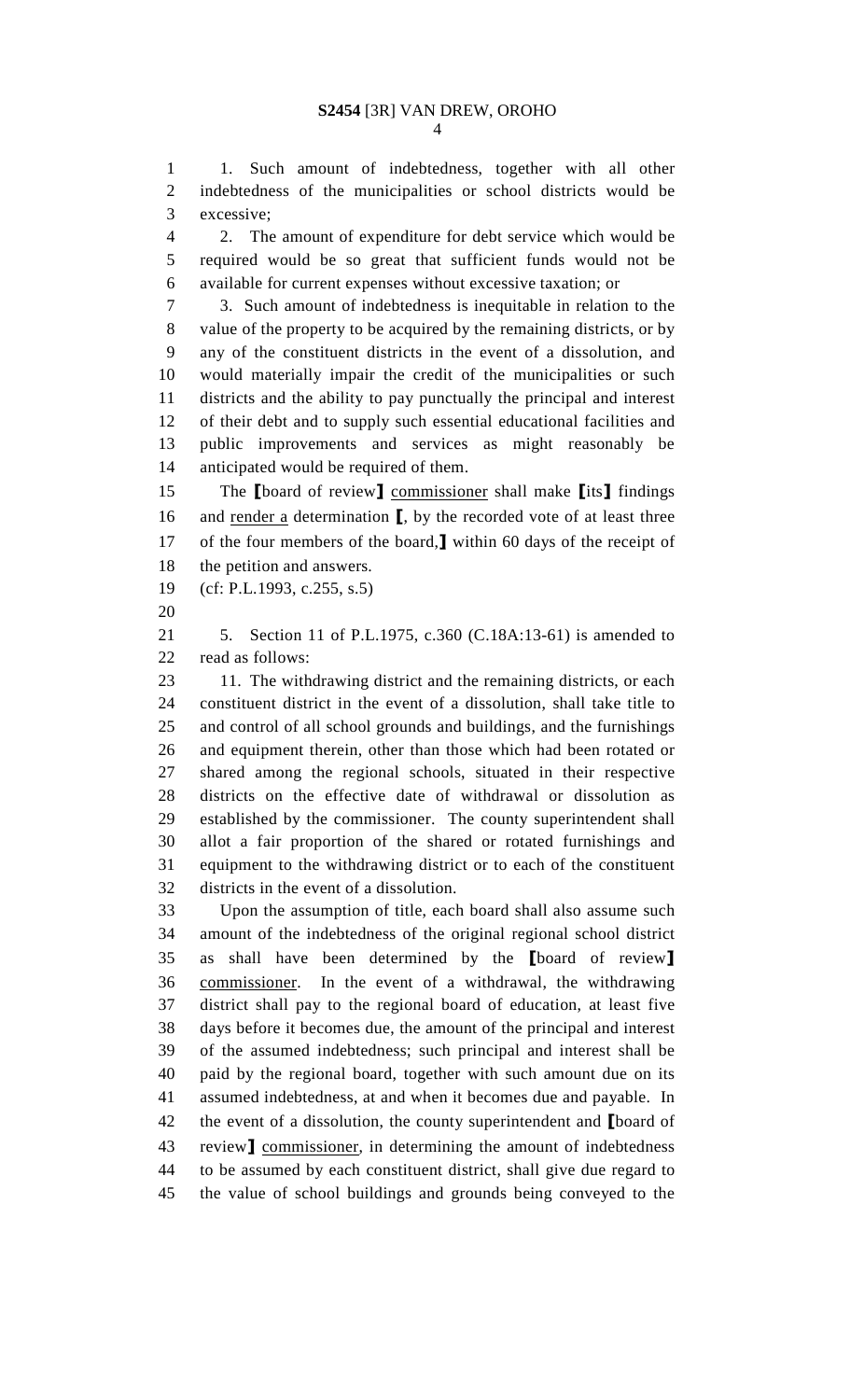| ۰,<br>×<br>v |  |
|--------------|--|

1 constituent district in which those buildings and grounds are

2 located.

3 (cf: P.L.1993, c.255, s.10) 4 5 6. Section 6 of P.L.1989, c.90 (C.18A:13-71) is amended to 6 read as follows: 7 6. [Within 15 days after the filing of the answers to the 8 petition, the The Commissioner of Education shall [submit] 9 review the petition and answers [to a board of review consisting of 10 the commissioner, as chairman, the State Treasurer or his designee 11 and the Director of the Division of Local Government Services in 12 the Department of Community Affairs, I for a determination as to 13 whether or not the petition should be granted, and if so, the amount 14 of indebtedness, if any, to be assumed by the withdrawing 15 municipality and the all purpose regional district upon approval of 16 the legal voters of the withdrawing municipality and the remaining 17 constituent municipalities at a special school election. The [board 18 of review] commissioner shall consider the effect of the proposed 19 withdrawal upon the educational and financial condition of the 20 withdrawing municipality and the all purpose regional district and 21 shall schedule and hold a public hearing on the petition upon the 22 application of any interested party. In considering the effect of the 23 proposed withdrawal upon the educational and financial condition 24 of the withdrawing and remaining municipalities , the [board of 25 review] commissioner shall: 26 a. Consent to the granting of the application; 27 b. Oppose the granting of the application because, if it is 28 granted: 29 (1) An excessive debt burden will be imposed upon the 30 withdrawing municipality and regional district; 31 (2) An efficient school system cannot be maintained in the all 32 purpose regional district or the withdrawing municipality without 33 excessive costs; 34 (3) Insufficient pupils will be left in the all purpose regional 35 district to maintain a properly graded school system; or 36 (4) Any other reason, which it may deem to be sufficient; or 37 c. Request that if the petition is granted, the amount of debt 38 which the regional district would be required to assume, calculated 39 as hereinbefore provided, be reduced for the reason that: 40 (1) The amount of indebtedness, together with all other 41 indebtedness of the constituent municipalities of the all purpose 42 regional district would be excessive; 43 (2) The amount of expenditure for debt service which would be 44 required would be so great that sufficient funds would not be 45 available for current expenses without excessive taxation; or

46 (3) The amount of indebtedness is inequitable in relation to the 47 value of the property to be acquired by the all purpose regional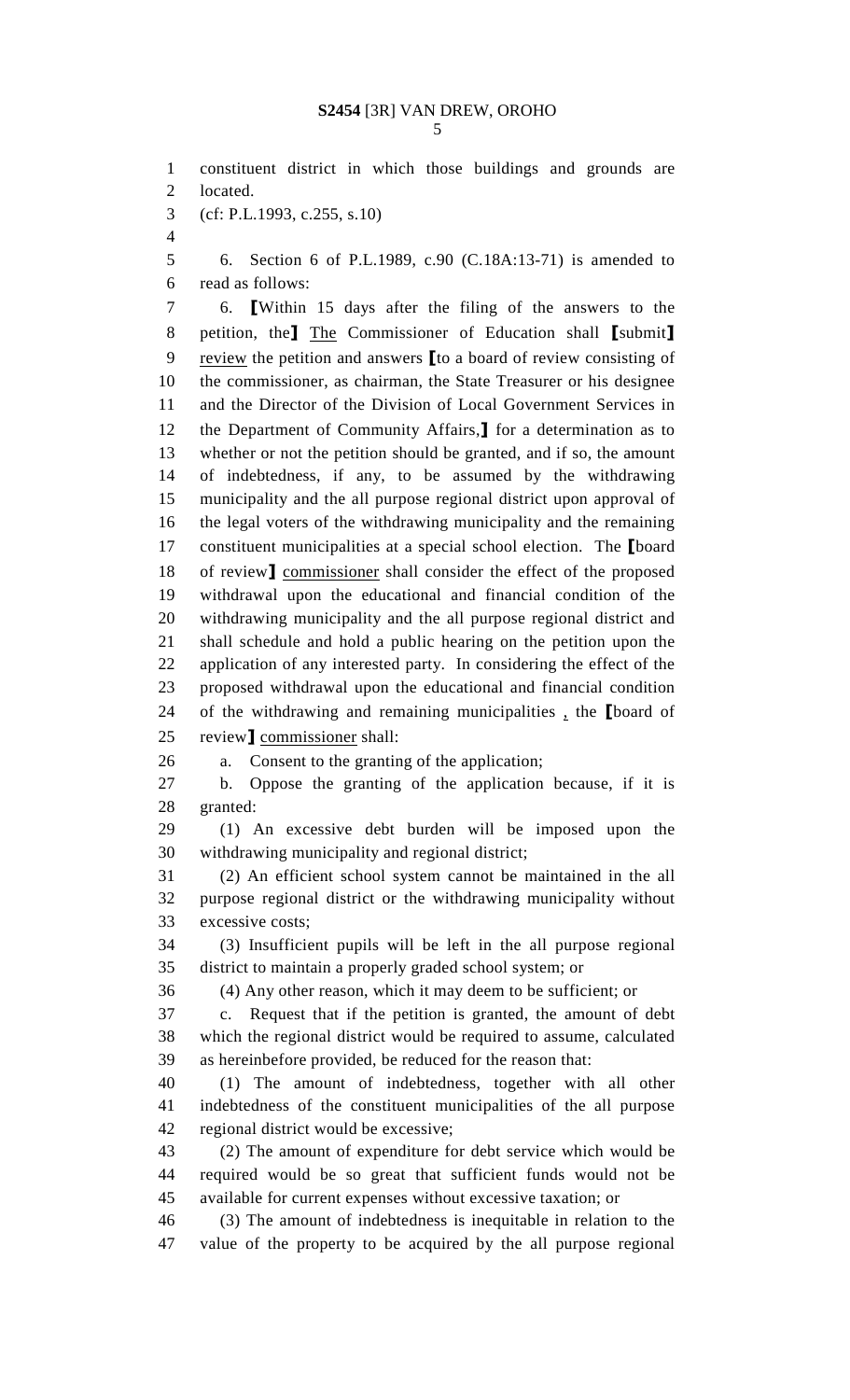1 district and would materially impair the credit of the constituent 2 municipalities of the district, and the ability to pay punctually the 3 principal and interest of their debt and so supply the essential 4 educational facilities and public improvements and services that 5 might reasonably be anticipated would be required of them.

6 The [board of review] commissioner shall make [its] findings 7 and render a determination [, by the recorded vote of at least two of 8 the three members of the board,] within 60 days of the receipt of 9 the petition and answers.

10 (cf: P.L.1989, c.90, s.6)

11

12 7. Section 12 of P.L.1989, c.90 (C.18A:13-77) is amended to 13 read as follows:

14 12. The new district and the all purpose regional district shall 15 take title to and control of all school grounds and buildings, and the 16 furnishings and equipment therein, other than those which had been 17 rotated or shared among the regional schools, situated in their 18 respective districts on the effective date of withdrawal as 19 established by the commissioner. The county superintendent shall 20 allot a fair proportion of the shared or rotated furnishings and 21 equipment to the new district.

22 Upon the assumption of title, each board shall also assume the 23 amount of the indebtedness of the original all purpose regional 24 district as determined by the [board of review] commissioner. The 25 new district shall pay to the regional board of education, at least 26 five days before it becomes due, the amount of the principal and 27 interest of the assumed indebtedness. The principal and interest 28 shall be paid by the regional board, together with the amount due on 29 its assumed indebtedness, as and when it becomes due and payable. 30 (cf: P.L.1989, c.90, s.12)

31

32 8. Section 1 of P.L.1964, c.81 (C.39:10A-1) is amended to read 33 as follows:

34 1. a. When the State or any county, county park commission, 35 municipality or any authority created by any thereof, hereinafter 36 referred to as a "public agency," shall have taken possession of a 37 motor vehicle found abandoned, such taking of possession shall be 38 reported immediately to

39 (1) The Chief Administrator of the Motor Vehicle Commission 40 on a form prescribed by the administrator, for verification of 41 ownership and

42 (2) The National Insurance Crime Bureau.

43 (3) Upon receipt of verification of ownership of the vehicle 44 from the administrator, the public agency shall within three 45 business days provide notice of possession of the vehicle to the 46 owner of record and the holder of any security interest filed with the 47 administrator by telephone, mail, facsimile or electronically. The 48 public agency may assess the person claiming the vehicle, be it the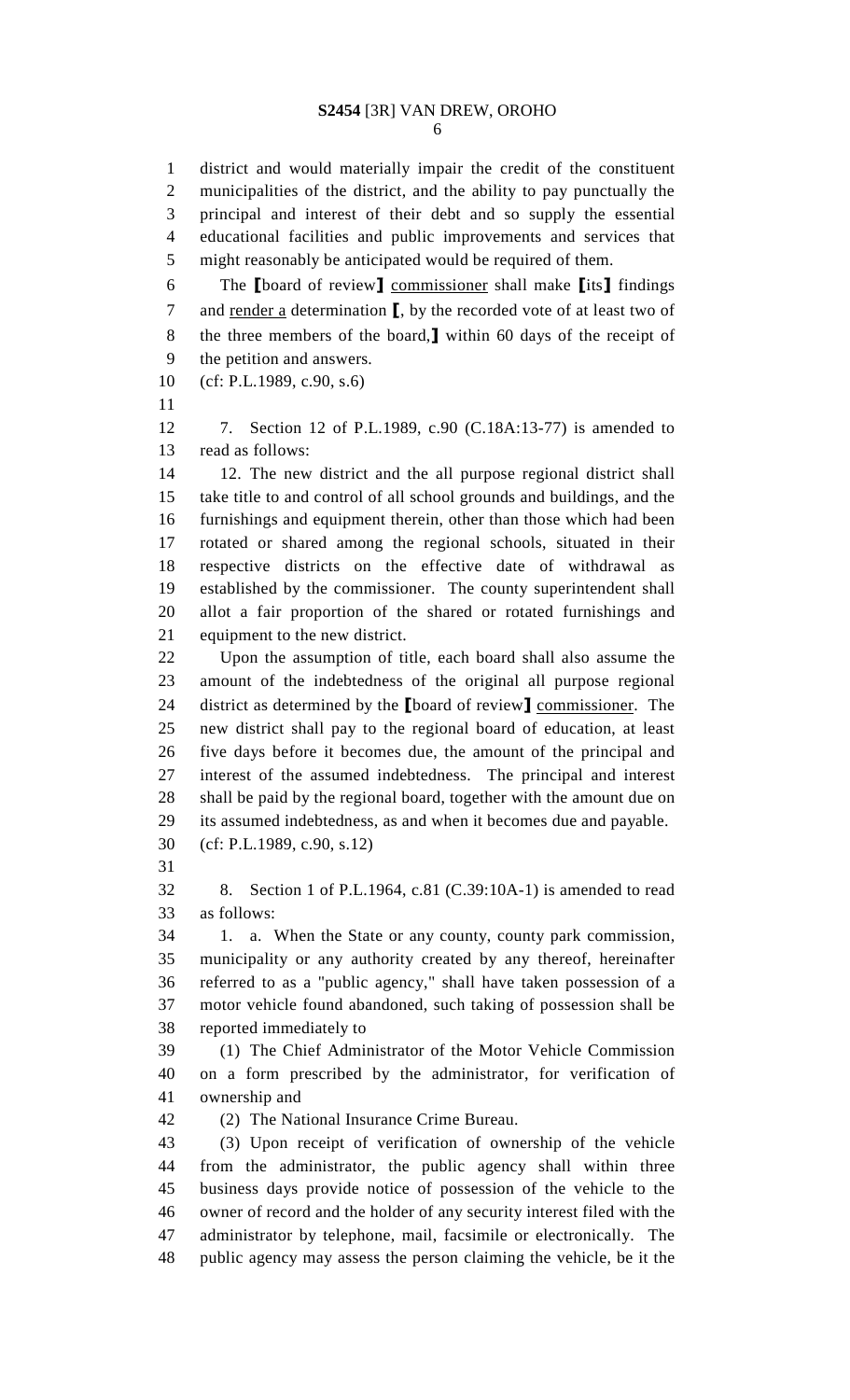1 owner of record or the holder of any security interest, for the actual 2 costs of providing the notice required under this paragraph.

3 (4) The public agency shall also within three business days 4 notify the person storing the abandoned motor vehicle. The notice 5 shall be given in the same manner as in the case of notification of 6 the owner of record and the security interest holder and shall 7 include the name and address of the owner of record and the holder 8 of any security interest in the stored motor vehicle.

9 (5) Upon receipt of the notice required by paragraph (4) of this 10 subsection, the person storing the abandoned motor vehicle shall 11 provide notice to the owner of record and to any security interest 12 holder.

13 (a) The notice shall be by first class mail, with a certificate of 14 mailing, and shall include a schedule of the costs imposed for 15 storing the motor vehicle and instructions explaining how the owner 16 of record or the security interest holder may claim the stored motor 17 vehicle.

18 (b) Except as provided in subparagraph (c) of this paragraph, if 19 the person storing the motor vehicle fails to provide this notice to 20 the owner of record and to the security interest holder within 30 21 days of the date on which the storer of the vehicle received the 22 notice required under paragraph (4) from the public agency, the 23 maximum amount that person may charge the owner of record or 24 the security interest holder for storing that motor vehicle shall be 25 \$750, provided that the owner of record or security interest holder 26 submits a proper claim for the vehicle not later than the 30th day 27 following the date the notice is delivered from the public agency to 28 the person storing the motor vehicle.

29 (c) When a vehicle is abandoned due to the death or 30 incapacitation of the driver or any passenger, the person storing the 31 vehicle shall charge the owner of record or the security interest 32 holder no more than \$100 for the first 72 hours after the vehicle is 33 placed on the premises.

34 (d) If the owner of record or security interest holder fails to 35 submit a proper claim for the vehicle on or before that 30th day, the 36 person storing the motor vehicle may charge the security interest 37 holder reasonable costs for the removal and storage of the motor 38 vehicle. If the notice is properly provided by the person storing the 39 motor vehicle, that person may charge the owner of record or the 40 security interest holder reasonable costs for the removal and storage 41 of the motor vehicle from the date the person removed and stored 42 the motor vehicle.

43 (e) The public agency may assess the person storing the 44 abandoned motor vehicle, and the person storing the abandoned 45 motor vehicle may assess the security interest holder, for the actual 46 costs of providing the notices required under paragraphs (4) and (5) 47 of this subsection.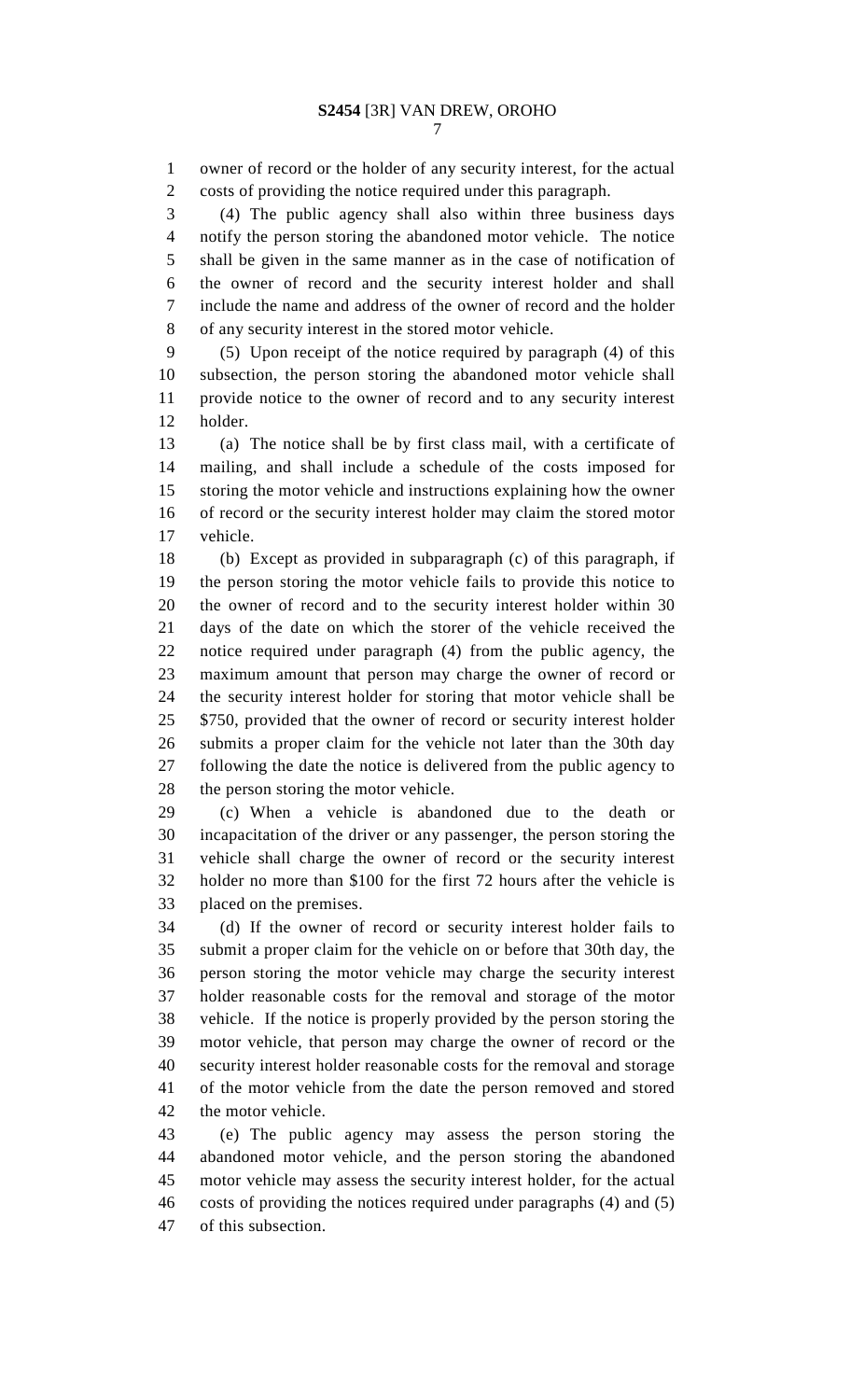8

1 b. When such motor vehicle which has been ascertained not to 2 be stolen and to be one which can be certified for a junk title 3 certificate under section 3 of P.L.1964, c.81 (C.39:10A-3) shall 4 have remained unclaimed by the owner or other person having a 5 legal right thereto for a period of 15 business days, even if at that 6 time the owner has not been identified as a result of efforts to make 7 identification by the public agency or the Motor Vehicle 8 Commission, the same may be sold at auction in a public place. If 9 the certified motor vehicle is sold at auction prior to identification 10 of the owner, the public agency shall document the condition of the 11 motor vehicle in writing and with photographs prior to the sale; 12 document the amount obtained from the sale of the motor vehicle; 13 and notify the owner, if his name and address are identified after the 14 sale, of the actions taken by the public agency to dispose of the 15 motor vehicle.

16 c. When a motor vehicle which cannot be certified for a junk 17 title certificate under section 3 of P.L.1964, c.81 (C.39:10A-3) 18 remains unclaimed by the owner or other person having a legal right 19 thereto for a period of 20 business days, the motor vehicle may be 20 sold at auction in a public place, but shall be sold no later than 90 21 business days after the public agency takes possession of the 22 vehicle [, except that a waiver of the 90-day limit may be obtained 23 for good cause from the Division of Local Government Services in 24 the Department of Community Affairs].

25 d. The public agency shall give notice of a sale conducted 26 pursuant to subsection b. or c. of this section, by certified mail, to 27 the owner, if his name and address be known and to the holder of 28 any security interest filed with the administrator, and by publication 29 in a form to be prescribed by the administrator by one insertion, at 30 least five days before the date of the sale, in one or more 31 newspapers published in this State and circulating in the 32 municipality in which such motor vehicle is held.

33 (cf: P.L.2008, c.107, s.2)

34

35 9. Section 2 of P.L.1998, c.115 (C.40:56-71.2) is amended to 36 read as follows:

37 2. With the exception of a municipality in which an urban 38 enterprise zone has been designated, any municipality which has 39 adopted or adopts an ordinance authorizing the establishment of a 40 special improvement district pursuant to section 7 of P.L.1972, 41 c.134 (C.40:56-71) may, by ordinance, designate all or any portion 42 of that district which contains primarily businesses providing retail 43 goods and services as a "downtown business improvement zone."

44 [Within 10 business days of the adoption of an ordinance 45 pursuant to this section, the municipal clerk shall forward a copy of 46 the ordinance to the Director of the Division of Local Government 47 Services in the Department of Community Affairs.]

<sup>48 (</sup>cf: P.L.1998, c.115, s.2)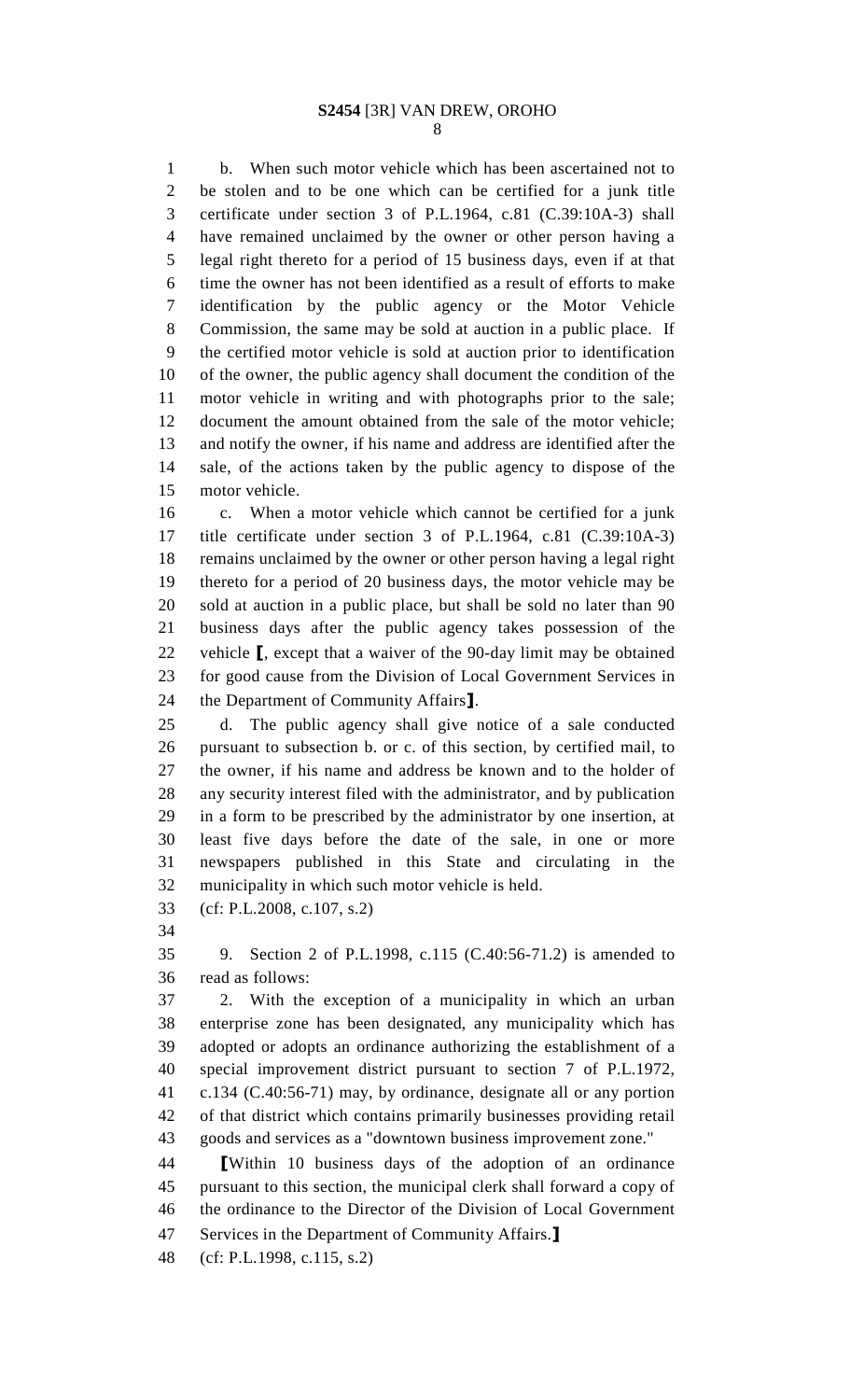1 10. Section 22 of P.L.1984, c.151 (C.40:56-88) is amended to 2 read as follows: 3 22. The district management corporation shall cause an annual 4 audit of its books, accounts and financial transactions to be made 5 and filed with the governing body of the municipality, and for that 6 purpose the corporation shall employ a certified public accountant 7 of New Jersey. The annual audit shall be completed and filed with 8 the governing body within four months after the close of the fiscal 9 year of the corporation [, and a certified duplicate copy of the audit 10 shall be filed with the Director of the Division of Local Government 11 Services in the Department of Community Affairs within five days 12 of the filing of the audit with the governing body of the 13 municipality]. 14 (cf: P.L.1984, c.151, s.22) 15 16 11. Section 3 of P.L.1981, c.547 (C.40:68A-43.1) is amended to 17 read as follows: 18 3. In accordance with rules and regulations which the Local 19 Finance Board is hereby authorized to adopt, municipal port 20 authorities created pursuant to P.L.1960, c.192 (C.40:68A-29 et 21 seq.) are subject to the following provisions: 22 (a) Every authority shall be required to submit an annual budget 23 to the [Local Finance Board] Director of the Division of Local 24 Government Services in the Department of Community Affairs for 25 approval. 26 (b) The issuance of any obligations of an authority, agreements 27 regarding municipal guaranties of authority bonds, financing 28 agreements entered into by an authority, and all leases, sales or 29 dispositions of real property made by an authority shall be subject 30 to the approval of the Local Finance Board. 31 (cf: P.L.1981, c.547, s.3) 32  $33 \text{ J}$   $12. \text{ N.J.S.40A:2-22 is amended to read as follows:}$ 34 40A:2-22. The governing body of the local unit shall determine 35 the period of usefulness of any purpose according to its reasonable 36 life computed from the date of the bonds, which period shall not be 37 greater than the following: 38 a. Buildings and structures. 39 1. Bridges, including retaining walls and approaches, or 40 permanent structures of brick, stone, concrete or metal, or similar 41 durable construction, 30 years. 42 2. Buildings, including the original furnishings and equipment 43 therefor: 44 Class A: A building, of which all walls, floors, partitions, stairs 45 and roof are wholly of incombustible material, except the window 46 frames, doors, top flooring and wooden handrails on the stairs, 40 47 years;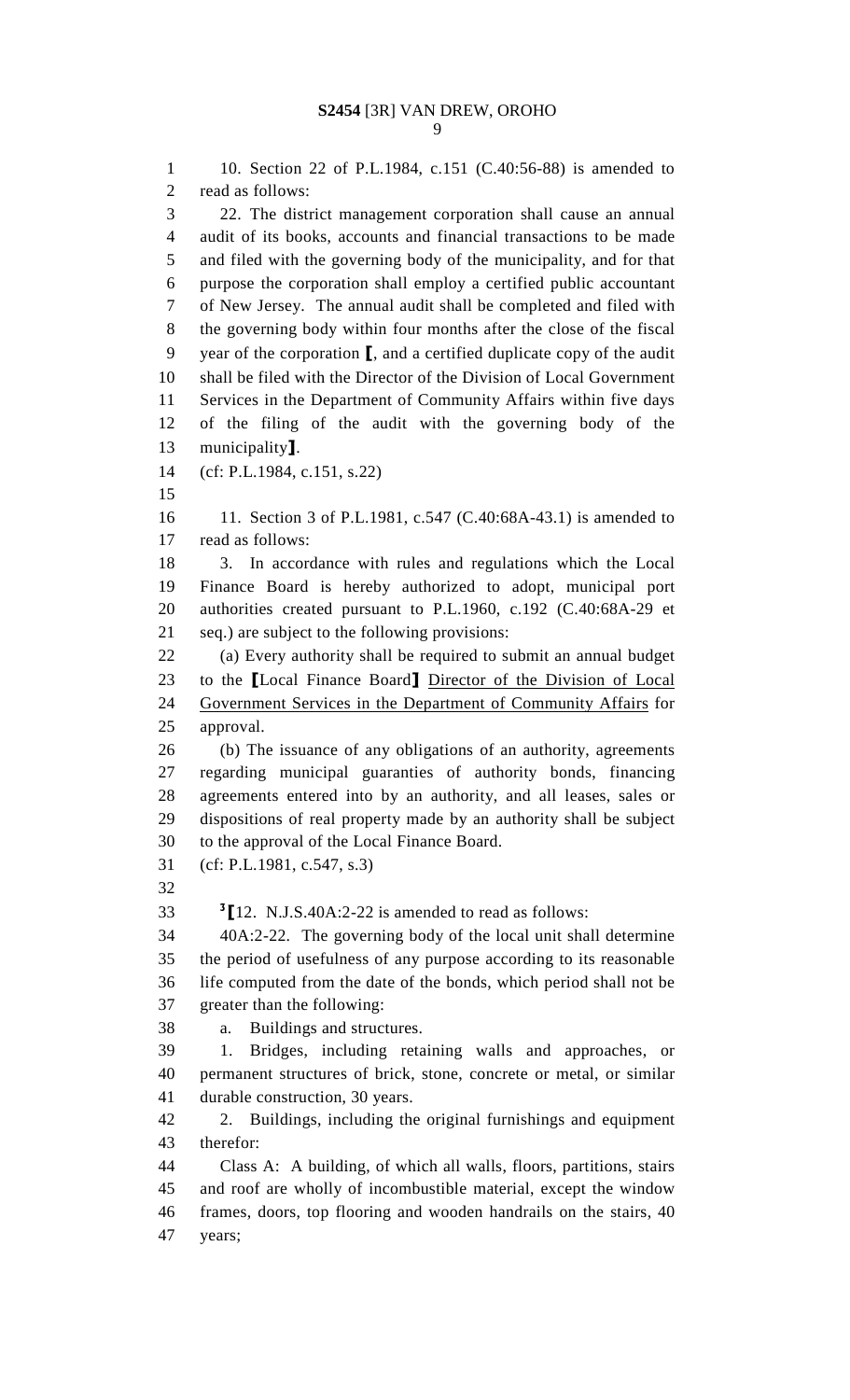1 Class B: A building, the outer walls of which are wholly of 2 incombustible material, except the window frames and doors, 30 3 years; 4 Class C: A building which does not meet the requirements of 5 Class A or Class B, 20 years. 6 3. Buildings or structures acquired substantially reconstructed 7 or additions thereto, one-half the period fixed in this subsection for 8 such buildings or structures. 9 4. Additional furnishings, five years. 10 b. Marine improvements. 11 1. Harbor improvements, docks or marine terminals, 40 years. 12 2. Dikes, bulkheads, jetties or similar devices of stone, 13 concrete or metal, 15 years; of wood or partly of wood, 10 years. 14 c. Additional equipment and machinery. 15 1. Additional or replacement equipment and machinery, 15 16 years. 17 2. Voting machines, 15 years. 18 3. Information technology and telecommunications equipment, 19 7 years, except that for items with a unit cost of less than \$5,000, 5 20 years. 21 d. Real property. 22 1. Acquisition for any public purpose of lands or riparian 23 rights, or both, and the original dredging, grading, draining or 24 planting thereof, 40 years. 25 2. Improvement of airport, cemetery, golf course, park, 26 playground, 15 years. 27 3. Stadia of concrete or other incombustible materials, 20 28 years. 29 e. Streets or thoroughfares. 30 1. Elimination of grade crossings, 35 years. 31 2. Streets or roads: 32 Class A: Rigid pavement. A pavement of not less than eight 33 inches of cement concrete or a six-inch cement concrete base with 34 not less than three-inch bituminous concrete surface course, or 35 equivalent wearing surface, 20 years. 36 Flexible pavement. A pavement not less than 10 inches in depth 37 consisting of five-inch macadam base, three-inch modified 38 penetration macadam and three-inch bituminous concrete surface 39 course or other pavements of equivalent strength, in accordance 40 with the findings of the American Association of State Highway 41 Officials (AASHO) Road Test, 20 years. 42 Class B: Mixed surface-treated road. An eight-inch surface of 43 gravel, stone or other selected material under partial control mixed 44 with cement or lime and fly ash, six inches in compacted thickness 45 with bituminous surface treatment and cover, 10 years. 46 Bituminous penetration road. A five-inch gravel or stone base 47 course and a three-inch course bound with a bituminous or

48 equivalent binder, 10 years.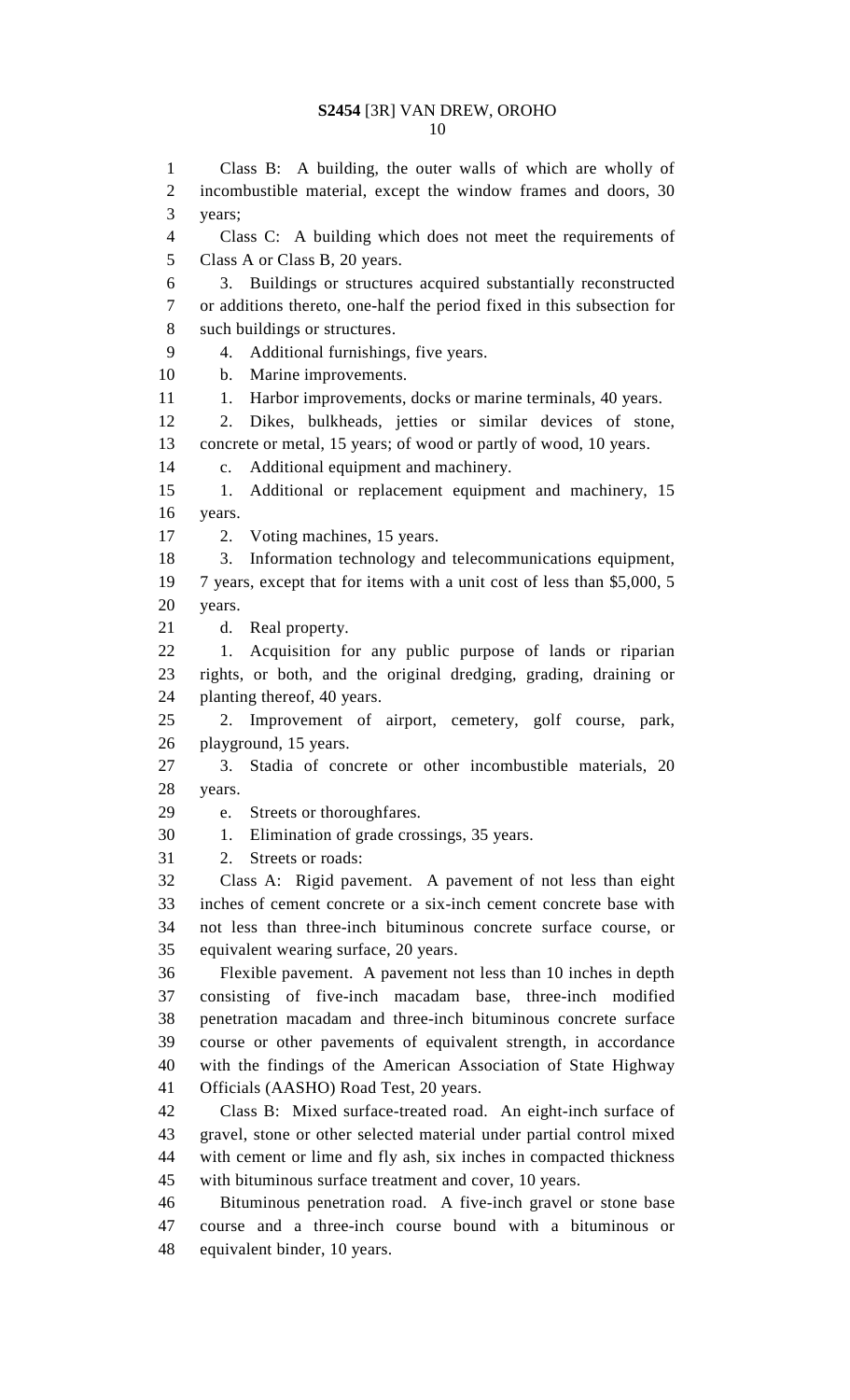1 Class C: Mixed bituminous road. An eight-inch surface of 2 gravel, stone, or other selected material under partial control mixed 3 with bituminous material one inch or more in compacted thickness, 4 five years. 5 Penetration macadam road. A road of sand, gravel or water-6 bound macadam, or surfacing with penetration macadam, five years. 7 3. Sidewalks, curbs and gutters of stone, concrete or brick, 10 8 years. 9 The period of usefulness in this subsection shall apply to 10 construction and reconstruction of streets and thoroughfares. 11 f. Utilities and municipal systems. 12 1. Sewerage system, whether sanitary or storm water, water 13 supply or distribution system, 40 years. 14 2. Electric light, power or gas systems, garbage, refuse or ashes 15 incinerator or disposal plant, 25 years. 16 3. Communication and signal systems, 10 years. 17 4. House connections to publicly-owned gas, water or sewerage 18 systems from the service main in the street to the curb or property 19 lines where not part of original installation, five years. 20 g. Vehicles and apparatus. 21 1. Fire engines, apparatus and equipment, when purchased 22 new, but not fire equipment purchased separately, 10 years. 23 2. Automotive vehicles, including original apparatus and 24 equipment [(other than passenger cars and station wagons)], when 25 purchased new, five years. 26 3. Major repairs, reconditioning or overhaul of fire engines and 27 apparatus, ambulances, rescue vehicles, and similar public safety 28 vehicles [(other than passenger cars and station wagons)] which 29 may reasonably be expected to extend for at least five years the 30 period of usefulness thereof, five years. 31 h. The closure of a sanitary landfill facility utilized, owned or 32 operated by a county or municipality, 15 years; provided that the 33 closure has been approved by the Board of Public Utilities and the 34 Department of Environmental Protection. For the purposes of this 35 subsection "closure" means all activities associated with the design, 36 purchase or construction of all measures required by the 37 Department of Environmental Protection, pursuant to law, in order 38 to prevent, minimize or monitor pollution or health hazards 39 resulting from sanitary landfill facilities subsequent to the 40 termination of operations at any portion thereof, including, but not 41 necessarily limited to, the costs of the placement of earthen or 42 vegetative cover, and the installation of methane gas vents or 43 monitors and leachate monitoring wells or collection systems at the 44 site of any sanitary landfill facility. 45 i. (Deleted by amendment, P.L.2007, c.62.) 46 j. The prefunding of a claims account for environmental

47 liability claims by an environmental impairment liability insurance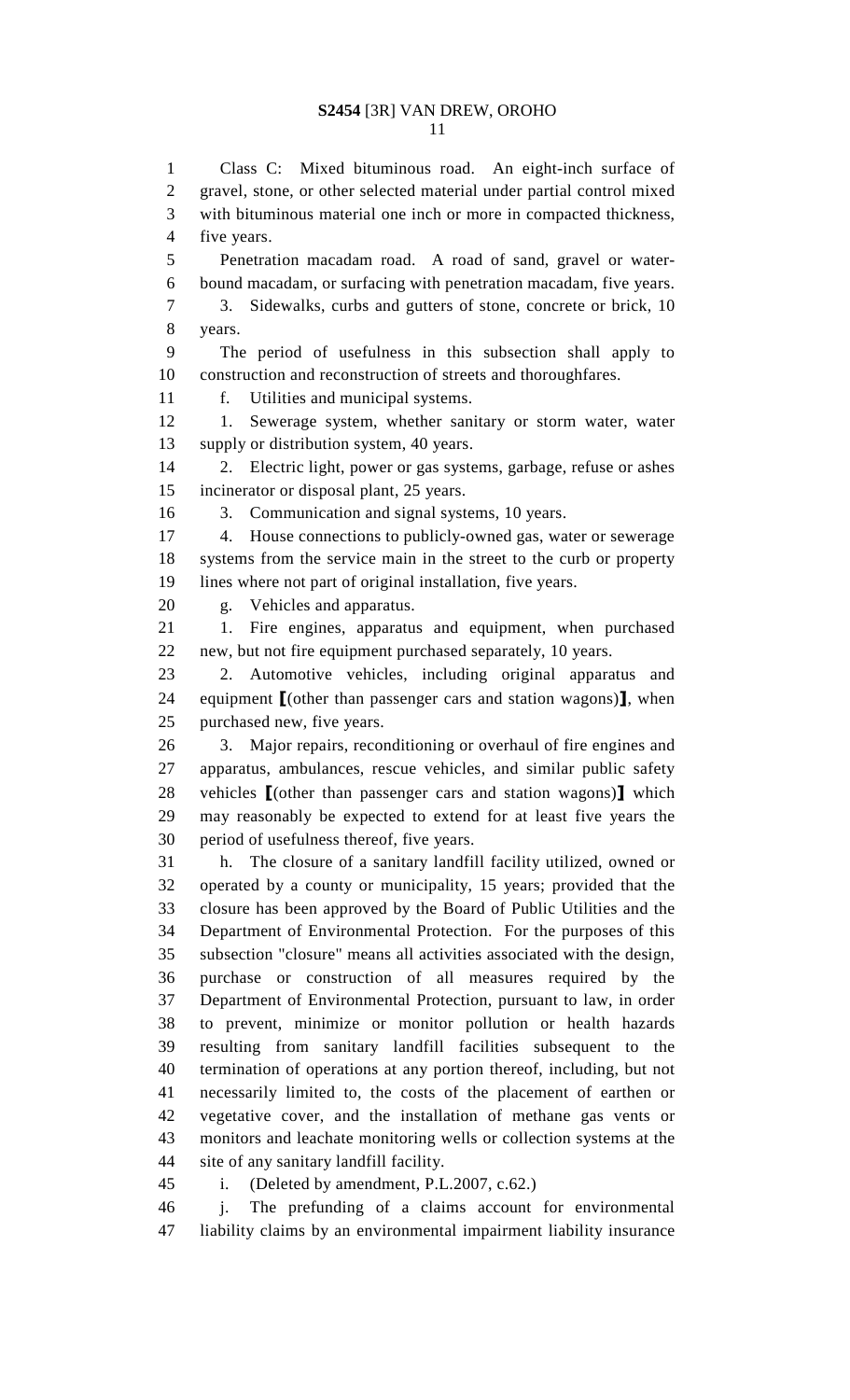1 pool pursuant to P.L.1993, c.269 (C.40A:10-38.1 et al.), 20 years.

2 (cf: P.L.2007, c.62, s.17)<sup>3</sup>

3

 $\frac{3}{13.1}$   $\frac{12.3}{12.5}$  N.J.S.40A:2-26 is amended to read as follows:

5 40A:2-26. Maturities of all bonds shall be as determined by 6 bond ordinance or by subsequent resolution and within the 7 following limitations:

8 a. All bonds shall mature within the period or average period 9 of usefulness determined in the bond ordinance.

10 b. All bonds shall mature in annual installments, the first of 11 which shall be payable not more than one year from the date of the 12 bonds. No annual installment shall exceed by more than 100% the 13 amount of the smallest prior installment.

14 c. The first installment of bonds to finance a municipal public 15 utility may be made payable not later than the end of the second 16 year's operation, computed from the estimated date of completion, 17 as fixed in the project report submitted pursuant to this chapter.

18 d. Bonds to finance that part of the cost of a local improvement 19 which is to be assessed on property shall mature in annual 20 installments not exceeding in number the number of annual 21 installments or average thereof fixed in the bond ordinance for the 22 payment of special assessments. The first annual installment of 23 such bonds shall be payable not more than two years from the date 24 of the bonds, and no annual installment shall exceed the amount of 25 the smallest prior installment.

26 e. A governing body which has concluded that the limitations 27 as to maturities or amounts of annual installments will adversely 28 affect the financial position of the local unit, may make written 29 application to the [local government board] Local Finance Board 30 setting forth its conclusion and the reasons therefor and the desired 31 maturities or the amounts of annual installments for bonds about to 32 be issued. If the [local government board] Local Finance Board 33 finds such conclusion to be well founded, it may, by order, fix the 34 maturities or amounts of annual installments of such bonds as 35 desired by the local unit, or fix any such other maturities or 36 amounts of annual installments which the circumstances warrant. 37 Application to the Local Finance Board shall not be required if the 38 maturities or the amounts of annual installments have been 39 determined by  $2(1)^2$  the "New Jersey Environmental Infrastructure 40 Trust," created pursuant to section 4 of P.L.1985, c.334 (C.58:11B-41  $\pm$  4), <sup>2</sup> [for debts issued] in connection with a loan made<sup>2</sup> by the trust  $2^2$   $\frac{1}{2}$   $\frac{1}{2}$  the State, acting by and through the Department of 43 Environmental Protection, in connection with a loan made by the 44 State, in each case relating to the financing of one or more 45 environmental infrastructure projects as defined in section 3 of 46 P.L.1985, c.334  $(C.58:11B-3)^2$ .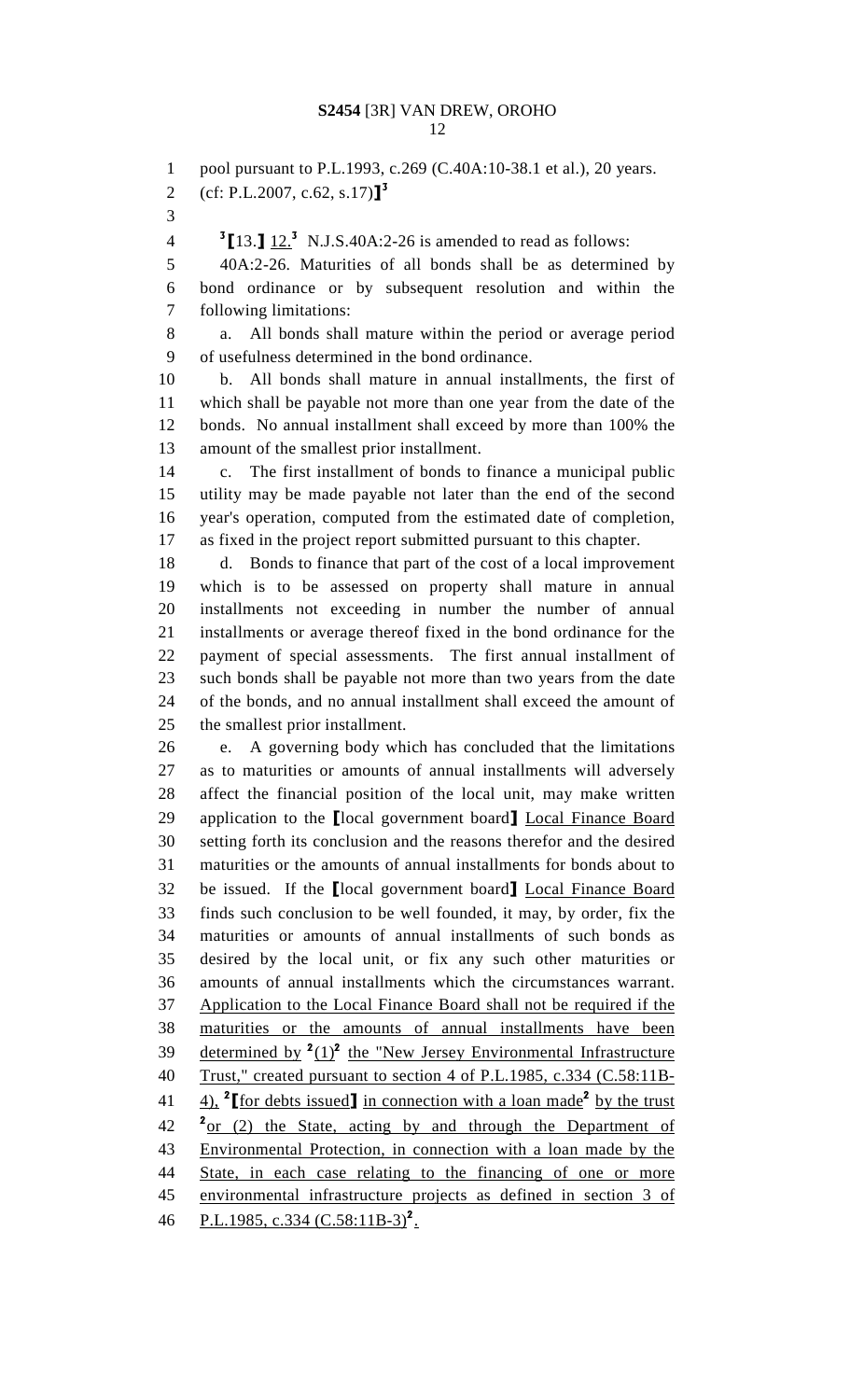1 f. The governing body, by resolution, may provide for a single 2 and combined issue of bonds not exceeding the aggregate amount of 3 bonds authorized by two or more bond ordinances. The bonds of 4 such issue shall mature within the average period of usefulness 5 which shall be determined in said resolution, taking into 6 consideration the respective amount of bonds authorized by each of 7 the bond ordinances and the period or average period of usefulness 8 therein determined. The provisions of this chapter applicable to the 9 sale and issuance of a single issue of bonds shall apply to the sale 10 and issuance of such combined issue of bonds.

11 g. The governing body, by resolution, may allow the 12 adjustment of, or otherwise delegate to a finance officer the 13 authority to adjust, the maturity schedule of the bonds, up to 24 14 hours prior to the time advertised for the receipt of bids and within 15 24 hours after the award of bids; provided that no maturity schedule 16 adjustment shall exceed 10% of the principal for any maturity with 17 the aggregate adjustment to maturity not to exceed 10% of the 18 principal for the overall issue. When an adjustment has been made 19 to a maturity schedule previously approved by the [local finance 20 board] Local Finance Board, a copy of the final maturity schedule 21 which meets or complies with the limitations in this subsection shall 22 be filed with the board within 30 days of the sale and shall be 23 conclusively deemed to have been approved by the board.

24 (cf: P.L.2003, c.15, s.3)

25

26  $\frac{3}{14.1}$   $\frac{13.3}{13.3}$  Section 4 of P.L.1976, c.38 (C.40A:3-4) is amended 27 to read as follows:

28 4. a. Bonds issued by any municipality pursuant to provisions 29 of this act shall be "qualified bonds" and shall be entitled to the 30 benefit of the provisions of this act.

31 b. Whenever the governing body of a municipality determines, 32 by passage of a bond ordinance upon first reading, to issue bonds 33 for any lawful purpose, it may file an application and a certified 34 copy of the ordinance as passed on first reading with the [local 35 finance board] Local Finance Board to qualify the bonds pursuant 36 to the provisions of this act. Upon receipt of any such application, 37 the [local finance board] Local Finance Board shall cause an 38 investigation to be made, taking into consideration such factors as 39 the need for the facilities to be financed from the proceeds of such 40 proposed qualified bonds, the ability of the municipality to supply 41 other essential public improvements and services and during the 42 ensuing 10 years to pay punctually the principal and interest on its 43 debts, the reasonableness of the amounts to be expended for each of 44 the purposes or improvements to be financed pursuant to such 45 bonds, and such other factors as the [local finance board] Local 46 Finance Board may deem necessary.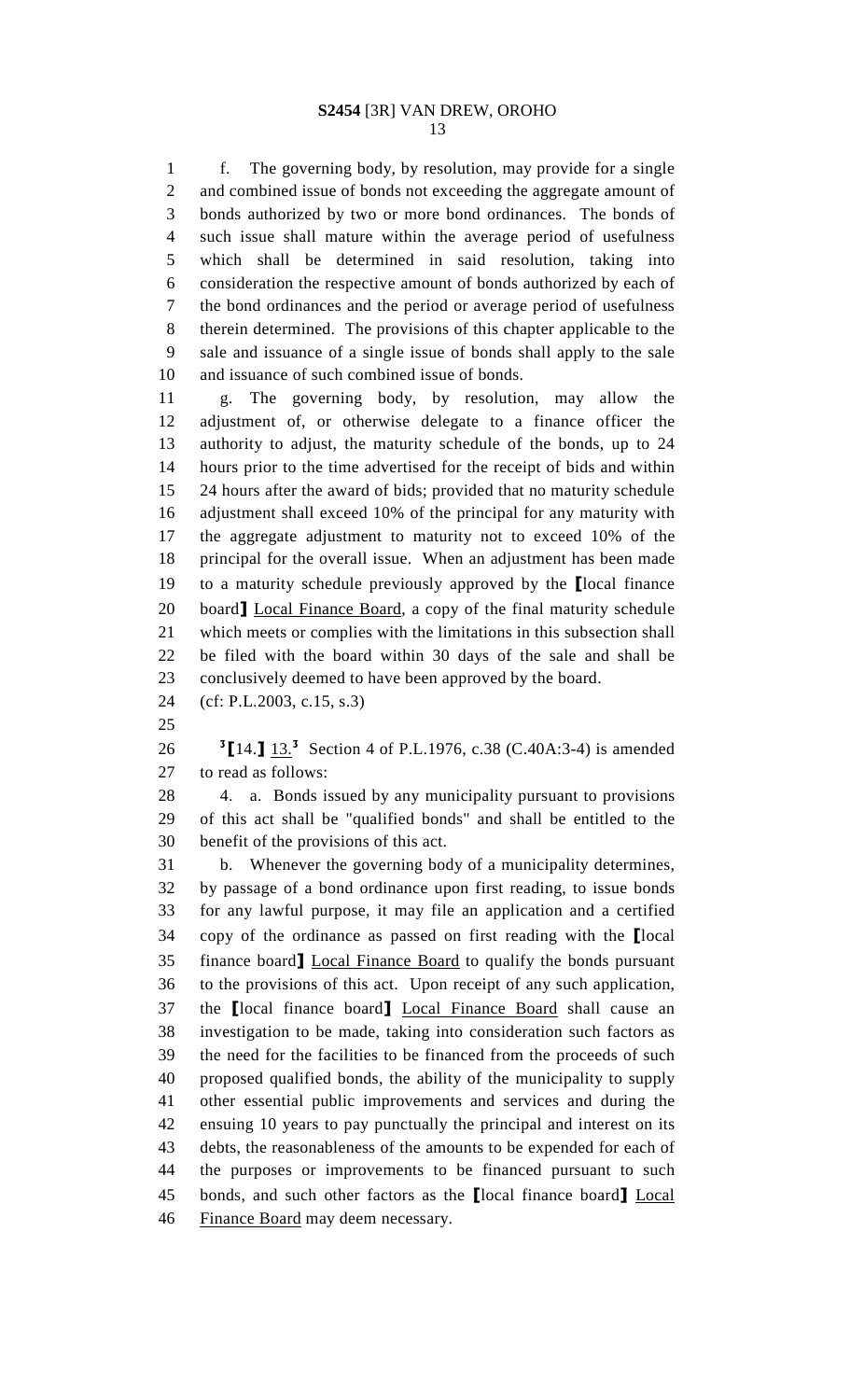1 c. If such investigation shows to the satisfaction of the [local 2 finance board<sup>1</sup> Local Finance Board that such municipality should 3 be entitled to issue qualified bonds pursuant to the provisions of this 4 act, the [local finance board] Local Finance Board may by 5 resolution determine that such municipality is entitled to issue 6 qualified bonds. In considering any ordinance submitted to it and 7 before endorsing its consent thereon, the [local finance board] 8 Local Finance Board may require the governing body of any 9 municipality to adopt resolutions restricting or limiting any future 10 proceedings with respect to the authorization of bonds or other 11 matters deemed by the [local finance board] Local Finance Board 12 to affect any estimate made or to be made by it in accordance with 13 subsection b. **[**hereof**]** of this section. Every resolution so adopted 14 shall constitute a valid and binding obligation of such municipality 15 running to and enforceable by, and releasable by the [local finance 16 board] Local Finance Board.

17 d. Within 60 days after the submission to it of an application 18 made in accordance with subsection b. of this section, the [local 19 finance board] Local Finance Board shall cause its consent to be 20 endorsed upon the ordinance authorizing the issuance of qualified 21 bonds, if it shall be satisfied and record by resolution that the 22 municipality is entitled to issue qualified bonds. If the [local 23 finance board] Local Finance Board is not so satisfied, it shall 24 cause its disapproval to be endorsed upon such ordinance within 25 said period of 60 days.

26 e. If the governing body of a municipality shall determine by 27 resolution that a maturity schedule for its qualified bonds, other 28 than the maturity schedule approved by the **[local finance board]** 29 Local Finance Board pursuant to subsection c. of this section [3], is 30 in the best interest of said municipality, it may make application to 31 the [local finance board] Local Finance Board setting forth such 32 belief and the grounds therefor and requesting approval of a 33 schedule of maturities for such qualified bonds set forth in the 34 application. Within 60 days after submission to the [local finance 35 board] Local Finance Board of such application, the [local finance 36 board] Local Finance Board shall cause its approval to be endorsed 37 thereon if it shall be satisfied, and shall record by resolution its 38 findings, that the belief set forth in such application is well founded 39 and that the issuance of the bonds pursuant to the revised maturity 40 schedule in such application would not materially impair the credit 41 of the municipality or substantially reduce its ability, during the 42 ensuing 10 years, to pay punctually the principal of and interest on 43 its debts and supply essential public improvements and services. If 44 the local finance board Local Finance Board is not so satisfied, it 45 shall cause its disapproval to be endorsed on such copy within said 46 period of 60 days.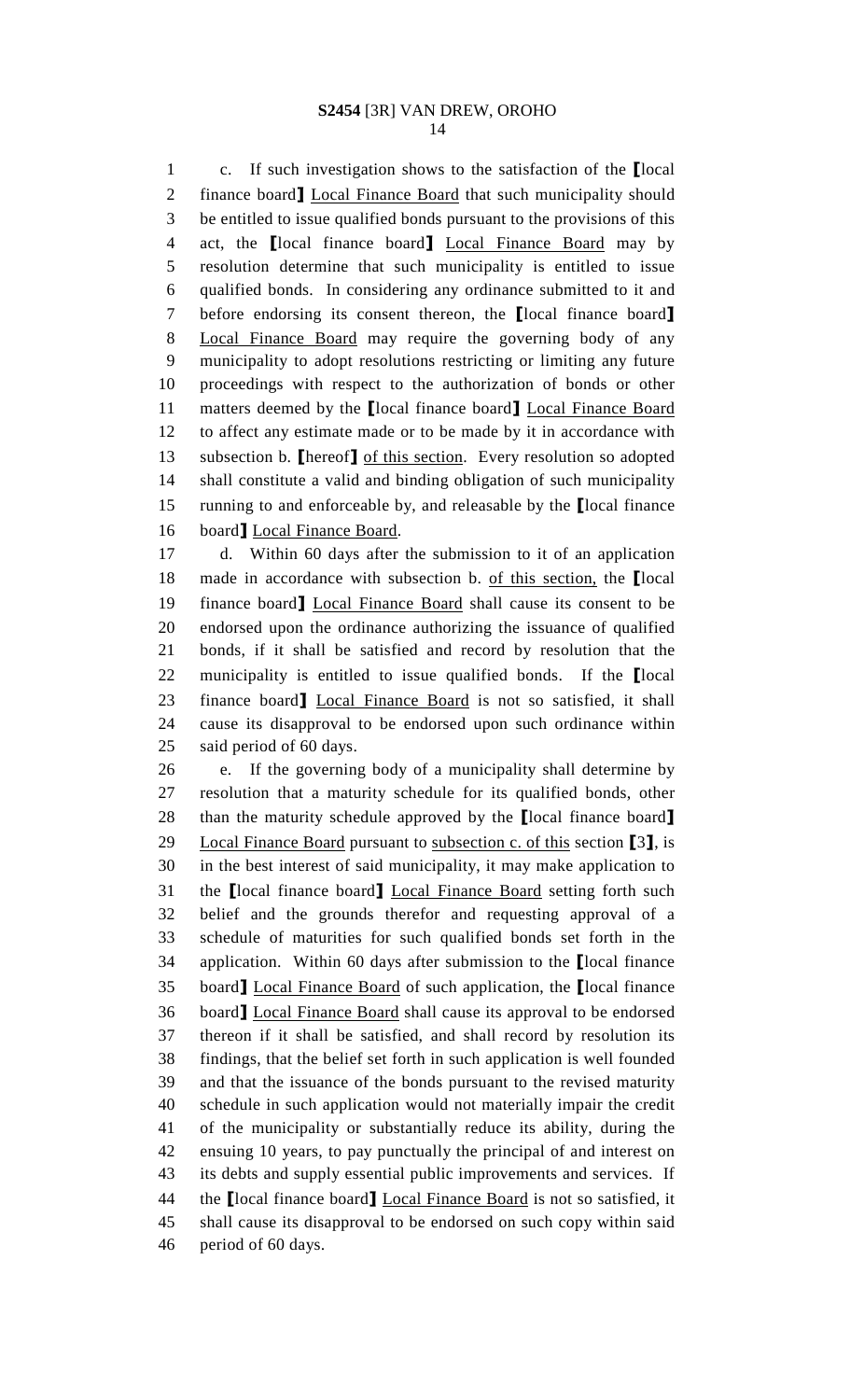1 f. A municipality that has issued qualified bonds shall not be 2 required to obtain the approval of the Local Finance Board prior to 3 issuing any other bonds solely by reason of having previously 4 issued qualified bonds, unless such approval is otherwise required 5 by law. 6 (cf: P.L.1991, c.180, s.3) 7  $\overline{\text{3}}$  [15.]  $\underline{14.}$  N.J.S.40A:4-8 is amended to read as follows: 9 40A:4-8. The public hearing shall be held at the time and place 10 specified in the advertisement thereof, but may be adjourned from 11 time to time until the hearing is closed. 12 The budget shall be read, at the public hearing in full, or it may 13 be read by its title, if 14 1. At least one week prior to the date of the hearing  $\frac{2 \text{ and at the}}{2 \text{ and at the}}$  $hearing<sup>2</sup>$ , a complete copy of the approved budget, 16 **[a.** shall be made available for public inspection, in the case of a 17 county budget, in each free public library, if any, in each 18 municipality of the county and in the free county libraries or 19 regional libraries of the county or, in the case of a municipal 20 budget, in the free public library, if any, of the municipality and in 21 the free county libraries or regional libraries located in the 22 municipality or, if no county libraries or regional libraries are 23 located in the municipality, the county or regional library of the 24 county in which the municipality is located, and the public officer 25 delegated the responsibility for delivering copies of the approved 26 budget to such libraries shall forward to the governing body an 27 attestation that each such delivery was made, and 28 b. is made available to each person requesting the same, during 29 said week and during the public hearing 30  $\frac{a_2^2 \text{ shall be made available for public inspection }^2, \text{ and }$ 31 b. shall be made available to each person upon request<sup>2</sup>, and 32 2. The governing body shall, by resolution passed by not less 33 than a majority of the full membership, determine that the budget 34 shall be read by its title and declare that the conditions set forth in 35 [subsections 1.a. and 1.b.] subsection 1. of this section have been 36 met. 37 After closing the hearing, the governing body may adopt the 38 budget, by title without amendments, or may approve amendments 39 as provided in N.J.S.40A:4-9 before adoption. 40 (cf: P.L.1995, c.259, s.9) 41  $\frac{3}{16.1}$  15.<sup>3</sup> N.J.S.40A:4-10 is amended to read as follows: 43 40A:4-10. No budget or amendment thereof shall be adopted 44 unless the director shall have previously certified his approval 45 thereof. Final adoption shall be by resolution adopted by a majority 46 of the full membership of the governing body, and may be by title 47 where the procedures required by N.J.S.40A:4-8 and N.J.S.40A:4-9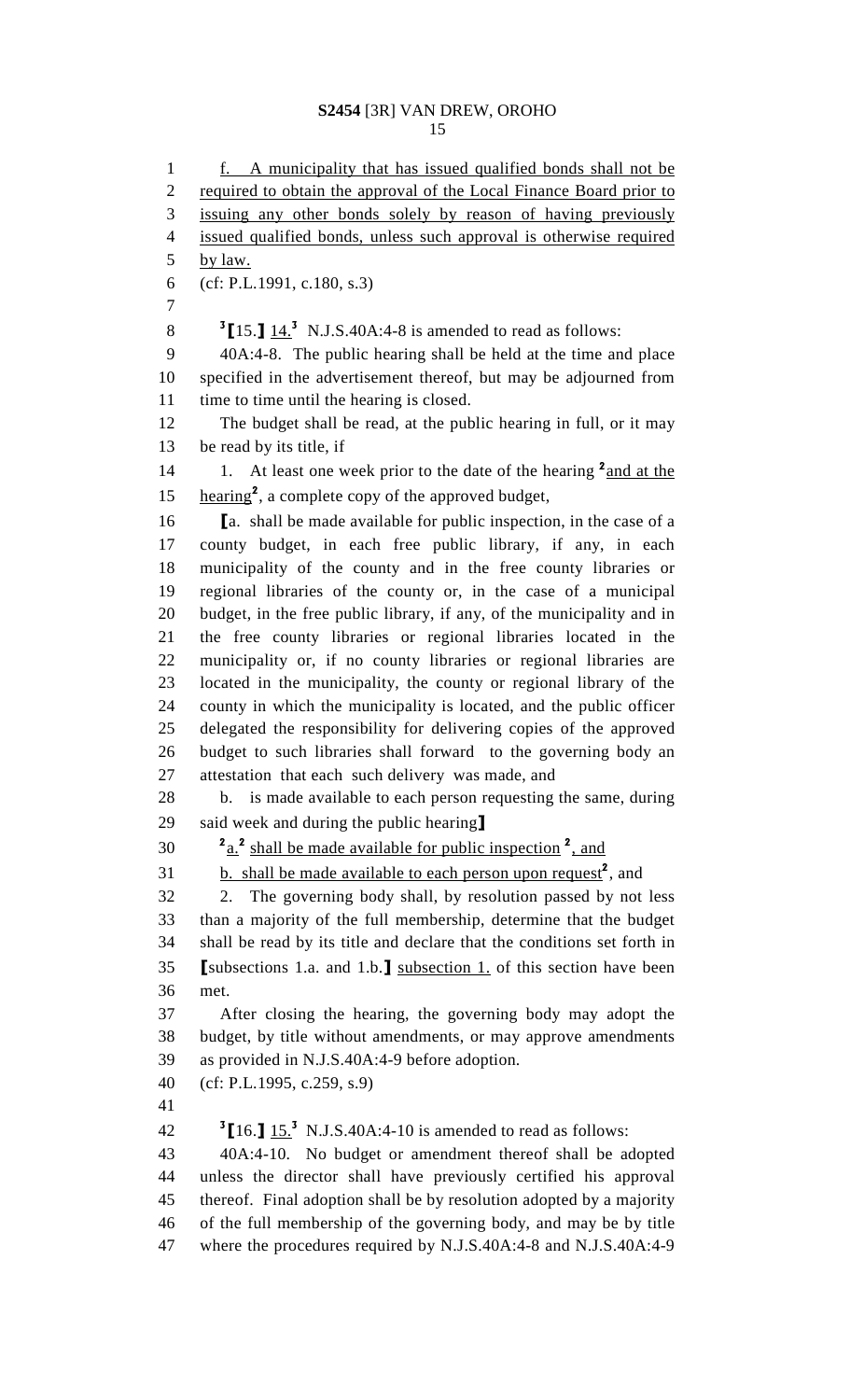1 or section 12 of P.L.1995, c.259 (C.40A:4-6.1), as applicable, have 2 been followed. 3 The budget shall be adopted in the case of a county not later than 4 February 25, and in the case of a municipality not later than March 5 20 of the calendar fiscal year or September 20 of the State fiscal 6 year, except that the governing body may adopt the budget at any 7 time within 10 days after the director shall have certified his 8 approval thereof and returned the same, if such certification shall be 9 later than the date of the advertised hearing. 10 If, in the case of a municipality which operates on the State fiscal

11 year, the governing body fails to adopt the budget within the 12 permitted time, the chief financial officer of the local unit shall so 13 notify the director the next working day after the expiration of the 14 permitted time.

15 Copies of the budget, as adopted, in such form and in such 16 quantity as determined by the Local Finance Board, shall be 17 transmitted to the director **[**, and made available in print for public 18 inspection at the local library,] within three days after adoption.

19 Upon adoption, the budget shall constitute an appropriation for 20 the purposes stated therein and an authorization of the amount to be 21 raised by taxation for the purposes of the local unit.

22 The adopted budget shall be provided for public inspection on 23 the local unit's website, if one exists, or, if one does not exist, the 24 budget shall be provided for public inspection on the website of the 25 Department of Community Affairs, and made available online and 26 in print as required by this section in a "user-friendly" summary 27 format using plain language. In addition to the current year adopted 28 budget, the local unit's adopted budgets of the immediately 29 preceding three budget years also shall be provided for public 30 inspection on the local unit's website, if one exists, or, if one does 31 not exist, those budgets also shall be provided for public inspection 32 on the website of the Department of Community Affairs. Any 33 adopted budget posted online pursuant to this section shall remain 34 posted online for the duration of the local budget year. The Local 35 Finance Board shall promulgate a "user-friendly," plain language 36 summary format for use by local units for this purpose pursuant to 37 section 39 of P.L.2007, c.63 (C.40A:5-48).

- 38 (cf: P.L.2011, c.7, s.1)
- 39

40  $\text{\textbf{2}}$  [17. Section 3 of P.L.1976, c.68 (C.40A:4-45.3) is amended to 41 read as follows:

42 3. In the preparation of its budget a municipality shall limit any 43 increase in said budget to 2.5% or the cost-of-living adjustment, 44 whichever is less, over the previous year's final appropriations 45 subject to the following exceptions:

46 a. (Deleted by amendment, P.L.1990, c.89.)

47 b. Capital expenditures, including appropriations for current 48 capital expenditures, whether in the capital improvement fund or as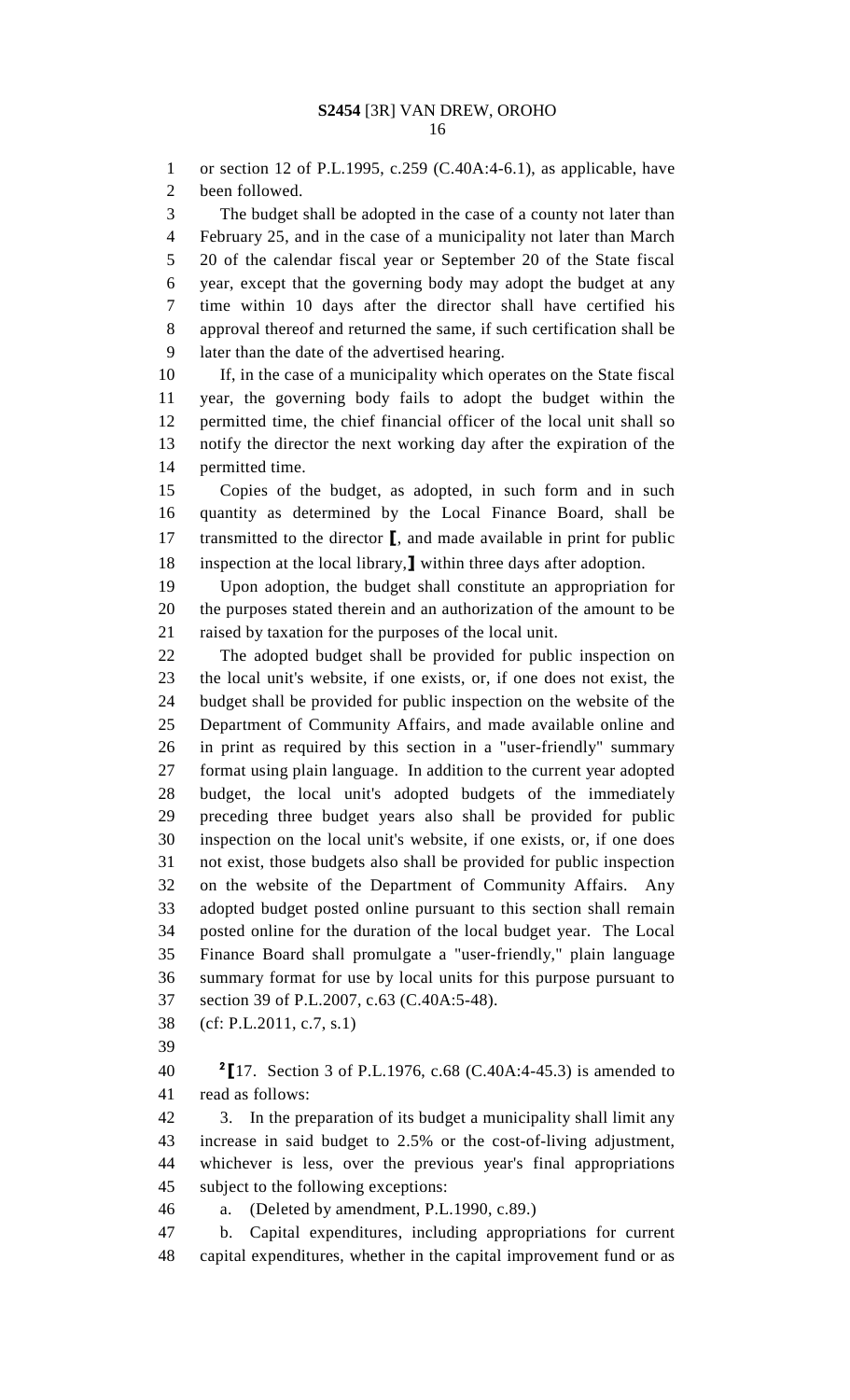1 a component of a line item elsewhere in the budget, provided that 2 any such current capital expenditure would be otherwise bondable 3 under the requirements of N.J.S.40A:2-21 and [40A:2-22] 4 N.J.S.40A:2-22;

5 c. (1) An increase based upon emergency temporary 6 appropriations made pursuant to N.J.S.40A:4-20 to meet an urgent 7 situation or event which immediately endangers the health, safety or 8 property of the residents of the municipality, and over which the 9 governing body had no control and for which it could not plan and 10 emergency appropriations made pursuant to N.J.S.40A:4-46. 11 Emergency temporary appropriations and emergency appropriations 12 shall be approved by at least two-thirds of the governing body and 13 by the Director of the Division of Local Government Services, and 14 shall not exceed in the aggregate 3% of the previous year's final 15 current operating appropriations.

16 (2) (Deleted by amendment, P.L.1990, c.89.)

17 The approval procedure in this subsection shall not apply to 18 appropriations adopted for a purpose referred to in subsection d. or 19 *j.* [below] <u>of this section</u>;

20 d. All debt service, including that of a Type I school district;

21 e. Upon the approval of the Local Finance Board in the 22 Division of Local Government Services, amounts required for 23 funding a preceding year's deficit;

24 f. Amounts reserved for uncollected taxes;

25 g. (Deleted by amendment, P.L.1990, c.89.)

26 h. Expenditure of amounts derived from new or increased 27 construction, housing, health or fire safety inspection or other 28 service fees imposed by State law, rule or regulation or by local 29 ordinance;

30 i. Any amount approved by any referendum;

31 i. Amounts required to be paid pursuant to (1) any contract 32 with respect to use, service or provision of any project, facility or 33 public improvement for water, sewerage, parking, senior citizen 34 housing or any similar purpose, or payments on account of debt 35 service therefor, between a municipality and any other municipality, 36 county, school or other district, agency, authority, commission, 37 instrumentality, public corporation, body corporate and politic or 38 political subdivision of this State; (2) the provisions of article 9 of 39 P.L.1968, c.404 (C.13:17-60 through [13:17-76)] C.13:17-76) by a 40 constituent municipality to the intermunicipal account; (3) any lease 41 of a facility owned by a county improvement authority when the 42 lease payment represents the proportionate amount necessary to 43 amortize the debt incurred by the authority in providing the facility 44 which is leased, in whole or in part; and (4) any repayments under a 45 loan agreement entered into in accordance with the provisions of 46 section 5 of P.L.1992, c.89 (C.40:48-2.5b);

47 k. (Deleted by amendment, P.L.1987, c.74.)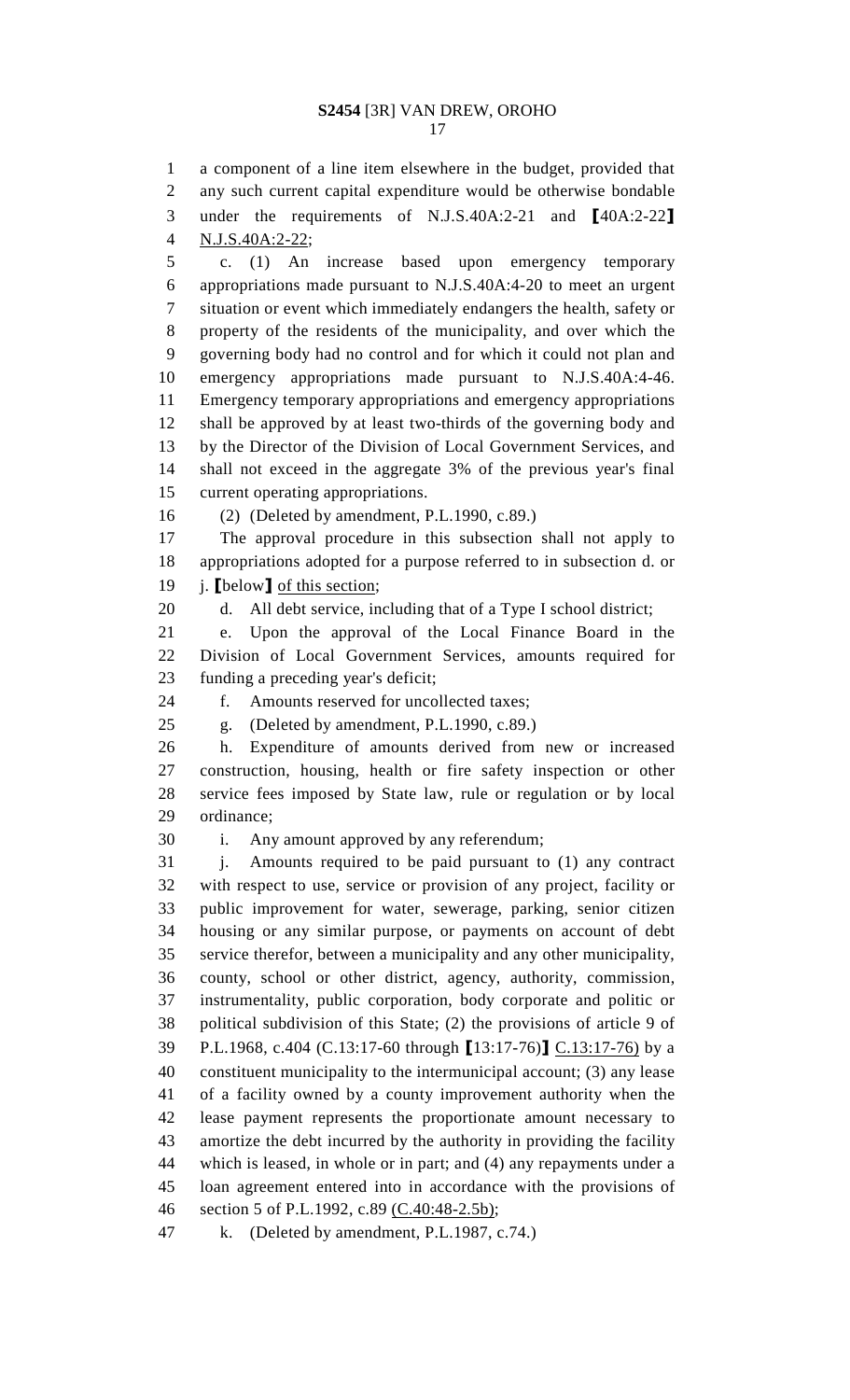1 l. Appropriations of federal, county, independent authority or 2 State funds, or by grants from private parties or nonprofit 3 organizations for a specific purpose, and amounts received or to be 4 received from such sources in reimbursement for local 5 expenditures. If a municipality provides matching funds in order to 6 receive the federal, county, independent authority or State funds, or 7 the grants from private parties or nonprofit organizations for a 8 specific purpose, the amount of the match which is required by law 9 or agreement to be provided by the municipality shall be excepted; 10 m. (Deleted by amendment, P.L.1987, c.74.) 11 n. (Deleted by amendment, P.L.1987, c.74.) 12 o. (Deleted by amendment, P.L.1990, c.89.) 13 p. (Deleted by amendment, P.L.1987, c.74.) 14 q. (Deleted by amendment, P.L.1990, c.89.) 15 r. Amounts expended to fund a free public library established 16 pursuant to the provisions of R.S.40:54-1 through [40:54-29] 17 R.S.40:54-29, inclusive; 18 s. (Deleted by amendment, P.L.1990, c.89.) 19 t. Amounts expended in preparing and implementing a housing 20 element and fair share plan pursuant to the provisions of P.L.1985, 21 c.222 (C.52:27D-301 et al.) and any amounts received by a 22 municipality under a regional contribution agreement pursuant to 23 section 12 of [that act] P.L.1985, c.222 (C.52:27D-312); 24 u. (Deleted by amendment, P.L.2004, c.74.) 25 v. (Deleted by amendment, P.L.1990, c.89.) 26 w. (Deleted by amendment, P.L.2004, c.74.) 27 x. Amounts expended to aid privately owned libraries and 28 reading rooms, pursuant to R.S.40:54-35; 29 y. (Deleted by amendment, P.L.1990, c.89.) 30 z. (Deleted by amendment, P.L.1990, c.89.) 31 aa. Extraordinary expenses, approved by the Local Finance 32 Board, required for the implementation of an interlocal services 33 agreement; 34 bb. Any expenditure mandated as a result of a natural disaster, 35 civil disturbance or other emergency that is specifically authorized 36 pursuant to a declaration of an emergency by the President of the 37 United States or by the Governor; 38 cc. Expenditures for the cost of services mandated by any order 39 of court, by any federal or State statute, or by administrative rule, 40 directive, order, or other legally binding device issued by a State 41 agency which has identified such cost as mandated expenditures on 42 certification to the Local Finance Board by the State agency; 43 dd. Expenditures of amounts actually realized in the local 44 budget year from the sale of municipal assets in extraordinary cases 45 and with the permission of the Local Finance Board; 46 ee. Any local unit which is determined to be experiencing fiscal 47 distress pursuant to the provisions of P.L.1987, c.75 (C.52:27D-48 118.24 et seq.), whether or not a local unit is an "eligible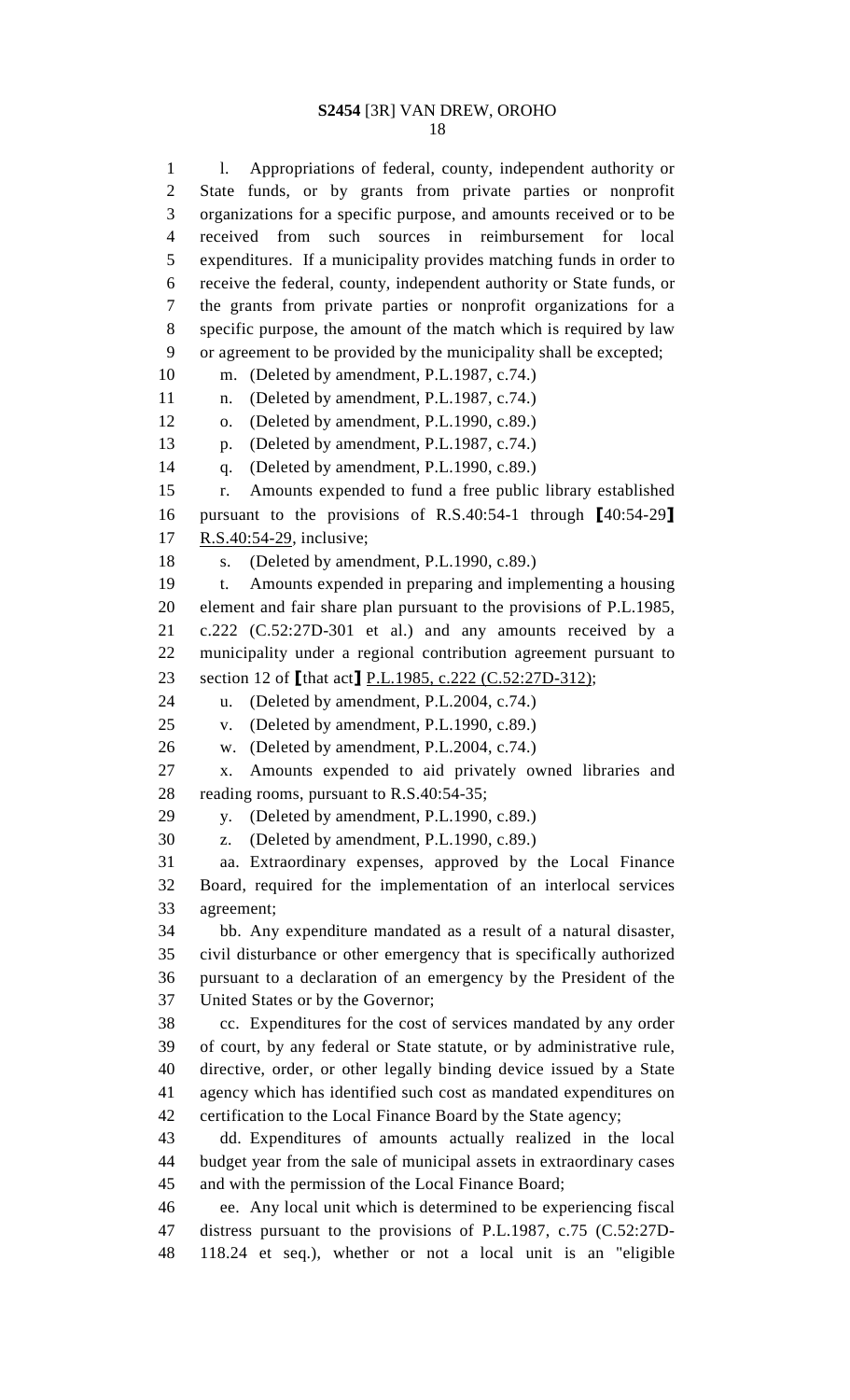1 municipality" as defined in section 3 of P.L.1987, c.75 (C.52:27D-2 118.26), and which has available surplus pursuant to the spending 3 limitations imposed by P.L.1976, c.68 (C.40A:4-45.1 et seq.), may 4 appropriate and expend an amount of that surplus approved by the 5 director and the Local Finance Board as an exception to the 6 spending limitation ; provided, however, that if the Local Finance 7 Board has so approved appropriations and expenditures in amounts 8 exceeding the spending limitations for a local unit in at least three 9 consecutive years, the Local Finance Board may, upon granting 10 such approval in the next subsequent year and finding it reasonable 11 to not require future approvals under this exception, adjust the 12 spending limitations applicable to a later increase in the local unit's 13 budget to 2.5% or the cost-of-living adjustment, whichever is less, 14 over the amount approved to be appropriated and expended in that 15 year. Any determination approving the appropriation and 16 expenditure of surplus as an exception to the spending limitations 17 shall be based upon: 18 1) the local unit's revenue needs for the current local budget 19 year and its revenue raising capacity; 20 2) the intended actions of the governing body of the local unit 21 to meet the local unit's revenue needs; 22 3) the intended actions of the governing body of the local unit 23 to expand its revenue generating capacity for subsequent local 24 budget years; 25 4) the local unit's ability to demonstrate the source and 26 existence of sufficient surplus as would be prudent to appropriate as 27 an exception to the spending limitations to meet the operating 28 expenses for the local unit's current budget year; and 29 5) the impact of utilization of surplus upon succeeding budgets 30 of the local unit; 31 ff. Newly authorized operating appropriations for the municipal 32 court or violation's bureau when approved by the vicinage Presiding 33 Judge of the Municipal Court after consultation with the mayor and 34 governing body of the municipality; 35 gg. (Deleted by amendment, P.L.2004, c.74.) 36 hh. (Deleted by amendment, P.L.2004, c.74.) 37 ii. Subject to the approval of the Local Finance Board, 38 expenditures related to the cost of conducting and implementing a 39 total property tax levy sale pursuant to section 16 of P.L.1997, c.99 40 (C.54:5-113.5); 41 jj. Amounts expended for a length of service award program 42 pursuant to P.L.1997, c.388 (C.40A:14-183 et al.); 43 kk. Amounts expended to provide municipal services or 44 reimbursement amounts to multifamily dwellings for the collection 45 and disposal of solid waste generated by the residents of the 46 multifamily dwellings. This subsection shall cease to be operative 47 at the end of the first local budget year in which the municipality 48 has fully phased in its reimbursement amount expenses;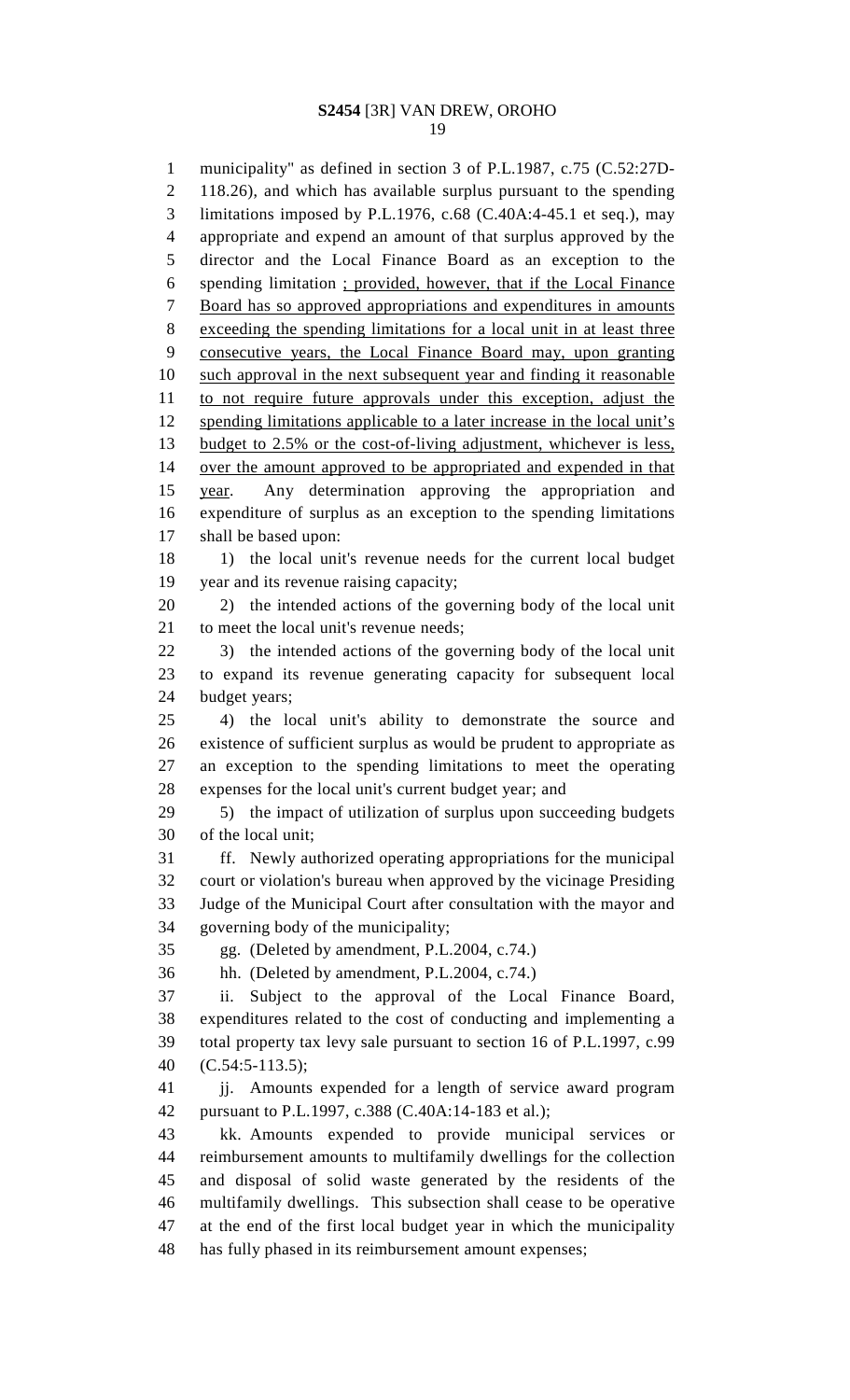1 ll. Amounts expended by a municipality under an interlocal 2 services agreement entered into pursuant to the "Interlocal Services 3 Act," P.L.1973, c.208 (C.40:8A-1 et al.) entered into after the 4 effective date of P.L.2000, c.126 (C.52:13H-21 et al.). The 5 governing body of the municipality that will receive the service 6 may choose to allow the amount of projected annual savings to be 7 added to the amount of final appropriations upon which its 8 permissible expenditures are calculated pursuant to section 2 of 9 P.L.1976, c.68 (C.40A:4-45.2);

10 mm. Amounts expended under a joint contract pursuant to the 11 "Consolidated Municipal Service Act," P.L.1952, c.72 (C.40:48B-1 12 et seq.) entered into after the effective date of P.L.2000, c.126 13 (C.52:13H-21 et al.). The governing body of each participating 14 municipality may choose to allow the amount of projected annual 15 savings to be added to the amount of final appropriations upon 16 which its permissible expenditures are calculated pursuant to 17 section 2 of P.L.1976, c.68 (C.40A:4-45.2);

18 nn. (Deleted by amendment, P.L.2004, c.74.)

19 oo. Amounts appropriated in the first three years after the 20 effective date of P.L.2003, c.92 (C.18A:7F-5b et al.) for liability 21 insurance, workers' compensation insurance and employee group 22 insurance;

23 pp. Amounts appropriated in the first three years after the 24 effective date of P.L.2003, c.92 (C.18A:7F-5b et al.) for costs of 25 domestic security preparedness and responses to incidents and 26 threats to domestic security;

27 qq. Amounts required to be paid by a municipality pursuant to 28 the provisions of section 4 of P.L.2007, c.311 (C.13:1E-96.5).

29 In the first full year when an existing appropriation or 30 expenditure that is subject to budget limitations is made an 31 exception to budget limitations, a municipality shall deduct from its 32 final appropriations upon which its permissible expenditures are 33 calculated pursuant to section 2 of P.L.1976, c.68 (C.40A:4-45.2), 34 the amount which the municipality expended for that purpose 35 during the last full budget year, or portion thereof, in which the 36 purpose so excepted was funded from appropriations in the 37 municipal budget.

38 In the first full year when an existing appropriation or 39 expenditure that is not subject to budget limitations is made subject 40 to budget limitations, a municipality shall add to its final 41 appropriations upon which its permissible expenditures are 42 calculated pursuant to section 2 of P.L.1976, c.68 (C.40A:4-45.2), 43 the amount which the municipality expended for that purpose 44 during the last full budget year, or portion thereof, in which the 45 purpose so excepted was funded from appropriations in the 46 municipal budget.

47 (cf: P.L.2007, c.311, s.17)<sup>2</sup>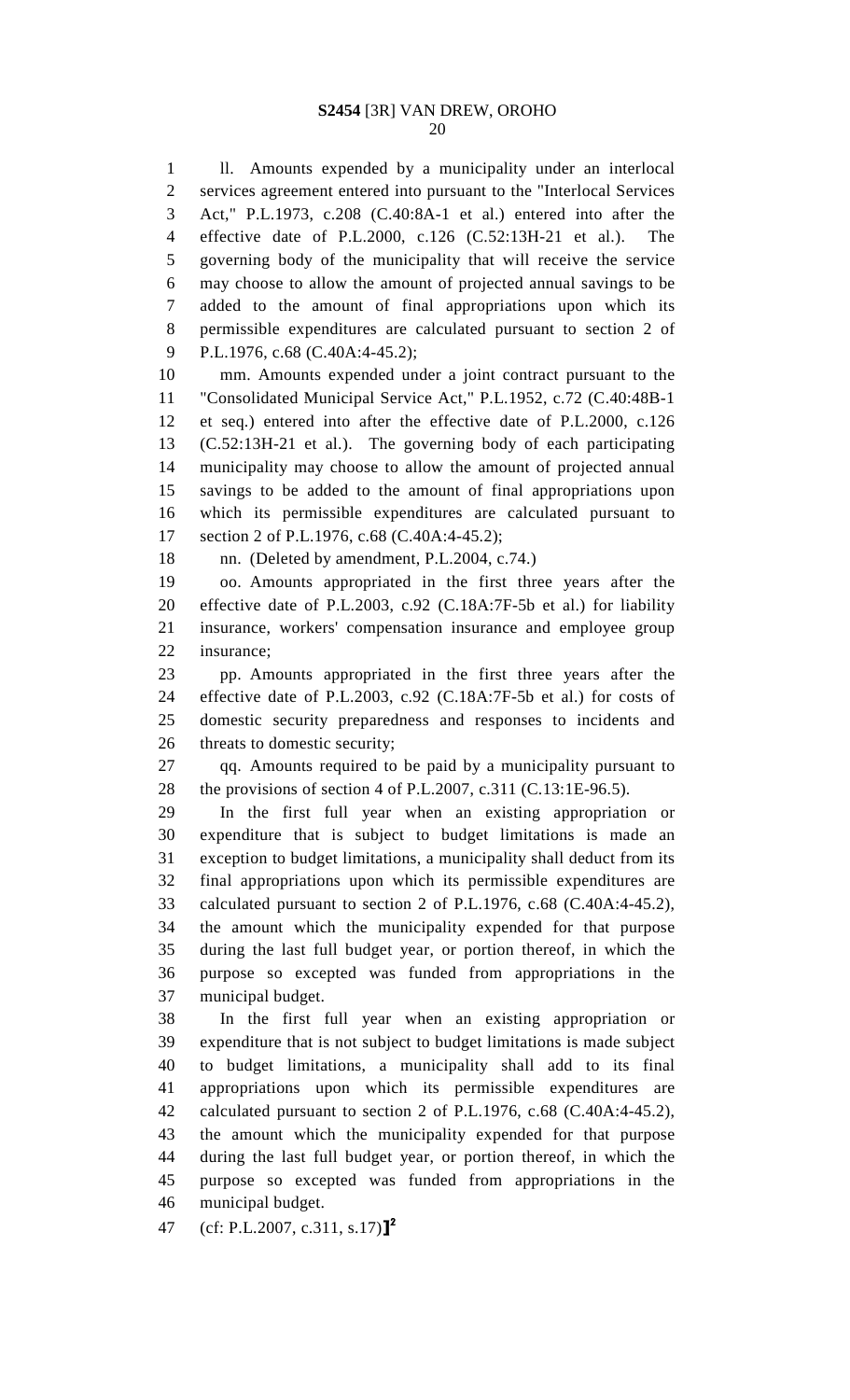1  ${}^{2}$ [18.]  ${}^{3}$ [17.<sup>2</sup>] 16.<sup>3</sup> Section 8 of P.L.1977, c.396 (C.40A:5-15.1) 2 is amended to read as follows: 3 8. Securities which may be purchased by local units. 4 a. When authorized by a cash management plan approved 5 pursuant to N.J.S.40A:5-14, any local unit may use moneys which 6 may be in hand for the purchase of the following types of securities 7 which, if suitable for registry, may be registered in the name of the 8 local unit: 9 (1) Bonds or other obligations of the United States of America 10 or obligations guaranteed by the United States of America; 11 (2) Government money market mutual funds; 12 (3) Any obligation that a federal agency or a federal 13 instrumentality has issued in accordance with an act of Congress, 14 which security has a maturity date not greater than 397 days from 15 the date of purchase, provided that such obligation bears a fixed rate 16 of interest not dependent on any index or other external factor; 17 (4) Bonds or other obligations of the local unit or bonds or other 18 obligations of school districts of which the local unit is a part or 19 within which the school district is located; 20 (5) Bonds or other obligations, having a maturity date not more 21 than 397 days from the date of purchase, approved by the Division 22 of [Investment of] Local Government Services in the Department 23 of [the Treasury] Community Affairs for investment by local units; 24 (6) Local government investment pools; 25 (7) Deposits with the State of New Jersey Cash Management 26 Fund established pursuant to section 1 of P.L.1977, c.281 27 (C.52:18A-90.4); or 28 (8) Agreements for the repurchase of fully collateralized 29 securities, if: 30 (a) the underlying securities are permitted investments pursuant 31 to paragraphs (1) and (3) of this subsection a.; 32 (b) the custody of collateral is transferred to a third party; 33 (c) the maturity of the agreement is not more than 30 days; 34 (d) the underlying securities are purchased through a public 35 depository as defined in section 1 of P.L.1970, c.236 (C.17:9-41); 36 and 37 (e) a master repurchase agreement providing for the custody and 38 security of collateral is executed. 39 b. Any investment instruments in which the security is not 40 physically held by the local unit shall be covered by a third party 41 custodial agreement which shall provide for the designation of such 42 investments in the name of the local unit and prevent unauthorized 43 use of such investments. 44 c. Purchase of investment securities shall be executed by the 45 "delivery versus payment" method to ensure that securities are 46 either received by the local unit or a third party custodian prior to or 47 upon the release of the local unit's funds.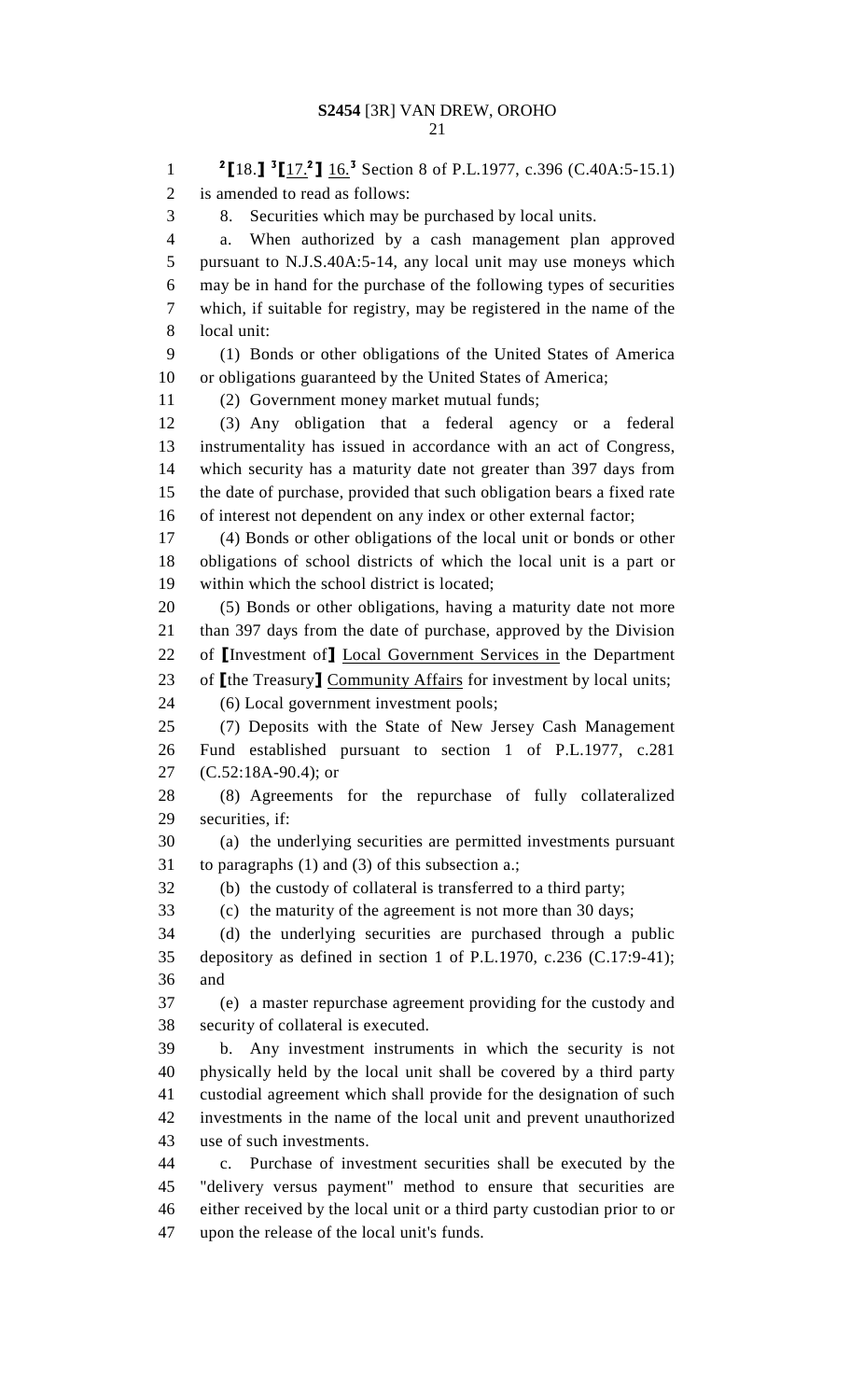1 d. Any investments not purchased and redeemed directly from 2 the issuer, government money market mutual fund, local 3 government investment pool, or the State of New Jersey Cash 4 Management Fund, shall be purchased and redeemed through the 5 use of a national or State bank located within this State or through a 6 broker-dealer which, at the time of purchase or redemption, has 7 been registered continuously for a period of at least two years 8 pursuant to section 9 of P.L.1967, c.93 (C.49:3-56) and has at least 9 \$25 million in capital stock (or equivalent capitalization if not a 10 corporation), surplus reserves for contingencies and undivided 11 profits , or through a securities dealer who makes primary markets 12 in U.S. Government securities and reports daily to the Federal 13 Reserve Bank of New York its position in and borrowing on such 14 U.S. Government securities. 15 e. For the purposes of this section:

16 (1) a "government money market mutual fund" means an 17 investment company or investment trust:

18 (a) which is registered with the Securities and Exchange 19 Commission under the "Investment Company Act of 1940," 15 20 U.S.C. s.80a-1 et seq., and operated in accordance with 17 C.F.R. 21 s.270.2a-7;

22 (b) the portfolio of which is limited to U.S. Government 23 securities that meet the definition of an eligible security pursuant to 24 17 C.F.R. s.270.2a-7 and repurchase agreements that are 25 collateralized by such U.S. Government securities in which direct 26 investment may be made pursuant to paragraphs (1) and (3) of 27 subsection a. of this section; and

28 (c) which is rated by a nationally recognized statistical rating 29 organization.

30 (2) a "local government investment pool" means an investment 31 pool:

32 (a) which is managed in accordance with 17 C.F.R. s.270.2a-7;

33 (b) which is rated in the highest category by a nationally 34 recognized statistical rating organization;

35 (c) which is limited to U.S. Government securities that meet the 36 definition of an eligible security pursuant to 17 C.F.R. 270.2a-7 and 37 repurchase agreements that are collateralized by such U.S. 38 Government securities in which direct investment may be made 39 pursuant to paragraphs (1) and (3) of subsection a. of this section;

40 (d) which is in compliance with rules adopted pursuant to the 41 "Administrative Procedure Act," P.L.1968, c.410 (C.52:14B-1 et 42 seq.) by the Local Finance Board of the Division of Local 43 Government Services in the Department of Community Affairs, 44 which rules shall provide for disclosure and reporting requirements, 45 and other provisions deemed necessary by the board to provide for 46 the safety, liquidity and yield of the investments;

47 (e) which does not permit investments in instruments that: are 48 subject to high price volatility with changing market conditions;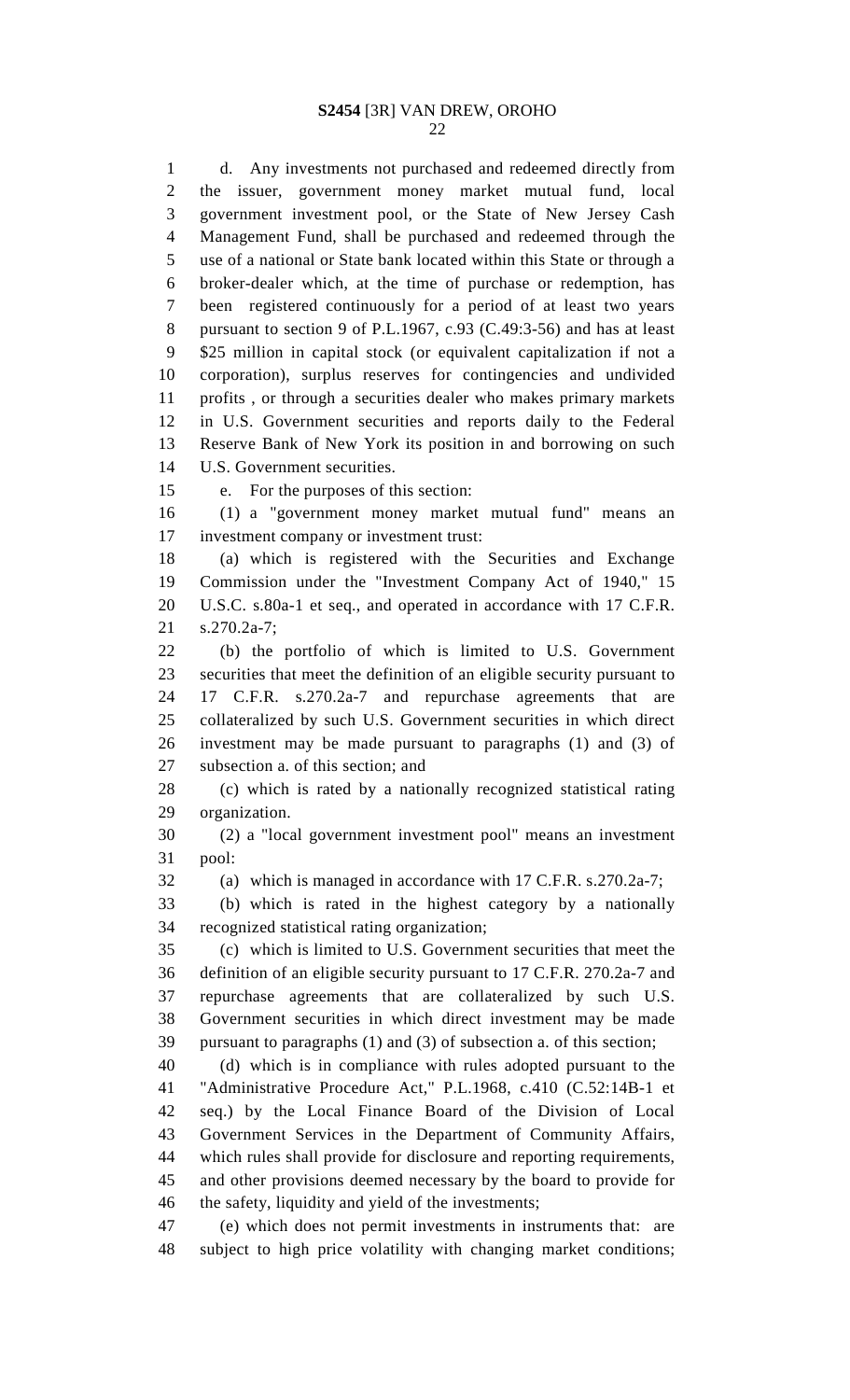1 cannot reasonably be expected, at the time of interest rate 2 adjustment, to have a market value that approximates their par 3 value; or utilize an index that does not support a stable net asset 4 value ; and

5 (f) which purchases and redeems investments directly from the 6 issuer, government money market mutual fund, or the State of New 7 Jersey Cash Management Fund, or through the use of a national or 8 State bank located within this State, or through a broker-dealer 9 which, at the time of purchase or redemption, has been registered 10 continuously for a period of at least two years pursuant to section 9 11 of P.L.1967, c.93 (C.49:3-56) and has at least \$25 million in capital 12 stock (or equivalent capitalization if not a corporation), surplus 13 reserves for contingencies and undivided profits, or through a 14 securities dealer who makes primary markets in U.S. Government 15 securities and reports daily to the Federal Reserve Bank of New 16 York its position in and borrowing on such U.S. Government 17 securities.

18 f. Investments in, or deposits or purchases of financial 19 instruments made pursuant to this section shall not be subject to the 20 requirements of the "Local Public Contracts Law," P.L.1971, c.198 21 (C.40A:11-1 et seq.).

22 (cf: P.L.1997, c.148, s.3)

23

24 <sup>1</sup>[19. Section 3 of P.L.1983, c.313 (C.40A:5A-3) is amended to 25 read as follows:

26 3. As used in this act:

27 a. "Authority" means a body, public and corporate, created by 28 one or more municipalities or counties pursuant to any law 29 authorizing that creation, which law provides that the public body 30 so created has at least the following powers:

31 (1) To adopt and use a corporate seal;

32 (2) To sue and be sued;

33 (3) To acquire and hold real or personal property for its 34 purposes; and

35 (4) To provide for and secure the payment of its bonds or other 36 obligations, or to provide for the assessment of a tax on real 37 property within its district, or to impose charges for the use of its 38 facilities or any combination thereof.

39 b. "Director" means the Director of the Division of Local 40 Government Services in the Department of Community Affairs.

41 c. "Service contract" means an agreement of a local unit or units 42 intended to provide security for an issue of obligations of an 43 authority, including, but not limited to, a contract providing for 44 payments by a local unit or units with respect to a project, facility, 45 or public improvement of an authority or payments for debt service 46 therefore, but not including such an agreement of a fire district with 47 respect to a project, facility, or public improvement approved by the 48 voters of the district pursuant to N.J.S.40A:14-86, which agreement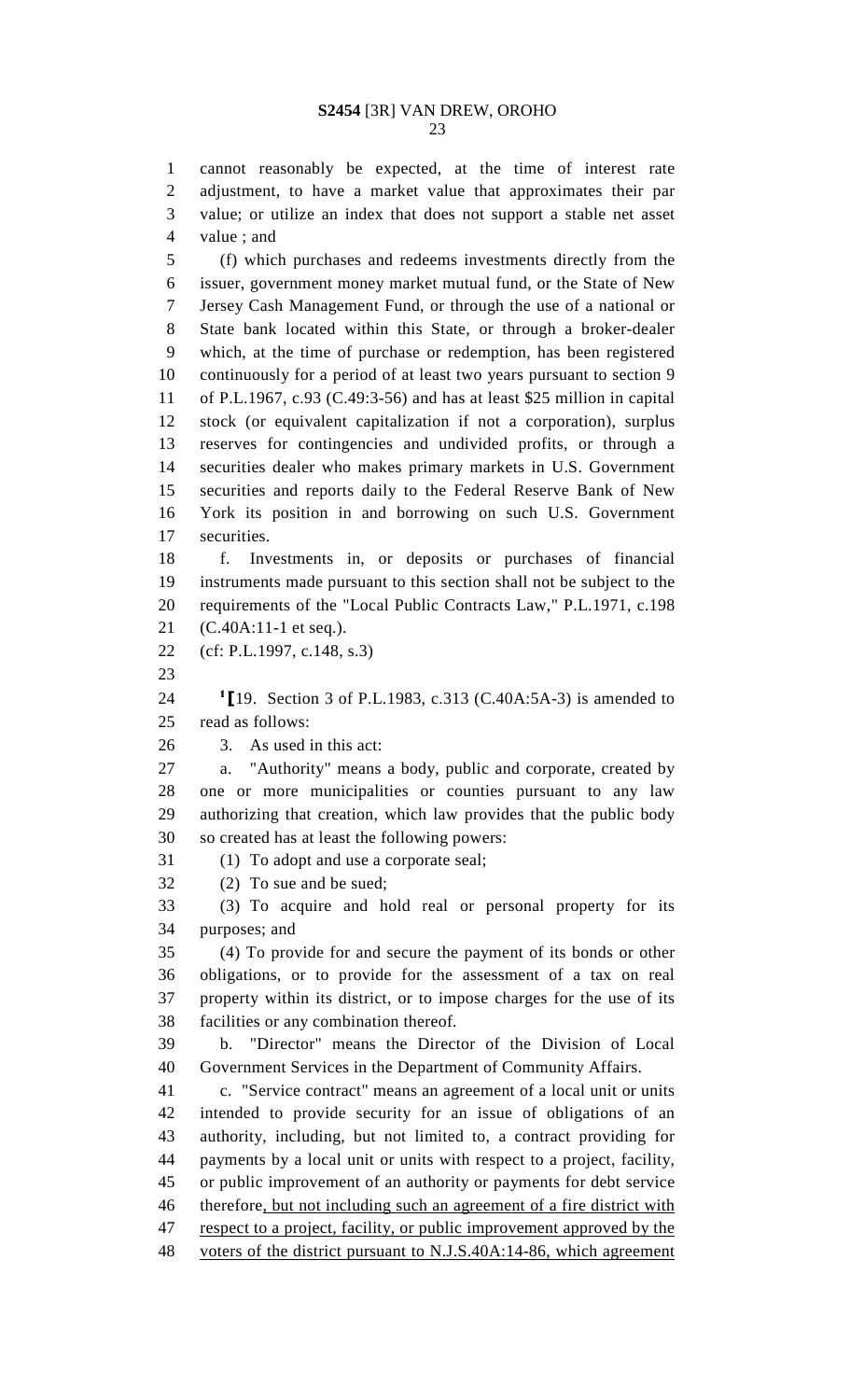24

1 shall be approved by either the Division of Fire Safety in the 2 Department of Community Affairs or by ordinance of the governing 3 body of the municipality which the fire district serves. 4 d. "Local Finance Board" means the Local Finance Board in the 5 Division of Local Government Services in the Department of 6 Community Affairs. 7 e. "Local unit or units" means a county or municipality which 8 created or joined in the creation of an authority, or which proposes 9 to create or join in the creation thereof, or which proposes to enter 10 into a service contract with an authority. 11 f. "Project financing" means the financing by an authority of a 12 public facility for the benefit of the inhabitants of a local unit or 13 units and for which the financing costs will be paid, directly or 14 indirectly, by those inhabitants and includes payment for the design 15 and plan for the public facility, but shall not include such financing 16 by a fire district with respect to a project approved by the voters of 17 the district pursuant to N.J.S.40A:14-86, which financing shall be 18 approved by either the Division of Fire Safety in the Department of 19 Community Affairs or by ordinance of the governing body of the 20 municipality which the fire district serves. 21 g. "Bond resolution" means a bond resolution of an authority, or 22 a trust indenture to be executed by an authority, or other similar 23 proceeding or document. 24 (cf: P.L.1992, c.79, s.52)]<sup>1</sup> 25 26  $\text{I}[20.]\text{I}[19.1]\text{I}[18.2]\text{I}[7.3]$  Section 6 of P.L.1983, c.313 27 (C.40A:5A-6) is amended to read as follows: 28 6. Prior to the adoption of a bond resolution by an authority, or 29 the adoption of an ordinance or resolution of a local unit or units 30 authorizing a service contract that is part of a project financing, the 31 proposed project financing shall be submitted to the Local Finance 32 Board for its review. The Local Finance Board may adopt rules and 33 regulations, pursuant to the "Administrative Procedure Act," 34 P.L.1968, c.410 (C.52:14B-1 et seq.), to permit project financing to 35 proceed without such application and review if the project financing 36 is a refunding that will result in  $2^{\circ}$  debt service<sup>2</sup> savings  $2^{\circ}$  on 37 outstanding bond  $debt^2$ . The Local Finance Board shall, in the 38 course of its review, give consideration to: 39 a. The nature, purpose, and scope of the proposed project 40 financing; 41 b. The engineering and feasibility studies prepared in 42 connection therewith; 43 c. The terms and provisions of the proposed service contracts, 44 bond resolutions and, in the instance of a negotiated offering, the 45 proposed or maximum terms and conditions of sale; 46 d. An estimate of the proposed or maximum schedule of debt 47 service payments required, and the impact thereof on the budget and 48 financial condition of the authority and of the local unit;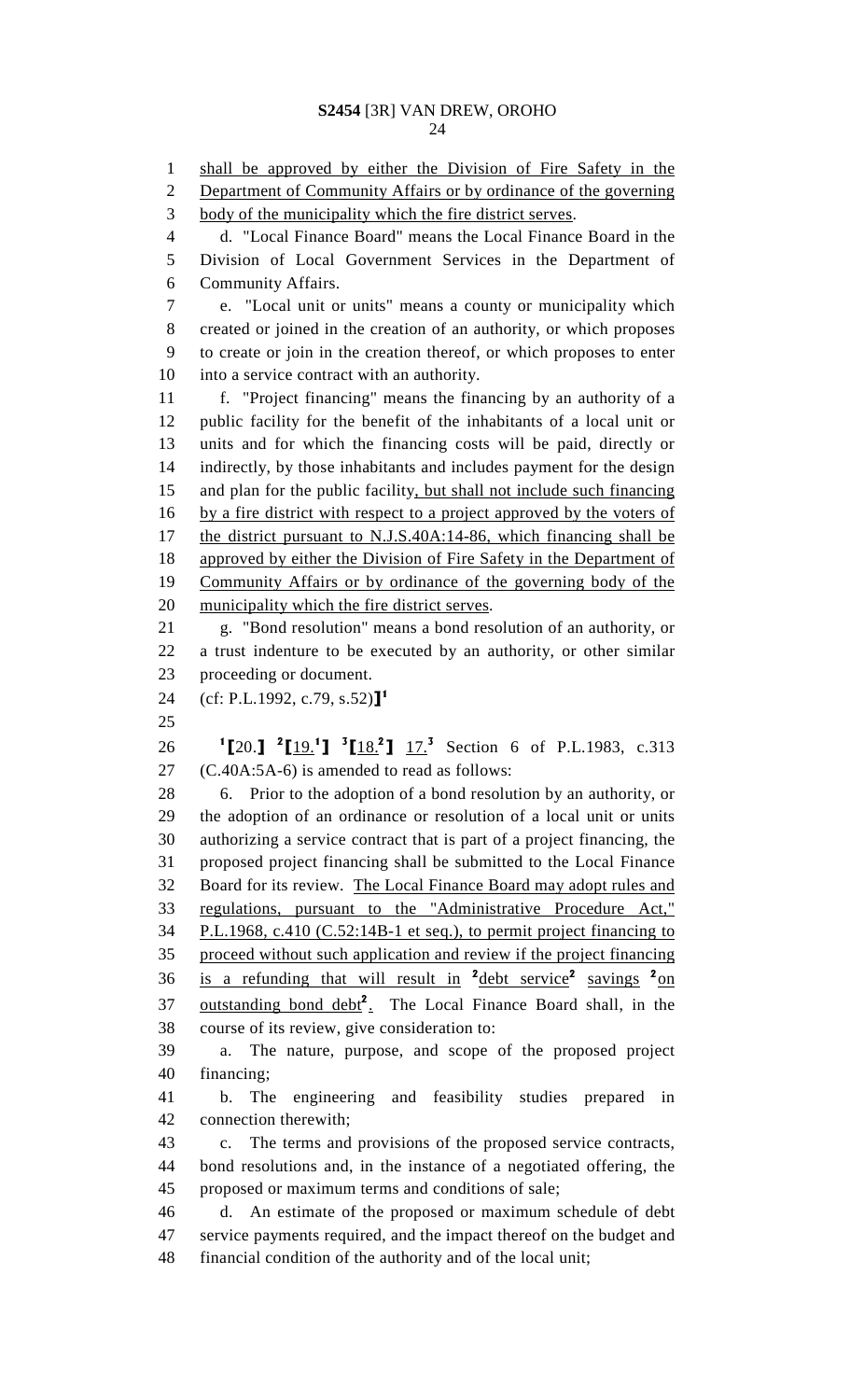1 e. The estimate of the annual cost of operating and maintaining 2 the project as set forth in the engineering report or feasibility 3 studies; and

4 f. The initial rate, rent, fee, or charge schedule proposed by the 5 authority, or any other proposed method of raising the amounts 6 required to finance the operations and payments of debt service on 7 the obligations of the authority.

8 The Local Finance Board may examine the estimates, 9 computations or calculations made in connection with the 10 submission, may require the production of papers, documents, 11 witnesses or information, may make or cause to be made an audit or 12 investigation and may take any other action which it may deem 13 necessary to its review of the submission.

14 (cf: P.L.1987, c.319, s.2)

15

16  $\textbf{1}[21.]\quad \textbf{2}[20.1]\quad \textbf{3}[19.2]\quad \textbf{18.3} \quad \text{Section 10 of P.L.1983, c.313}$ 17 (C.40A:5A-10) is amended to read as follows:

18 10. a. Each authority shall submit a budget for each fiscal year  $19$  <sup>1</sup> [in which it has total budgeted operating appropriations in excess 20 of \$500,000]<sup>1</sup> to the director prior to its adoption thereof  ${}^{1}\text{L}$ 21 provided, however, that each fire district, notwithstanding the 22 amount of its total budgeted operations, shall submit a budget for 23 each fiscal year to the director prior to its adoption thereof  $\mathbf{I}^1$ . 24 <sup>1</sup> I The Local Finance Board may adopt rules and regulations, 25 pursuant to the "Administrative Procedure Act," P.L.1968, c.410 26 (C.52:14B-1 et seq.), to lower the threshold amount requiring 27 budget submittal pursuant to this section. An authority that has any 28 outstanding debt obligations or an unrestricted net deficit in a fiscal 29 year shall submit a budget for that fiscal year to the director prior to 30 its adoption thereof, notwithstanding its total budgeted operating 31 appropriations for the fiscal year.<sup> $1^1$ </sup> The budget shall comply with 32 the terms and provisions of any bond resolutions, and shall be in 33 such form and detail as to items of revenue, expenditure and other 34 content as shall be required by law or by rules and regulations of 35 the Local Finance Board.

36 b. The Local Finance Board shall prescribe by rule or regulation 37 the procedure for the adoption of budgets by authorities. The rules 38 and regulations may include or be similar to any provisions of the 39 "Local Budget Law" (N.J.S.40A:4-1 et seq.) which the Local 40 Finance Board shall deem to be practicable or necessary, and may 41 further include any other provisions and requirements which the 42 Local Finance Board shall deem appropriate or necessary. The 43 rules and regulations shall provide for approval or disapproval of a 44 budget within 45 days of the director's receipt thereof.

45 c. The Local Finance Board shall also prescribe by rule or 46 regulation the procedures and requirements for execution of any 47 budget after adoption, and for the administration of financial affairs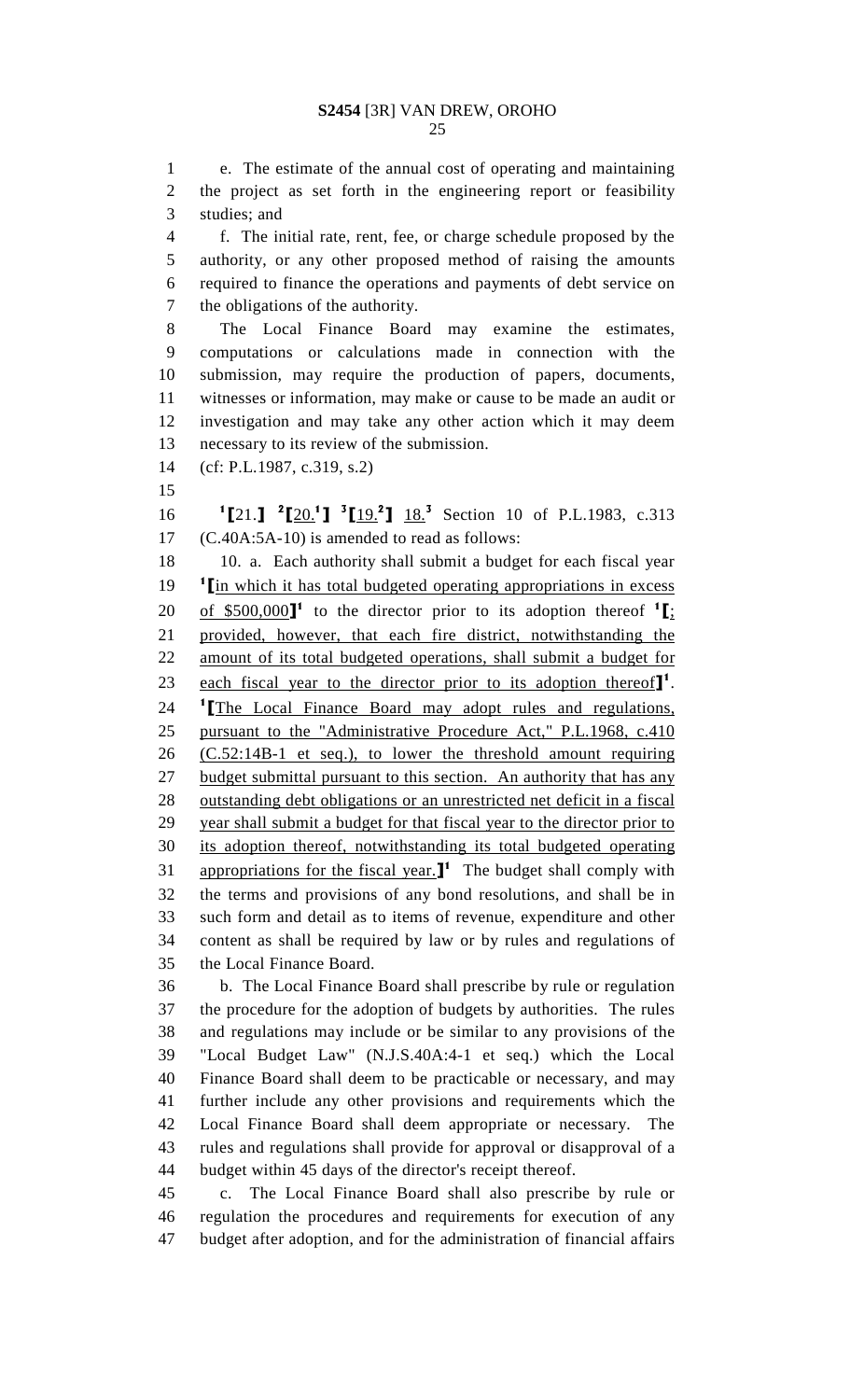26

1 of authorities. The rules and regulations may include, without 2 limitation, any provisions of the "Local Budget Law" (N.J.S.40A:4- 3 1 et seq.), and the "Local Fiscal Affairs Law" (N.J.S.40A:5-1 et 4 seq.), which the Local Finance Board shall deem to be practicable 5 and necessary. 6 d. Notwithstanding the provisions of subsection a. of this section 7 and N.J.S.40A:5A-11, the Local Finance Board is authorized to 8 adopt rules and regulations, pursuant to the "Administrative 9 Procedure Act," P.L.1968, c.410 (C.52:14B-1 et seq.), to exempt 10 certain authorities from the requirement that the director approve 11 their annual budgets and to provide instead for a system of local 12 examination and approval of such budgets by authority officials, 13 provided that: 14 (1) the director finds that such authorities are fiscally sound and 15 that their fiscal practices are conducted in accordance with law and 16 sound administrative practice; 17 (2) the director shall examine the budgets of such authorities in 18 accordance with the provisions of this section and N.J.S.40A:5A-19 11, at least every third year; 20 (3) the governing body and chief financial officer of each such 21 authority shall each file a certification with the director stating that, 22 with reference to the adopted budget of the authority, they have: 23 (a) examined the budget in the manner prescribed under this 24 section and N.J.S.40A:5A-11, and determined that the budget 25 complies with requirements set forth therein; and 26 (b) determined that the budget complies with all other provisions 27 of law, including, but not limited to, the "Local Authorities Fiscal 28 Control Law," P.L.1983, c.313 (C.40A:5A-1 et seq.), and the 29 regulations of the Local Finance Board; 30 (4) all budget documents required by law or the regulations 31 adopted by the Local Finance Board shall be filed with the director 32 on a timely basis; 33 (5) other criteria and responsibilities as established by the 34 regulations adopted by the Local Finance Board are met. 35 The director shall act to require immediate compliance with the 36 "Local Authorities Fiscal Control Law," P.L.1983, c.313 37 (C.40A:5A-1 et seq.), if the director finds that any such exemption 38 impairs the fiscal integrity or solvency of any such authority. Any 39 appeal of a governing body's action in adopting an annual budget 40 shall be made to the director. 41 (cf: P.L.1987, c.319, s.5) 42 43  $[22.]\n<sup>2</sup>[21.]\n<sup>3</sup>[20.]\n<sup>3</sup>[20.]\n<sup>3</sup>[20.]\n<sup>4</sup>[21.]\n<sup>5</sup>[20.]\n<sup>6</sup>[22.]\n<sup>7</sup>[21.]\n<sup>8</sup>[20.]\n<sup>8</sup>[20.]\n<sup>9</sup>[21.]\n<sup>10</sup>[22.]\n<sup>11</sup>[22.]\n<sup>12</sup>[20.]\n<sup>13</sup>[20.]\n<sup>14</sup>[22.]\n<sup>15</sup>[20.]\n<$ 44 (C.40A:5A-11) is amended to read as follows: 45 11. No authority budget subject to the provisions of subsection 46 a. of section 10 of P.L.1983, c.313 (C.40A:5A-10) shall be finally 47 adopted until the director shall have approved same. In granting the 48 approval, the director shall consider whether or not: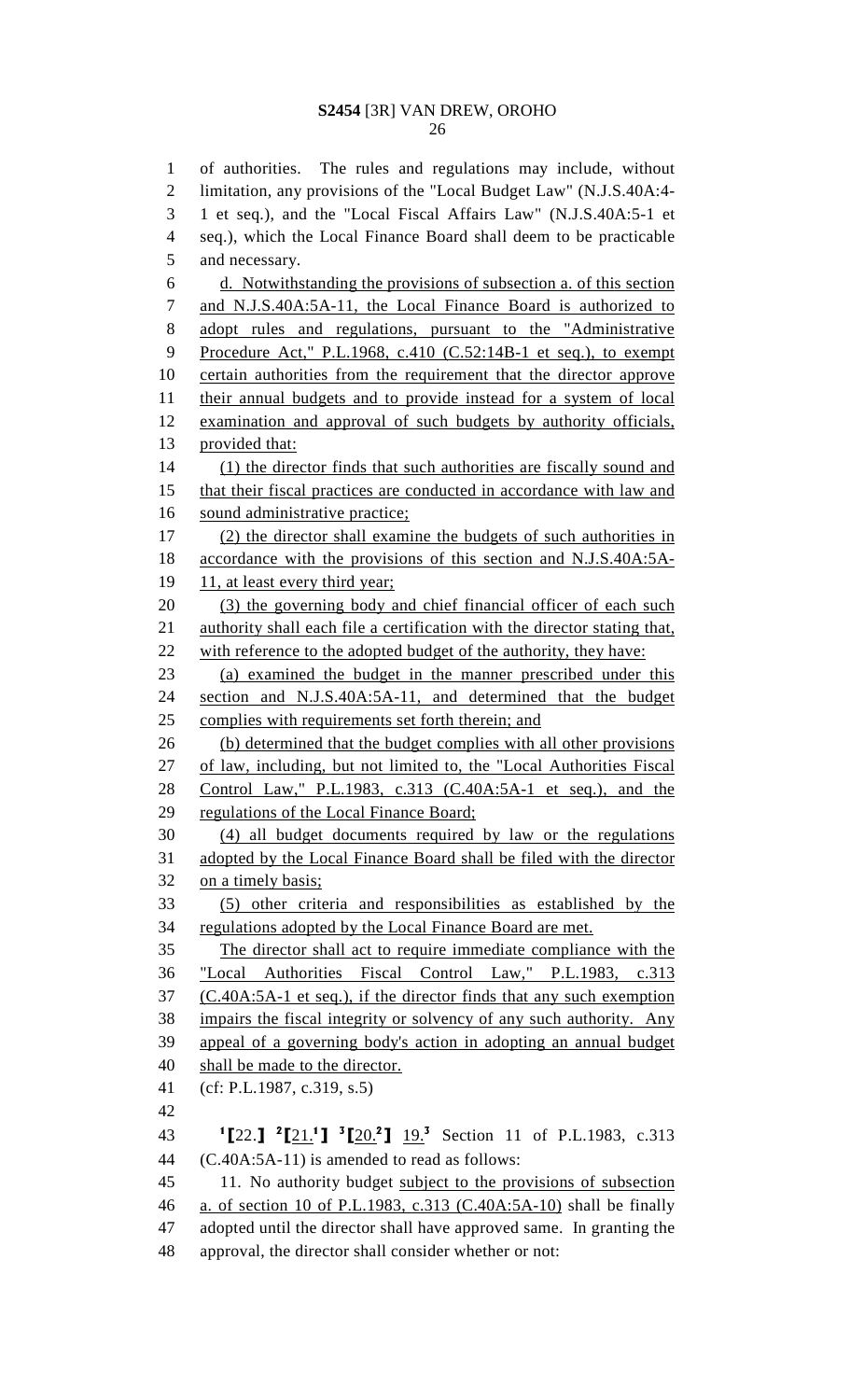| $\mathbf{1}$   | All estimates of revenue are reasonable, accurate and<br>a.                                                                         |
|----------------|-------------------------------------------------------------------------------------------------------------------------------------|
| $\overline{2}$ | correctly stated;                                                                                                                   |
| 3              | Items of appropriation are properly set forth;<br>$\mathbf{b}$ .                                                                    |
| 4              | In itemization, form and content, the budget will permit the<br>$\mathbf{c}$ .                                                      |
| 5              | exercise of the comptroller function within the authority;                                                                          |
| 6              | The schedule of rates, fees and charges then in effect will<br>d.                                                                   |
| 7              | produce sufficient revenues, together with all other anticipated                                                                    |
| 8              | revenues, to satisfy all obligations to the holders of bonds of the                                                                 |
| 9              | authority, to meet operating expenses, capital outlays, debt service                                                                |
| 10             | requirements, and to provide for such reserves, all as may be                                                                       |
| 11             | required by law, regulation or terms of contracts and agreements.                                                                   |
| 12             | The director may require such documentation, records and other                                                                      |
| 13             | information, and undertake any audit or investigation, as he may                                                                    |
| 14             | deem necessary in connection with his review.                                                                                       |
| 15             | If the director finds that all requirements of law and the rules and                                                                |
| 16             | regulations of the Local Finance Board have been met, he shall,                                                                     |
| 17             | within 45 days of his receipt of the budget, approve it; otherwise he                                                               |
| 18             | shall within that time refuse to approve it. The director, in refusing                                                              |
| 19             | to approve the budget, shall not substitute his discretion with                                                                     |
| 20             | respect to the amount of an appropriation when that amount is not                                                                   |
| 21             | made mandatory by law or regulation.                                                                                                |
| 22             | Any decision of the director in the course of budget review under                                                                   |
| 23             | this section may be appealed to the Local Finance Board in the                                                                      |
| 24             | manner generally provided by law.                                                                                                   |
| 25             | (cf: P.L.1983, c.313, s.11)                                                                                                         |
| 26             |                                                                                                                                     |
| 27             | <sup>1</sup> [23.] <sup>2</sup> [22. <sup>1</sup> ] <sup>3</sup> [21. <sup>2</sup> ] 20. <sup>3</sup> Section 17 of P.L.1983, c.313 |
| 28             | (C.40A:5A-17) is amended to read as follows:                                                                                        |
| 29             | 17. The members of the governing body of each authority shall,                                                                      |
| 30             | within 45 days of receipt of the annual audit, certify by resolution to                                                             |
| 31             | the Local Finance Board that each member thereof has personally                                                                     |
| 32             | reviewed the annual audit report, and specifically the sections of the                                                              |
| 33             | audit report entitled Schedule of Findings and Questioned Costs and                                                                 |
| 34             | General Comments and Recommendations, and has evidenced same                                                                        |
| 35             | by group affidavit signed by a majority of the full membership of                                                                   |
| 36             | the authority in the form prescribed by the Local Finance Board.                                                                    |
| 37             | Failure to comply with this provision may subject the members of                                                                    |
| 38             | the authority to the penalty provisions of section 52 of P.L.1947,                                                                  |
| 39             | c.151 (C.52:27BB-52).                                                                                                               |
| 40             | (cf: P.L.1987, c.319, s.8)                                                                                                          |
| 41             |                                                                                                                                     |

42  $\textbf{1}[24.]\textbf{2}[23.1]\textbf{3}[22.2]\textbf{21.}^3$  Section 3 of P.L.1991, c.29 43 (C.40A:9-22.3) is amended to read as follows: 44 3. As used in this act:

45 a. "Board" means the Local Finance Board in the Division of 46 Local Government Services in the Department of Community 47 Affairs;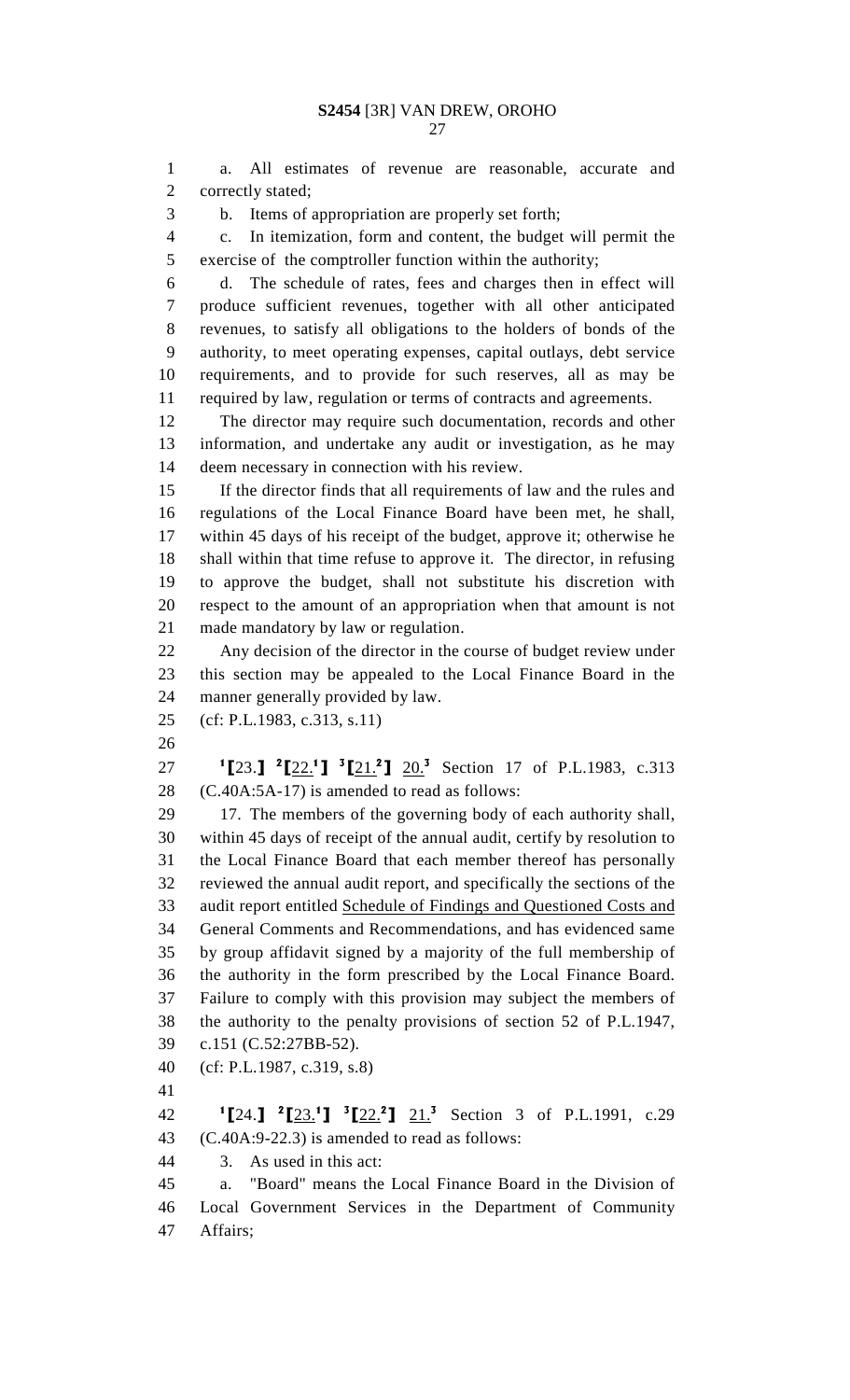1 b. "Business organization" means any corporation, partnership, 2 firm, enterprise, franchise, association, trust, sole proprietorship, 3 union or other legal entity;

4 c. "Governing body" means, in the case of a municipality, the 5 commission, council, board or body, by whatever name it may be 6 known, having charge of the finances of the municipality, and, in 7 the case of a county, the board of chosen freeholders, or, in the case 8 of a county having adopted the provisions of the "Optional County 9 Charter Law," P.L.1972, c.154 (C.40:41A-1 et seq.), as defined in 10 the form of government adopted by the county under that act;

11 d. "Interest" means the ownership or control of more than 10% 12 of the profits, assets or stock of a business organization but shall 13 not include the control of assets in a nonprofit entity or labor union; 14 e. "Local government agency" means any agency, board, 15 governing body, including the chief executive officer, bureau, 16 division, office, commission or other instrumentality within a 17 county or municipality, and any independent local authority, 18 including any entity created by more than one county or 19 municipality, which performs functions other than of a purely 20 advisory nature, but shall not include a school board;

21 f. "Local government employee" means any person, whether 22 compensated or not, whether part-time or full-time, employed by or 23 serving on a local government agency who is not a local 24 government officer, but shall not mean any employee of a school 25 district;

26 g. "Local government officer" means any person whether 27 compensated or not, whether part-time or full-time: (1) elected to 28 any office of a local government agency; (2) serving on a local 29 government agency which has the authority to enact ordinances, 30 approve development applications or grant zoning variances; (3) 31 who is a member of an independent municipal, county or regional 32 authority; or (4) who is a managerial executive [or confidential] 33 employee of a local government agency, as defined in [section 3 of 34 the "New Jersey Employer-Employee Relations Act," P.L.1941, 35 c.100 (C.34:13A-3)] rules and regulations adopted by the Director 36 of the Division of Local Government Services in the Department of 37 Community Affairs pursuant to the "Administrative Procedure Act," 38 P.L.1968, c.410 (C.52:14B-1 et seq.), but shall not mean any 39 employee of a school district or member of a school board;

40 h. "Local government officer or employee" means a local 41 government officer or a local government employee;

42 i. "Member of immediate family" means the spouse or 43 dependent child of a local government officer or employee residing 44 in the same household.

45 (cf: P.L.1991, c.29, s.3)

46

47 **1[25.] <sup>2</sup>[24.<sup>1</sup>] <sup>3</sup>[23.<sup>2</sup>] 22.<sup>3</sup> Section 6 of P.L.1991, c.29** 48 (C.40A:9-22.6) is amended to read as follows: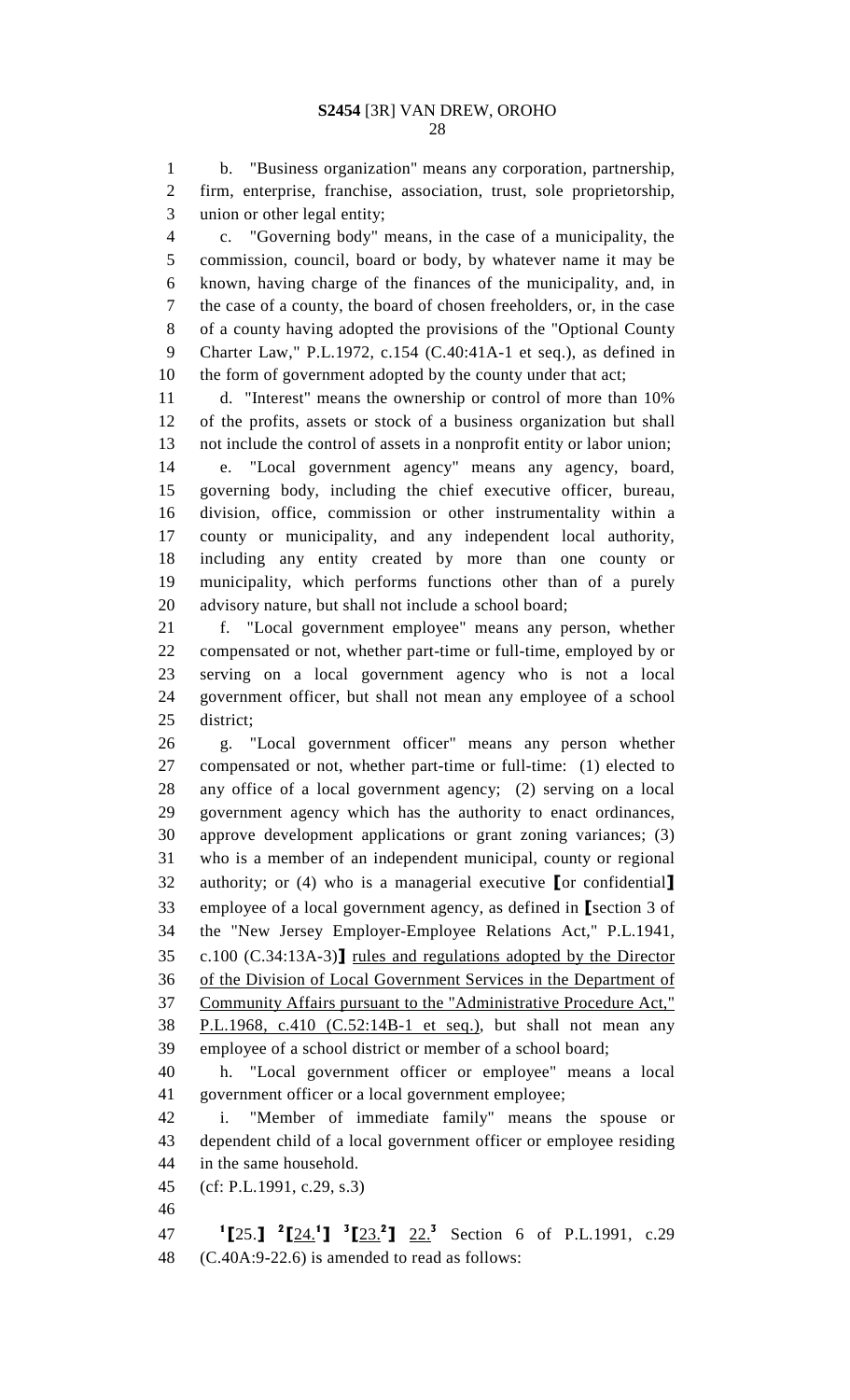1 6. a. Local government officers shall annually file a financial 2 disclosure statement. All financial disclosure statements filed 3 pursuant to [this act] P.L.1991, c.29 shall include the following 4 information which shall specify, where applicable, the name and 5 address of each source and the local government officer's job title:

6 (1) Each source of income, earned or unearned, exceeding 7 \$2,000 received by the local government officer or a member of his 8 immediate family during the preceding calendar year. Individual 9 client fees, customer receipts or commissions on transactions 10 received through a business organization need not be separately 11 reported as sources of income. If a publicly traded security is the 12 source of income, the security need not be reported unless the local 13 government officer or member of his immediate family has an 14 interest in the business organization;

15 (2) Each source of fees and honorariums having an aggregate 16 amount exceeding \$250 from any single source for personal 17 appearances, speeches or writings received by the local government 18 officer or a member of his immediate family during the preceding 19 calendar year;

20 (3) Each source of gifts, reimbursements or prepaid expenses 21 having an aggregate value exceeding \$400 from any single source, 22 excluding relatives, received by the local government officer or a 23 member of his immediate family during the preceding calendar 24 year;

25 (4) The name and address of all business organizations in which 26 the local government officer or a member of his immediate family 27 had an interest during the preceding calendar year; and

28 (5) The address and brief description of all real property in the 29 State in which the local government officer or a member of his 30 immediate family held an interest during the preceding calendar 31 year.

32 b. The Local Finance Board shall prescribe a financial 33 disclosure statement form for filing purposes. For counties and 34 municipalities which have not established ethics boards, the board 35 shall transmit sufficient copies of the forms to the municipal clerk 36 in each municipality and the county clerk in each county for filing 37 in accordance with this act. The municipal clerk shall make the 38 forms available to the local government officers serving the 39 municipality. The county clerk shall make the forms available to 40 the local government officers serving the county.

41 For counties and municipalities which have established ethics 42 boards, the Local Finance Board shall transmit sufficient copies of 43 the forms to the ethics boards for filing in accordance with this act. 44 The ethics boards shall make the forms available to the local 45 government officers within their jurisdiction.

46 For local government officers serving the municipality, the 47 original statement shall be filed with the municipal clerk in the 48 municipality in which the local government officer serves. For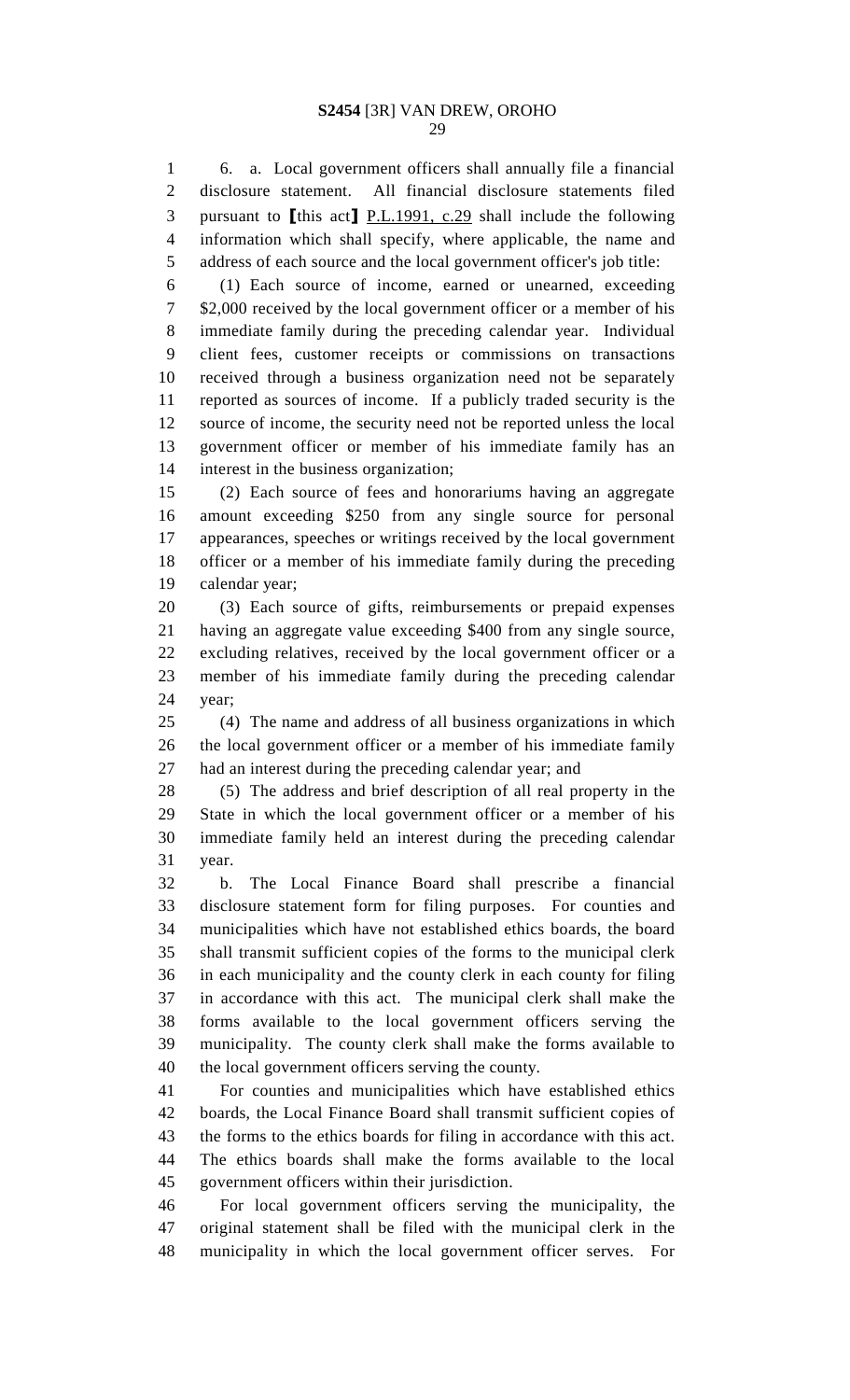30

1 local government officers serving the county, the original statement 2 shall be filed with the county clerk in the county in which the local 3 government officer serves. A copy of the statement shall be filed 4 with the board. In counties or municipalities which have 5 established ethics boards a copy of the statement shall also be filed 6 with the ethics board having jurisdiction over the local government 7 officer. Local government officers shall file the initial financial 8 disclosure statement within 90 days following the effective date of 9 this act. Thereafter, statements shall be filed on or before April 10 30th each year, except that each local government officer shall file a 11 financial disclosure statement within 30 days of taking office. 12 c. All financial disclosure statements filed shall be public 13 records. 14 d. The Division of Local Government Services in the 15 Department of Community Affairs may establish an electronic 16 filing system for financial disclosure statements required to be filed 17 pursuant to this section. 18 (cf: P.L.2008, c.72, s.1) 19 20  $\text{I}[26.]\text{I}[25.1]\text{I}[24.2]\text{I}[23.3]$  Section 5 of P.L.1988, c.110 21 (C.40A:9-140.10) is amended to read as follows: 22 5. a. Notwithstanding the provisions of any law to the 23 contrary, in every municipality there shall be a chief financial 24 officer appointed by the governing body of the municipality. The 25 requirement that every municipality shall have a chief financial 26 officer may be fulfilled by the sharing of a chief financial officer 27 with another municipality or municipalities under a shared service 28 agreement entered into pursuant to the provisions of P.L.2007, c.63 29 (C.40A:65-1 et seq.). Any such shared service agreement shall be 30 subject to the provisions of section 4 of P.L.2007, c.63 (C.40A:65- 31 4) and, with respect to pilot municipalities, section 3 of P.L.2013, 32 c.166 (C.40A:65-4.2). The term of office shall be four years, which 33 shall run from January 1 in the year in which the chief financial 34 officer is appointed. The compensation for the chief financial 35 officer shall be separately set forth in a municipal salary ordinance. 36 If a governing body fails or refuses to comply with this section, 37 and has received an order from the director to do so, the members 38 of a governing body who willfully fail or refuse to comply shall 39 each be subject to a personal penalty of \$25 for each day after the 40 date fixed for final action that failure or refusal to comply 41 continues. The amount of the penalty may be recovered by the 42 director in the name of the State as a personal debt of the member 43 of the governing body, and shall be paid, upon receipt, into the 44 State Treasury. 45 In the case of a pilot municipality, a tenured chief financial 46 officer may be dismissed to effectuate the sharing of a service 47 entered into pursuant to the provisions of P.L.2007, c.63 48 (C.40A:65-1 et seq.) and such dismissal shall be deemed to be in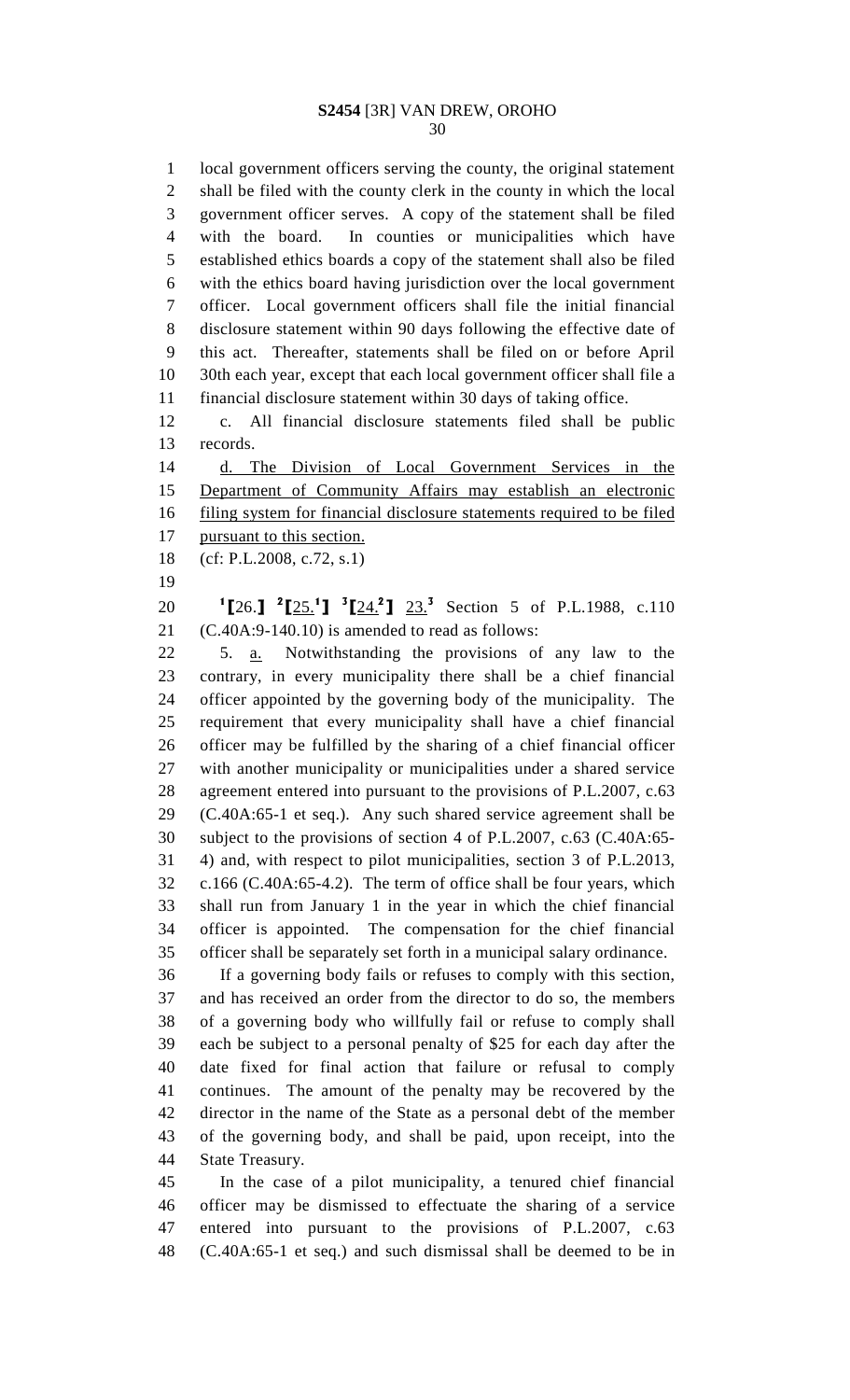1 the interest of the economy or efficiency of the participants in the 2 shared service agreement. The removal of a chief financial officer 3 under this section shall not require the pilot municipality to fulfill 4 the requirements of section 2 of P.L.1977, c.39 (C.40A:9-140.8). 5 Instead, the pilot municipality shall provide the chief financial 6 officer with a written copy of the shared service agreement entered 7 into by the pilot municipality, and a letter stating that the position 8 of chief financial officer in the pilot municipality is being 9 eliminated for reasons of economy or efficiency as the result of the 10 shared service agreement.

11 b. The requirement that every municipality shall have a chief 12 financial officer may be temporarily fulfilled by the appointment of 13 a private entity to perform the duties of a chief financial officer.  ${}^{2}$ A 14 municipality shall not appoint a private entity to fulfill the duties of 15 a chief financial officer for more than two consecutive one-year  $t$ erms.<sup>2</sup> 16  $\text{terms.}^2$  A municipality shall not make such appointment  $2$ or 17 reappointment<sup>2</sup> unless approved by the Director of the Division of 18 Local Government Services in the Department of Community 19 Affairs. Such approval shall only be granted if the municipality 20 demonstrates that it has made a good faith effort to hire an 21 individual who holds a municipal finance officer certificate issued 22 pursuant to the provisions of P.L.1971, c.413 (C.40A:9-140.1 et 23 seq.). The term of office of a private entity appointed pursuant to 24 this subsection shall not exceed two <sup>2</sup>consecutive<sup>2</sup> years. Any work 25 performed by such private entity on behalf of the municipality shall 26 be supervised by at least one employee who holds a municipal 27 finance officer certificate issued pursuant to the provisions of 28 P.L.1971, c.413 (C.40A:9-140.1 et seq.). Any documents requiring 29 signature of the chief financial officer of the municipality shall be 30 executed on behalf of the private entity by an employee holding a 31 municipal finance officer certificate.

32 (cf: P.L.2013, c.166, s.11)

33

34  $\left[27.\right]$   $\left[26.\right]$   $\left[3\right]$   $\left[25.\right]$   $\left[24.\right]$  Section 8 of P.L.1988, c.110 35 (C.40A:9-140.13) is amended to read as follows:

36 8. a. Commencing January 1, 1991, no person shall be 37 appointed or reappointed as a chief financial officer unless he holds 38 a municipal finance officer certificate issued pursuant to the 39 provisions of P.L.1971, c.413 (C.40A:9-140.1 et seq.) or  $^2$ [this act] 40  $P.L.1988, c.110^2$ .

41 b. Any person who has, on or before the effective date of 42 P.L.1988, c.110 been granted tenure pursuant to the provisions of 43 section 2 of P.L.1977, c.39 (C.40A:9-140.8) or the provisions of 44 N.J.S.40A:9-152, may continue to serve in his current position and 45 shall not be removed from office or denied reappointment except 46 for just cause and then only after a public hearing conducted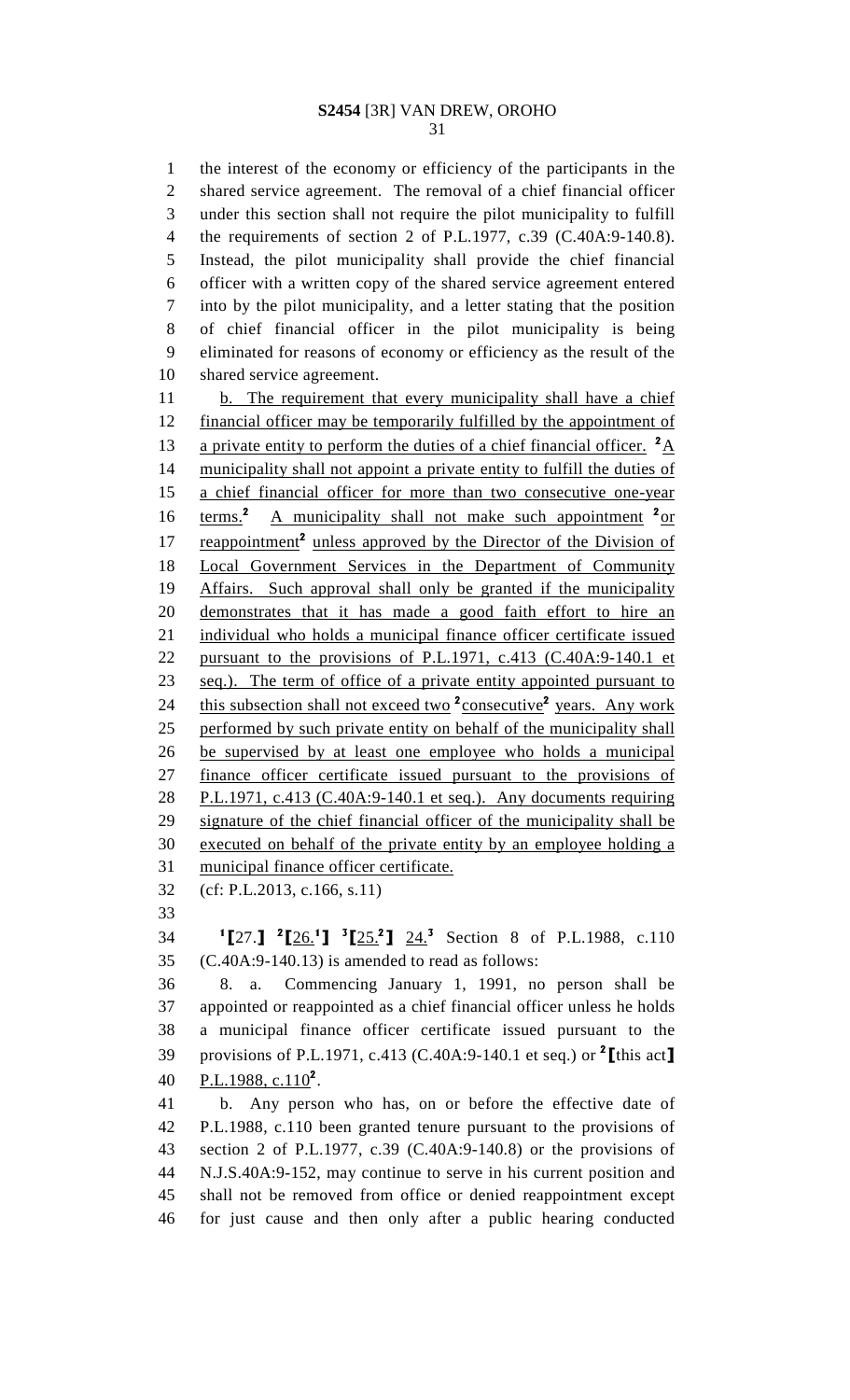1 pursuant to sections 2 and 3 of P.L.1977, c.39 (C.40A:9-140.8 and 2 C.40A:9-140.9). 3 c. Any certified municipal finance officer who has been 4 appointed as the chief financial officer of a municipality pursuant to 5 section 5 of P.L.1988, c.110 (C.40A:9-140.10) subsequent to the

6 effective date of P.L.1988, c.110 and who thereafter filed with the 7 clerk of that municipality and with the Division of Local 8 Government Services in the Department of Community Affairs a 9 notification that he had complied with the requirements of section 2 10 of P.L.1977, c.39 (C.40A:9-140.8) shall be considered to have been 11 granted tenure and shall accordingly be entitled to the protections 12 set forth in subsection b. of section 2 of P.L.1977, c.39 (C.40A:9- 13 140.8).

14 d. Notwithstanding the provisions of any other law to the 15 contrary, any person who has served as a municipal finance officer 16 in the same municipality for a period of not less than five 17 consecutive years while holding a municipal finance officer 18 certificate issued in accordance with P.L.1971, c.413 (C.40A:9- 19 140.1 et seq.), and who thereafter is appointed as the chief financial 20 officer of that municipality, shall be granted tenure of office upon 21 the filing with the clerk of the municipality and the Director of the 22 Division of Local Government Services in the Department of 23 Community Affairs a notification evidencing his compliance with 24 this section.

25 e. A municipal finance officer who has held office 26 continuously for five consecutive years in the same municipality 27 may continue to serve in his current position and shall not be 28 removed from office or denied reappointment for failure to qualify 29 as a certified municipal finance officer pursuant to provisions of 30 P.L.1971, c.413 (C.40A:9-140.1 et seq.) or <sup>2</sup>[this act] P.L.1988,  $31$  c.110<sup>2</sup>. However, any such individual shall not be entitled to be 32 appointed as the chief financial officer of that municipality unless 33 he possesses a municipal finance officer certificate.

34 f. When a vacancy occurs in the office of chief financial 35 officer following the appointment of a certified municipal finance 36 officer to that office, the governing body or chief executive officer, 37 as appropriate, may appoint, for a period not to exceed one year and 38 commencing on the date of the vacancy, a person who does not hold 39 a municipal finance officer certificate to serve as a temporary chief 40 financial officer. Any person so appointed may, with the approval 41 of the director, be reappointed as chief financial officer following 42 the termination of the temporary appointment for  $2$  [one] up to two<sup>2</sup> 43 additional <sup>2</sup>[year] <u>one-year terms</u><sup>2</sup>. No local unit shall have a 44 temporary chief financial officer for more than <sup>2</sup>[two] three<sup>2</sup> 45 consecutive years. Time served as a temporary chief financial 46 officer shall not count as time served as a chief financial officer for 47 the purpose of acquiring tenure pursuant to subsection a. of section 48 2 of P.L.1977, c.39 (C.40A:9-140.8) or subsection d. of this section.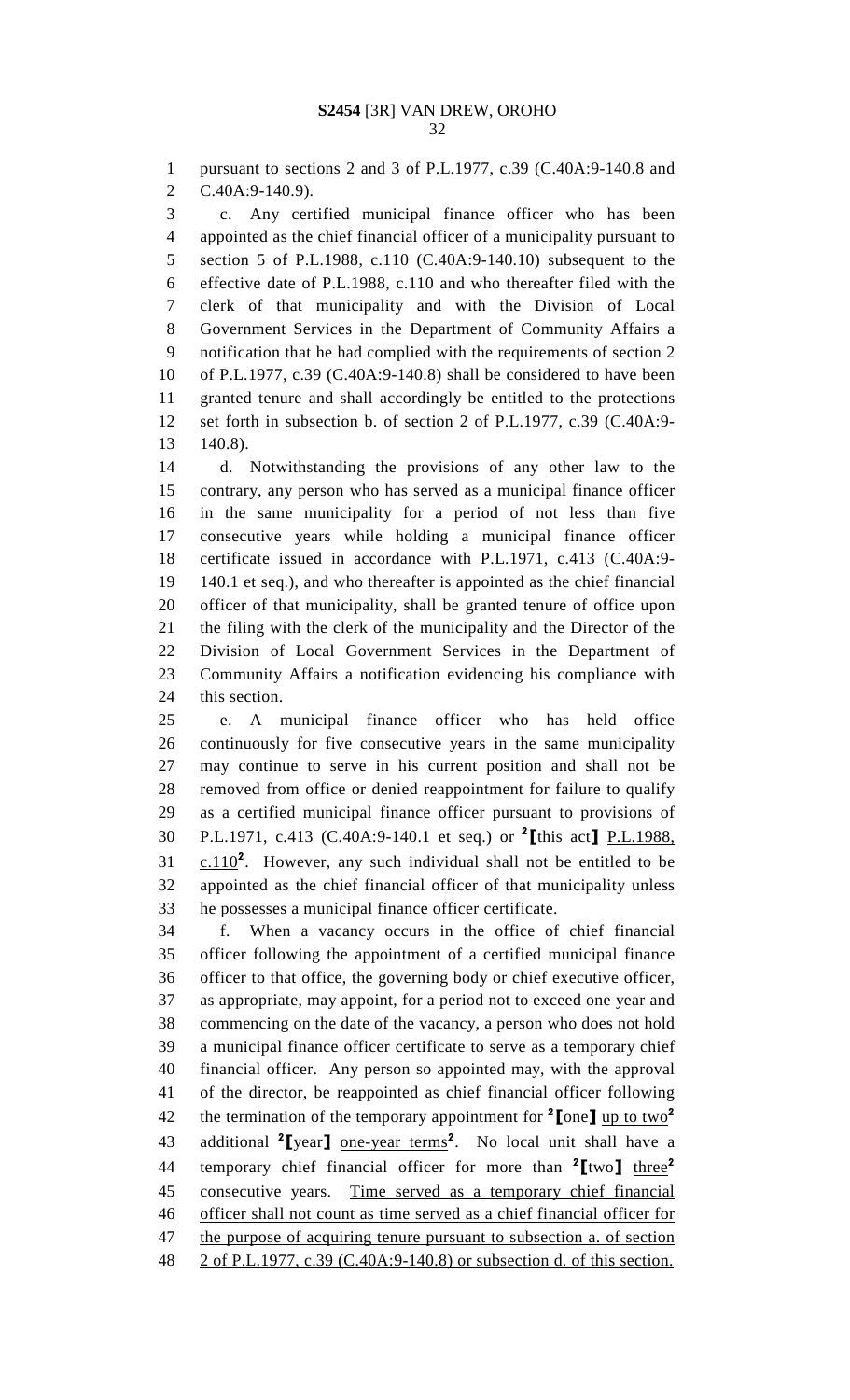1 g. Upon application by a municipal governing body to the 2 director, an individual without a municipal finance officer 3 certificate may, with the approval of the director, be appointed to 4 serve as the chief financial officer in a municipality in which he is 5 presently employed if that individual meets all of the requirements 6 established under subsection a. of section 2 of P.L.1971, c.413 7 (C.40A:9-140.2) and further has completed four of the seven 8 training courses identified in subsection b. of section 2 of P.L.1971, 9 c.413 (C.40A:9-140.2), at least two of which shall be accounting 10 courses. If any individual appointed as a chief financial officer 11 pursuant to this subsection fails to obtain a municipal finance 12 officer certificate prior to January 1, 1992, his appointment as chief 13 financial officer shall lapse and the municipal governing body shall 14 appoint a certified municipal finance officer as the municipality's 15 chief financial officer.

16 (cf: P.L.1991, c.175, s.11)

17

18  $[28.]\begin{bmatrix} 2 \cdot 27 \cdot 1 \end{bmatrix}$   $\begin{bmatrix} 3 \cdot 26 \cdot 2 \end{bmatrix}$   $\begin{bmatrix} 25 \cdot 3 \end{bmatrix}$  Section 1 of P.L.1999, c.440 19 (C.40A:11-4.1) is amended to read as follows:

20 1. Notwithstanding the provisions of any law, rule or regulation 21 to the contrary, competitive contracting may be used by local 22 contracting units in lieu of public bidding for procurement of 23 specialized goods and services the price of which exceeds the bid 24 threshold, for the following purposes:

25 a. The purchase or licensing of proprietary computer software 26 designed for contracting unit purposes, which may include 27 hardware intended for use with the proprietary software. This 28 subsection shall not be utilized for the purpose of acquiring general 29 purpose computer hardware or software;

30 b. The hiring of a for-profit entity or a not-for-profit entity 31 incorporated under Title 15A of the New Jersey Statutes for the 32 purpose of:

33 (1) the operation and management of a wastewater treatment 34 system or a water supply or distribution facility of the type 35 described in subsection (37) of section 15 of P.L.1971, c.198 36 (C.40A:11-15), provided that competitive contracting shall not be 37 used as a means of awarding contracts pursuant to P.L.1985, c.37 38 (C.58:26-1 et al.) and P.L.1985, c.72 (C.58:27-1 et al.);

39 (2) the operation, management or administration of recreation or 40 social service facilities or programs, which shall not include the 41 administration of benefits under the Work First New Jersey 42 program established pursuant to P.L.1997, c.38 (C.44:10-55 et 43 seq.), or under General Assistance; or

44 (3) the operation, management or administration of data 45 processing services;

46 c. (Deleted by amendment, P.L.2009, c.4).

47 d. Homemaker--home health services;

48 e. Laboratory testing services;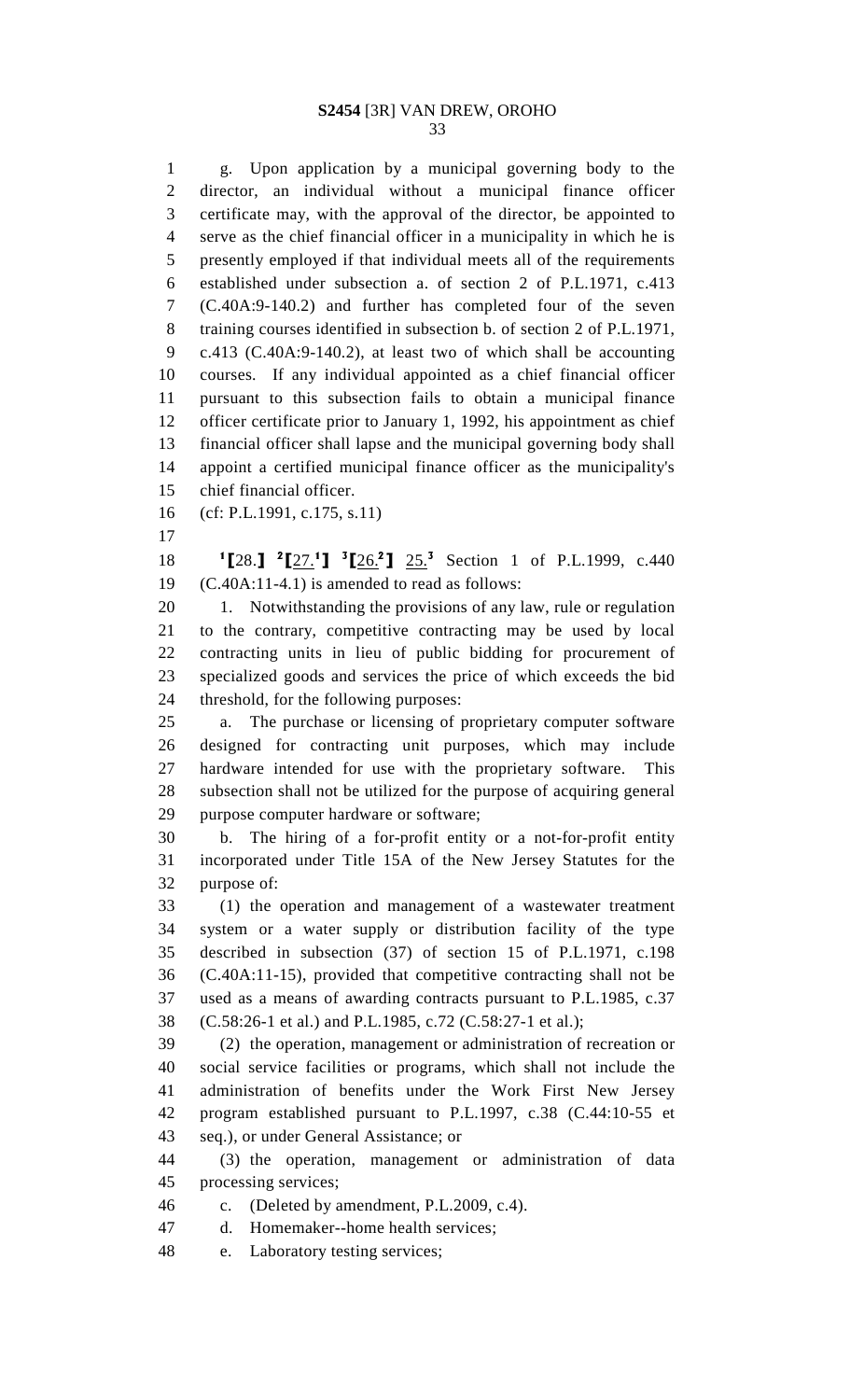1 f. Emergency medical services;

2 g. Contracted food services;

3 h. Performance of patient care services by contracted medical 4 staff at county hospitals, correctional facilities and long-term care 5 facilities;

6 i. At the option of the governing body of the contracting unit, 7 any good or service that is exempt from bidding pursuant to section 8 5 of P.L.1971, c.198 (C.40A:11-5);

9 j. Concessions;

10 k. The operation, management or administration of other 11 services, with the approval of the Director of the Division of Local 12 Government Services ;

13 l. Maintenance, custodial, and groundskeeping services;

14 m. Consulting services;

15 n. Emergency medical billing services;

16 o. Property appraisal services;

17 p. Reassessment or revaluation services;

18 q. Grant writing services;

19 r. Animal control services.

20 Any purpose included herein shall not be considered by a 21 contracting unit as an extraordinary unspecifiable service pursuant 22 to subparagraph (ii) of paragraph  $[(a)(ii)]$   $(a)$  of subsection (1) of 23 section 5 of P.L.1971, c.198 (C.40A:11-5).

24 (cf: P.L.2009, c.4, s.7)

25

26  $\text{I}$ [29.]  $\text{I}$   $\text{I}$ 28.<sup>1</sup>]  $\text{I}$   $\text{I}$ 27.<sup>2</sup>] 26.<sup>3</sup> Section 4 of P.L.2001, c.310 27 (C.40A:12A-67) is amended to read as follows:

28 4. a. The municipality may issue bonds itself in the manner 29 provided for herein or pursuant to the "Local Redevelopment and 30 Housing Law," P.L.1992, c.79 (C.40A:12A-1 et seq.) or may apply 31 to the authority to issue bonds, regardless of whether the 32 redevelopment project is undertaken under municipal authority 33 pursuant to P.L.1991, c.431 (C.40A:20-1 et seq.) or by a State 34 entity redeveloper pursuant to a State entity redevelopment 35 agreement, which in any case may be secured by payments in lieu 36 of taxes or special assessments or both or a portion thereof, by the 37 adoption of a resolution or ordinance, as applicable, of the 38 governing body of the municipality, authority or State entity to that 39 effect.

40 b. A municipality that has designated a redevelopment area or 41 in which a redevelopment project is undertaken by a State entity 42 redeveloper pursuant to a State entity redevelopment agreement 43 may, by resolution of its governing body, if it determines to issue 44 bonds through the authority, enter into contracts with the authority 45 relating to that redevelopment project, or to act as a redeveloper or 46 to finance or refinance a redevelopment project undertaken by a 47 State entity redeveloper pursuant to a State entity redevelopment 48 agreement within a redevelopment area. A resolution so adopted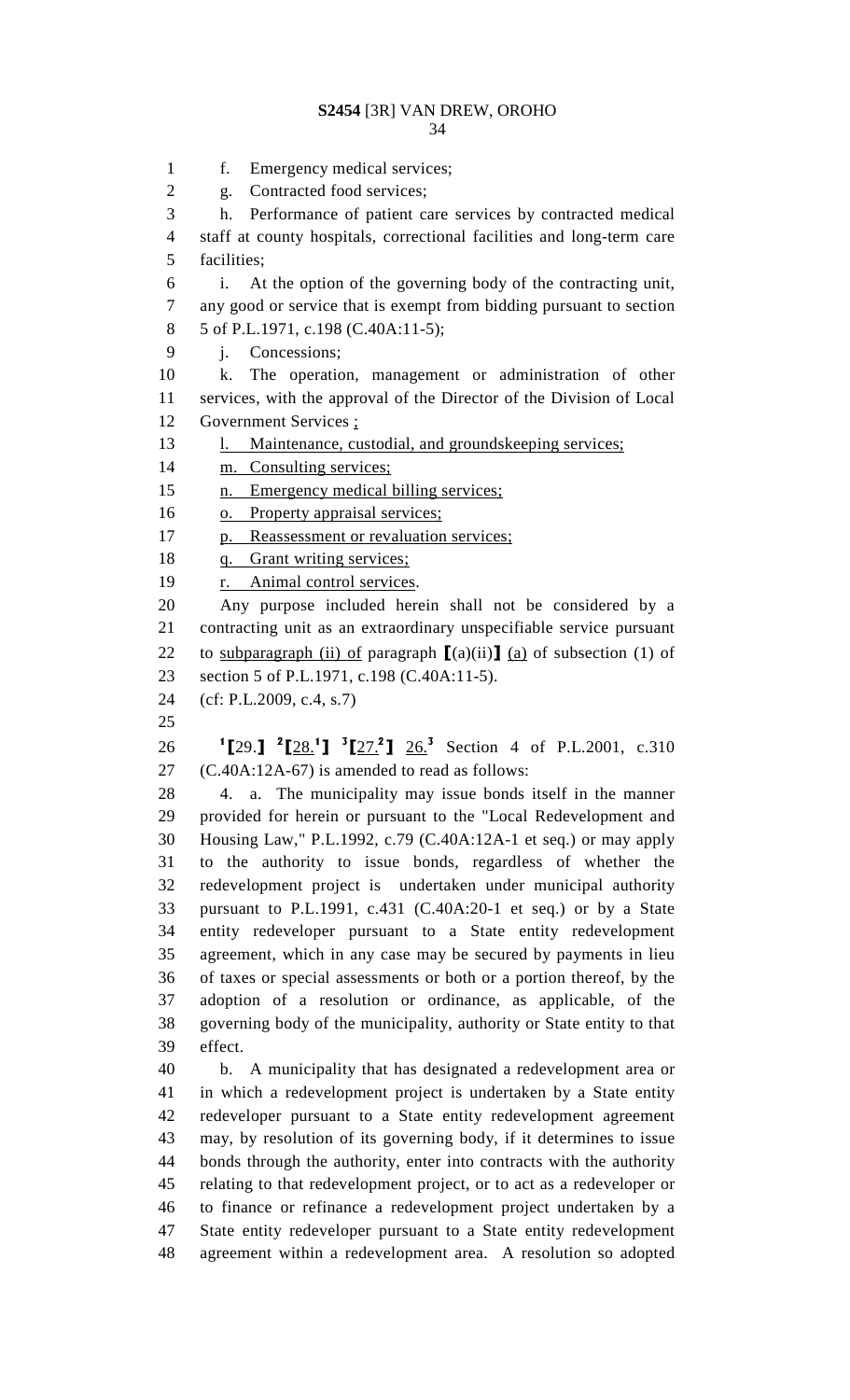35

1 shall contain findings and determinations of the governing body: (1) 2 that all or a portion of the redevelopment project undertaken within 3 the municipality will result in the redevelopment of the 4 municipality; and, (2) that the contract with the authority or, to the 5 extent applicable, the financial agreement with the State entity 6 redeveloper, is a necessary or important inducement to the 7 undertaking of the project or the redevelopment project undertaken 8 by the State entity redeveloper in that it makes the financing thereof 9 feasible. The contract or contracts, or the terms of any bonds issued 10 directly by a municipality may provide for the assignment, for the 11 benefit of bondholders, of all or any portion of payments in lieu of 12 taxes, or special assessments, or both. A contract may be made and 13 entered into for a term beginning currently or at some future or 14 contingent date, and with or without consideration, and for a 15 specified or unlimited time, and on any terms and conditions which 16 may be requested by the municipality and, to the extent applicable, 17 the State entity redeveloper, and, if applicable, as may be agreed to 18 by the authority and, to the extent applicable, the State entity 19 redeveloper, in conformity with its contracts with the holders of 20 bonds, and shall be valid and binding on the municipality. The 21 municipality is hereby authorized and directed to do and perform 22 any contract so entered into by it and to provide for the discharge of 23 any obligation thereunder in the same manner as other obligations 24 of the municipality.

25 Any contract, and any instrument making or evidencing the 26 same, may be pledged or assigned by the authority, with the consent 27 of the municipality executing the contract, and, to the extent 28 applicable, the consent of the State entity redeveloper, to secure its 29 bonds and thereafter may not be modified except as provided by the 30 terms of the instrument or by the terms of the pledge or assignment.

31 The municipality may include in the terms of a bond or contract, 32 including a financial agreement, a provision that the payments in 33 lieu of taxes or special assessments shall constitute a municipal 34 charge for the purposes of R.S.54:4-66.

35 c. The payments in lieu of taxes or special assessments, or 36 both, may be assigned directly by the municipality or the authority 37 or the trustee for the bonds as payment or security for the bonds. 38 Notwithstanding any law to the contrary, the assignment shall be an 39 absolute assignment of all the municipality's right, title, and interest 40 in the payment in lieu of taxes or special assessments, or both, or 41 portion thereof, along with the rights and remedies provided to the 42 municipality under the agreement including, but not limited to, the 43 right of collection of payments due. Payments in lieu of taxes and 44 special assessments assigned as provided hereunder shall not be 45 included in the general funds of the municipality, nor shall they be 46 subject to any laws regarding the receipt, deposit, investment or 47 appropriation of public funds and shall retain such status 48 notwithstanding enforcement of the payment or assessment by the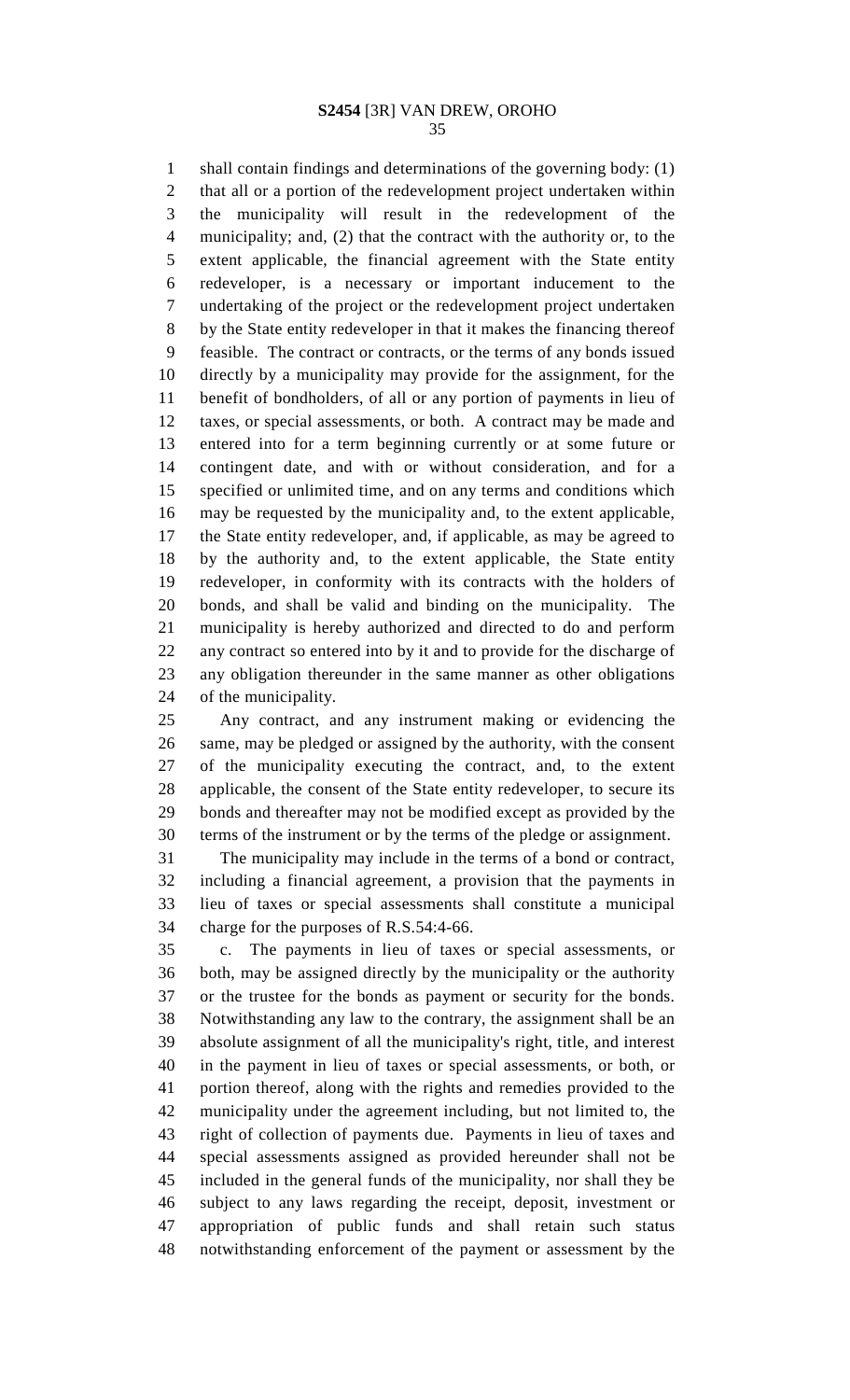1 municipality or assignee as provided herein. The municipality shall 2 be a "person" within the meaning of that term as defined in section 3 3 of P.L.1974, c.80 (C.34:1B-3); and the purpose described in this 4 section shall be a "project" within the meaning of that term as 5 defined in section 3 of P.L.1974, c.80 (C.34:1B-3).

6 d. Notwithstanding the provisions of subsection g. of section 7 37 of P.L.1992, c.79 (C.40A:12A-37), the bonds issued pursuant to 8 this section may be issued as non-recourse obligations, and unless 9 otherwise provided for by a separate action of the municipality to 10 guarantee such bonds or otherwise provide for a pledge of the 11 municipality's full faith and credit shall not, except for such action, 12 be considered to be direct and general obligations of the 13 municipality, and, absent such action, the municipality shall not be 14 obligated to levy and collect a tax sufficient in an amount to pay the 15 principal and interest on the bonds when the same become due and 16 payable. The provisions of the "Local Government Supervision Act 17 (1947)," P.L.1947, c.151 (C.52:27BB-1 et seq.) shall not apply to 18 any bonds issued or authorized pursuant to this section and those 19 bonds shall not be considered gross debt of the municipality on any 20 debt statement filed in accordance with the "Local Bond Law," 21 N.J.S.40A:2-1 et seq., and the provisions of chapter 27 of Title 52 22 of the Revised Statutes shall not apply to such bonds.

23 e. The proceeds from the sale of bonds and any funds provided 24 by any department of the State, authority created by the State or bi-25 state authority for the purposes described in the "Redevelopment 26 Area Bond Financing Law," sections 1 through 10 of P.L.2001, 27 c.310 (C.40A:12A-64 et seq.) or for the purpose of financing or 28 refinancing a redevelopment project pursuant to a State entity 29 redevelopment agreement, shall not require compliance with public 30 bidding laws, including the "Local Public Contracts Law," 31 P.L.1971, c.198 (C.40A:11-1 et seq.), or any other statute where the 32 redeveloper or State entity redeveloper, as the case may be, shall 33 undertake the redevelopment project. The use of these funds shall 34 be subject to public accountability and oversight by the issuer of 35 those bonds, regardless of whether the municipality, agency or 36 authority provides the funds.

37 f. In order to provide additional security for any loan to a 38 redeveloper or a State entity redeveloper, as the case may be, or to 39 bonds issued to finance a redevelopment project, regardless of 40 whether that redevelopment project is undertaken under municipal 41 authority pursuant to P.L.1991, c.431 (C.40A:20-1 et seq.) or by a 42 State entity redeveloper pursuant to a State entity redevelopment 43 agreement, the municipality may utilize powers otherwise provided 44 by law, including the "Local Redevelopment and Housing Law," 45 P.L.1992, c.79 (C.40A:12A-1 et seq.), to provide for any extension 46 of the municipality's credit to any redeveloper or State entity 47 redeveloper, as the case may be, or its full faith and credit which 48 may include a full faith and credit lease as security for the bonds or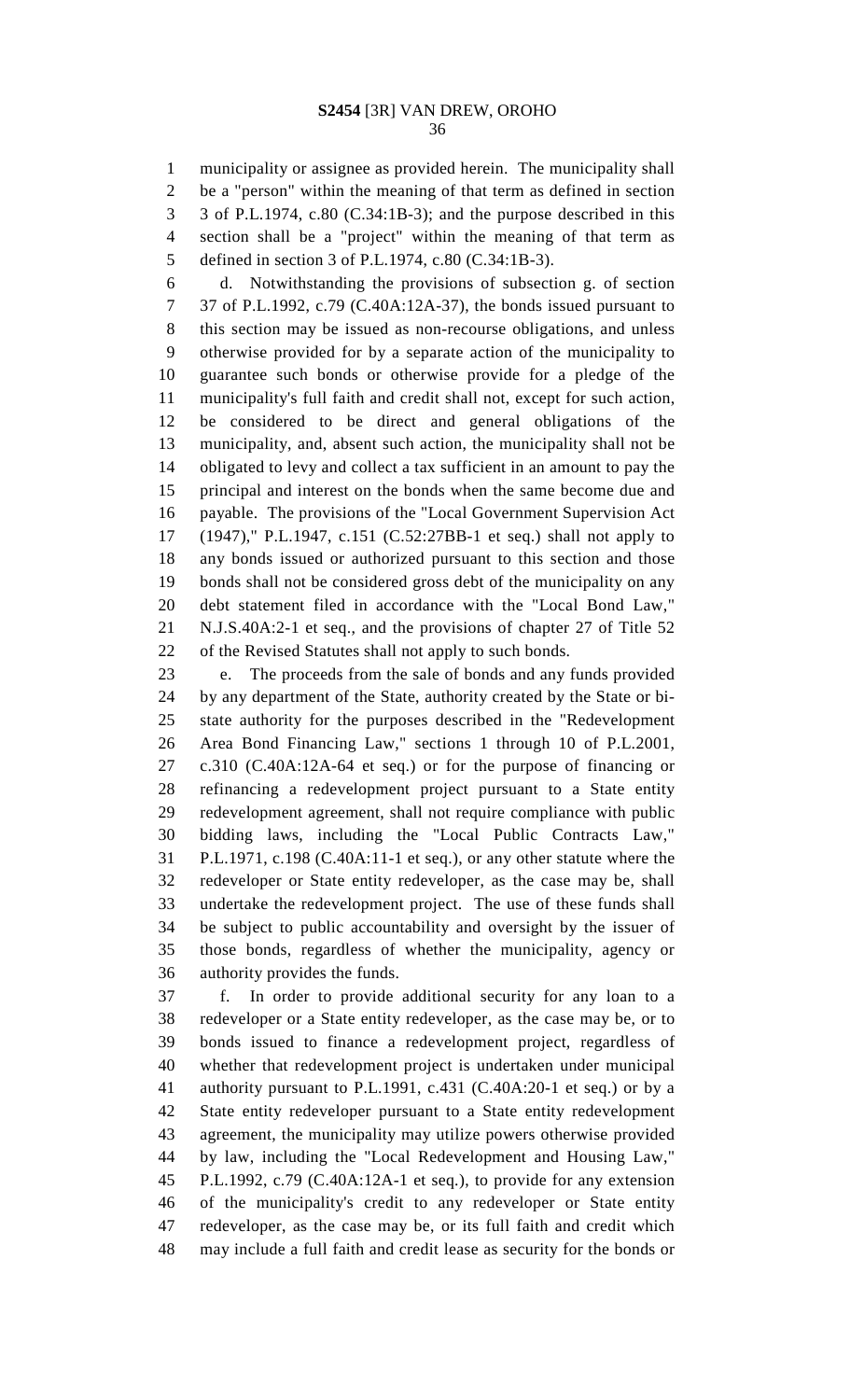37

1 any loan to a redeveloper or State entity redeveloper, as the case 2 may be. To the extent that the municipality provides for a full faith 3 and credit guarantee of any loan to a redeveloper or State entity 4 redeveloper, as the case may be, or any bonds, but determines not to 5 authorize the issuance of bonds or notes to provide for the funding 6 source thereof, or otherwise determines to enter into a full faith and 7 credit lease, it may do so by [resolution approved by a majority of 8 the full governing body] an ordinance introduced, adopted, and 9 published in accordance with the provisions of N.J.S.40A:2-17 and 10 N.J.S.40A:2-19. Such ordinance shall take effect 20 days after the 11 first publication of the ordinance or of a summary thereof after final 12 adoption. To the extent that bonds or notes are authorized as 13 provided above, such bonds or notes shall be authorized pursuant to 14 the provisions of the "Local Bond Law," N.J.S.40A:2-1 et seq., and 15 shall be deductible from the gross debt of the municipality until 16 such time as such bonds or notes are actually issued, and only up to 17 the amount actually issued, to fund such guarantee.

18 g. A financial instrument, whether issued by a municipality or 19 an authority, that is secured in whole or in part by payments in lieu 20 of taxes or by special assessments, or both, as provided herein shall 21 be subject to the review and approval of the board. That review and 22 approval shall be made prior to approval of, in the case of a 23 municipality, an introduced ordinance or, in the case of an 24 authority, a resolution. The board shall be entitled to receive from 25 the applicant an amount sufficient to provide for all reasonable 26 professional and other fees and expenses incurred by it for the 27 review, analysis and determination with respect thereto. As part of 28 its review, the board shall specifically solicit comments from the 29 Office of State Planning and the New Jersey Economic 30 Development Authority in addition to comments from the public. 31 The Office of State Planning shall provide comments on whether 32 the redevelopment project or plan promotes congestion reduction, 33 enhanced mobility, further redevelopment, and otherwise improves 34 the quality of life of residents. As part of the board's review and 35 approval, it shall consider [where appropriate one or more of the 36 following: whether the redevelopment project or plan promotes 37 approaches and concepts to reduce congestion; enhance mobility; 38 assist in the redevelopment of our municipalities; and otherwise 39 improve the quality of life of our citizens] the comments submitted 40 and whether the issuance of the redevelopment area bond will 41 adversely impact the financial stability of the municipality or 42 service area of the authority.

43 h. A municipality that has assigned any portion of the 44 payments in lieu of taxes it receives pursuant to a financial 45 agreement, as payment or security for bonds, may also pledge a 46 portion of those payments in lieu of taxes as payment or security for 47 bonds in order to finance or refinance any cost or expense of the 48 municipality, State entity or authority.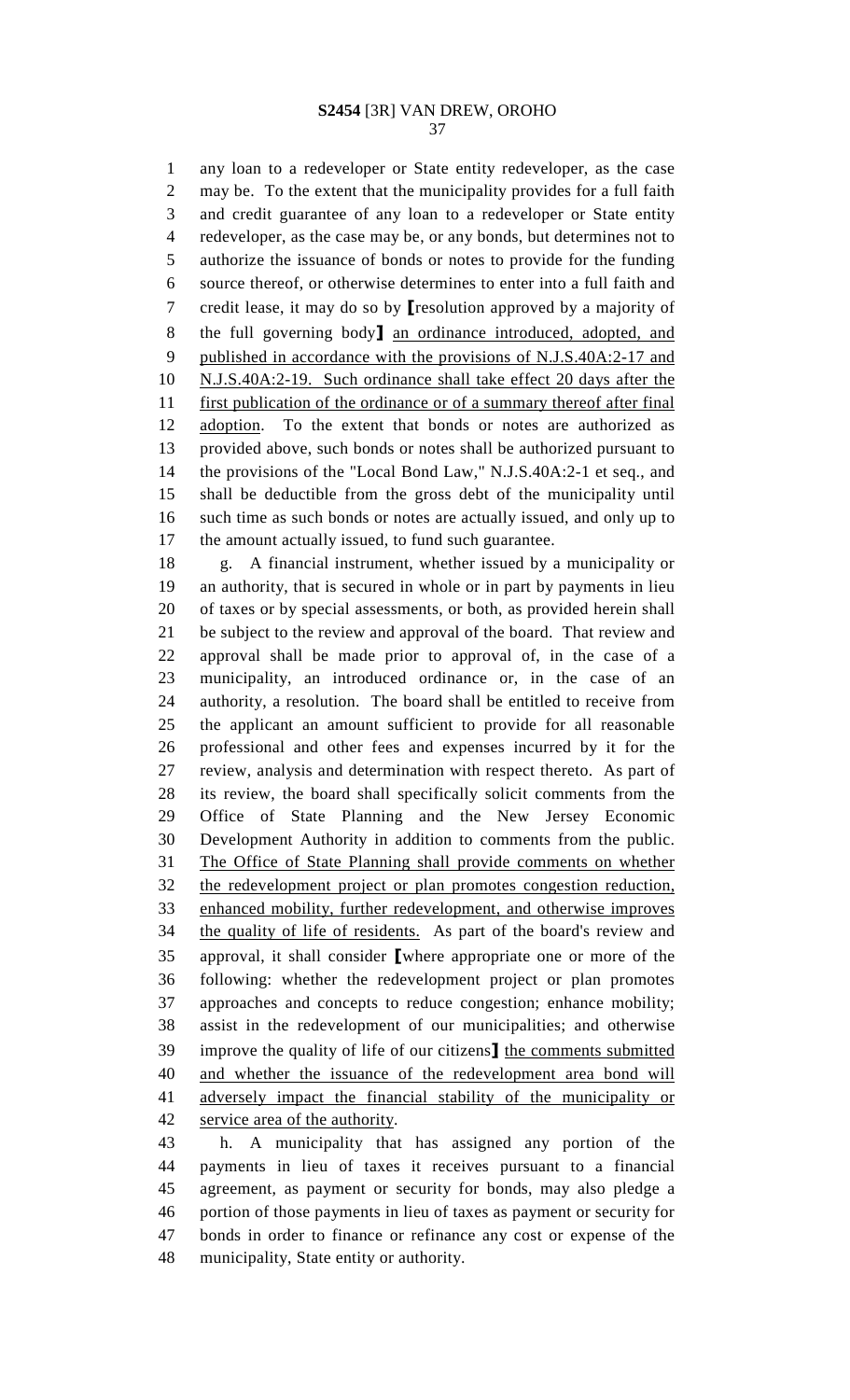1 i. In the case of a municipality which is otherwise subject to 2 tax or revenue sharing pursuant to law and which assigns a portion 3 of the payments in lieu of taxes or special assessments pursuant to a 4 financial agreement to secure bonds issued by the municipality or 5 the authority, the assigned portion of those payments in lieu of taxes 6 or special assessments shall not be considered part of the tax or 7 revenue sharing formula or calculation of municipal revenues for 8 the purpose of determining whether that municipality is obligated to 9 make payment to, or receive a credit from, any tax sharing or 10 revenue sharing pool.

11 (cf: P.L.2004, c.112, s.3)

12

13  $[30.]\,\textsuperscript{2}[29.1]\,\textsuperscript{3}[28.2]\,\textsuperscript{27}.3$  N.J.S.40A:14-34 is amended to read 14 as follows:

15 40A:14-34. The governing body of any municipality may raise 16 and appropriate funds to be granted to the boards of fire 17 commissioners of any fire district or volunteer fire companies 18 located therein, up to a total annual appropriation of [\$90,000.00 19 annually] \$150,000, which shall be adjusted biennially for inflation 20 by the Director of the Division of Local Government Services in the 21 Department of Community Affairs in accordance with the cost-of-22 living adjustment promulgated pursuant to section 4 of P.L.1983, 23 c.49  $(C.40A:4-45.1a)$ . In any municipality in which there are more 24 than three such boards or companies, or both, the governing body 25 may raise and appropriate an additional [\$30,000.00] \$50,000 26 annually for each such additional board or company. Any such 27 board or company shall use not less than 50% of the funds received 28 pursuant to this section for the purchase of fire equipment, materials 29 and supplies. All funds appropriated under this section shall be 30 accounted for to the governing body annually.

31 Any municipality may appropriate such additional sums as it 32 may deem necessary for the purchase of fire equipment, supplies 33 and materials for use by fire companies or boards, the title to which 34 shall remain with the municipality, provided that the funds shall be 35 controlled and disbursed by the municipality. In the case of a joint 36 purchase made by the governing bodies of two or more 37 municipalities pursuant to the provisions of the "Consolidated 38 Municipal Service Act," P.L.1952, c.72 (C.40:48B-1 et seq.), the 39 title to the purchase shall be held by the joint meeting formed by the 40 contracting governing bodies.

41 (cf: P.L.1989, c.41, s.1)

42

43 **[31.]**  ${}^{2}$ [30.<sup>1</sup>]  ${}^{3}$ [29.<sup>2</sup>] 28.<sup>3</sup> Section 9 of P.L.1991, c.431 44 (C.40A:20-9) is amended to read as follows:

45 9. Every approved project shall be evidenced by a financial 46 agreement between the municipality and the urban renewal entity. 47 The agreement shall be prepared by the entity and submitted as a 48 separate part of its application for project approval. The agreement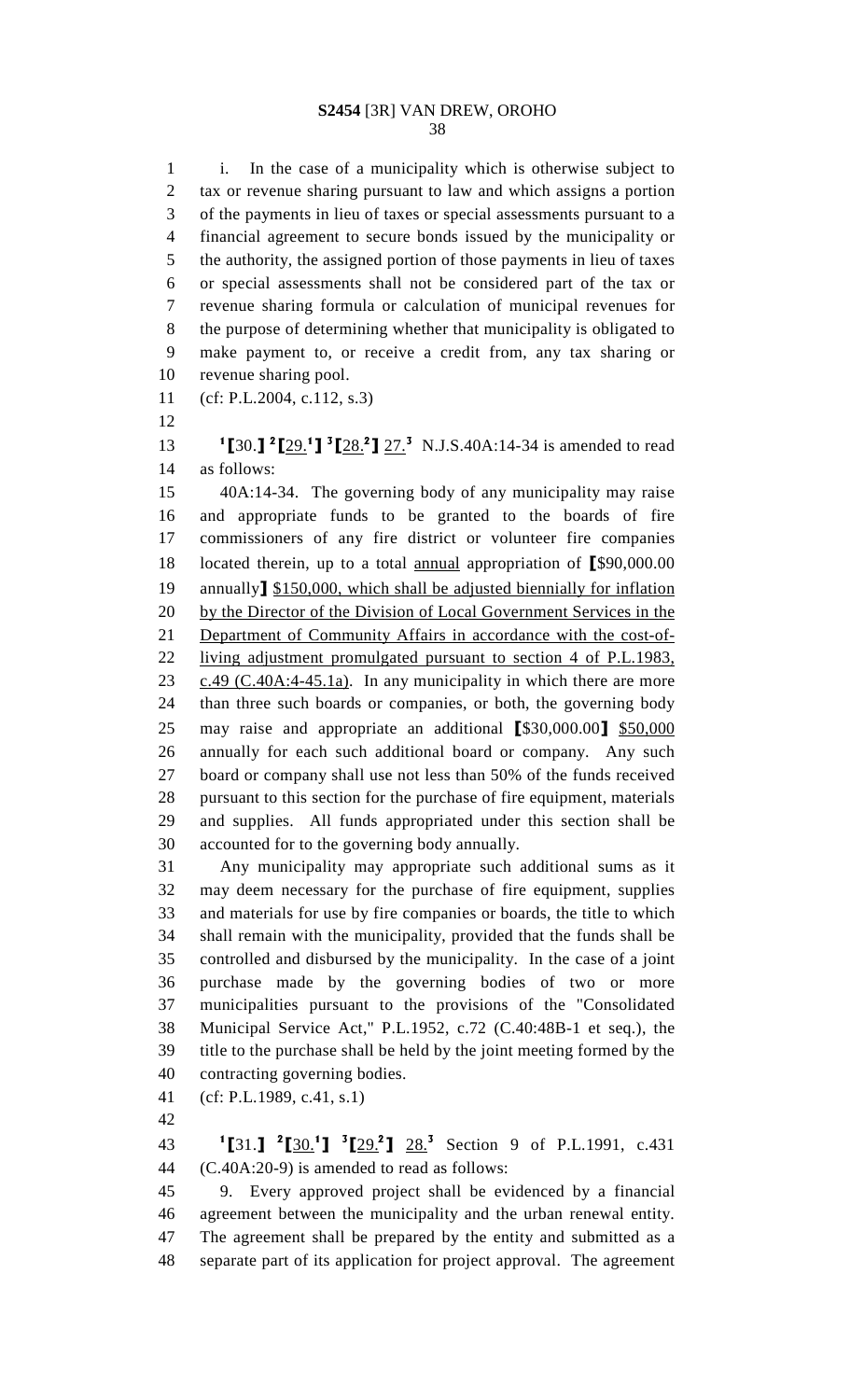1 shall not take effect until approved by ordinance of the 2 municipality. Any amendments or modifications of the agreement 3 made thereafter shall be by mutual consent of the municipality and 4 the urban renewal entity, and shall be subject to approval by 5 ordinance of the municipal governing body upon recommendation 6 of the mayor or other chief executive officer of the municipality 7 prior to taking effect.

8 The financial agreement shall be in the form of a contract 9 requiring full performance within 30 years from the date of 10 completion of the project, and shall include the following:

11 a. That the profits of or dividends payable by the urban 12 renewal entity shall be limited according to terms appropriate for 13 the type of entity in conformance with the provisions of P.L.1991, 14 c.431 (C.40A:20-1 et seq.).

15 b. That all improvements and land, to the extent authorized 16 pursuant to section 12 of P.L.1991, c.431 (C.40A:20-12), in the 17 project to be constructed or acquired by the urban renewal entity 18 shall be exempt from taxation as provided in P.L.1991, c.431 19 (C.40A:20-1 et seq.).

20 c. That the urban renewal entity shall make payments for 21 municipal services as provided in P.L.1991, c.431 (C.40A:20-1 et 22 seq.).

23 d. That the urban renewal entity shall submit annually, within 24 90 days after the close of its fiscal year, its auditor's reports to the 25 mayor and governing body of the municipality [and to the Director 26 of the Division of Local Government Services in the Department of 27 Community Affairs].

28 e. That the urban renewal entity shall, upon request, permit 29 inspection of property, equipment, buildings and other facilities of 30 the entity, and also permit examination and audit of its books, 31 contracts, records, documents and papers by authorized 32 representatives of the municipality or the State.

33 f. That in the event of any dispute between the parties matters 34 in controversy shall be resolved by arbitration in the manner 35 provided in the financial agreement.

36 g. That operation under the financial agreement shall be 37 terminable by the urban renewal entity in the manner provided by 38 P.L.1991, c.431 (C.40A:20-1 et seq.).

39 h. That the urban renewal entity shall at all times prior to the 40 expiration or other termination of the financial agreement remain 41 bound by the provisions of P.L.1991, c.431 (C.40A:20-1 et seq.).

42 The financial agreement shall contain detailed representations 43 and covenants by the urban renewal entity as to the manner in 44 which it proposes to use, manage or operate the project. The 45 financial agreement shall further set forth the method for computing 46 gross revenue for the urban renewal entity, the method of 47 determining insurance, operating and maintenance expenses paid by 48 a tenant which are ordinarily paid by a landlord, the plans for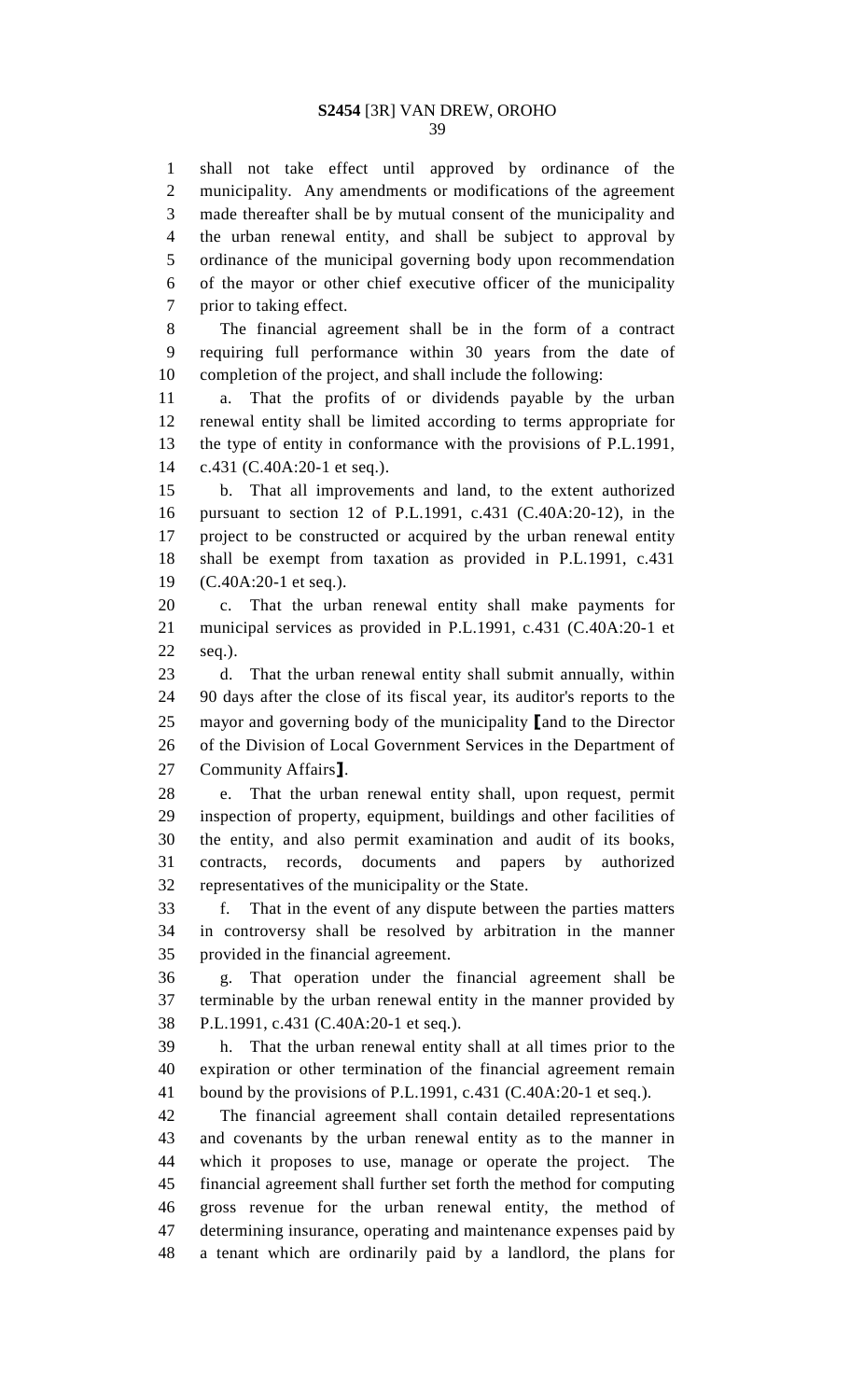1 financing the project, including the estimated total project cost, the 2 amortization rate on the total project cost, the source of funds, the 3 interest rates to be paid on the construction financing, the source 4 and amount of paid-in capital, the terms of mortgage amortization 5 or payment of principal on any mortgage, a good faith projection of 6 initial sales prices of any condominium units and expenses to be 7 incurred in promoting and consummating such sales, and the rental 8 schedules and lease terms to be used in the project. Any financial 9 agreement may allow the municipality to levy an annual 10 administrative fee, not to exceed two percent of the annual service 11 charge.

12 (cf: P.L.2003, c.125, s.9)

13

14  $\left[\begin{array}{cc} 32. \end{array}\right]$   $\left[\begin{array}{cc} 31. \end{array}\right]$   $\left[\begin{array}{cc} 30. \end{array}\right]$   $\left[\begin{array}{cc} 29. \end{array}\right]$  Section 12 of P.L.1991, c.431 15 (C.40A:20-12) is amended to read as follows:

16 12. The rehabilitation or improvements made in the development 17 or redevelopment of a redevelopment area or area appurtenant 18 thereto or for a redevelopment relocation housing project, pursuant 19 to P.L.1991, c.431 (C.40A:20-1 et seq.), shall be exempt from 20 taxation for a limited period as hereinafter provided. When housing 21 is to be constructed, acquired or rehabilitated by an urban renewal 22 entity, the land upon which that housing is situated shall be exempt 23 from taxation for a limited period as hereinafter provided. The 24 exemption shall be allowed when the clerk of the municipality 25 wherein the property is situated shall certify to the municipal tax 26 assessor that a financial agreement with an urban renewal entity for 27 the development or the redevelopment of the property, or the 28 provision of a redevelopment relocation housing project, or the 29 provision of a low and moderate income housing project has been 30 entered into and is in effect as required by P.L.1991, c.431 31 (C.40A:20-1 et seq.).

32 Delivery by the municipal clerk to the municipal tax assessor of 33 a certified copy of the ordinance of the governing body approving 34 the tax exemption and financial agreement with the urban renewal 35 entity shall constitute the required certification. For each 36 exemption granted pursuant to P.L.2003, c.125 (C.40A:12A-4.1 et 37 al.), upon certification as required hereunder, the tax assessor shall 38 implement the exemption and continue to enforce that exemption 39 without further certification by the clerk until the expiration of the 40 entitlement to exemption by the terms of the financial agreement or 41 until the tax assessor has been duly notified by the clerk that the 42 exemption has been terminated.

43 [Upon the adoption of a financial agreement pursuant to 44 P.L.1991, c.431 (C.40A:20-1 et seq.), a certified copy of the 45 ordinance of the governing body approving the tax exemption and 46 the financial agreement with the urban renewal entity shall 47 forthwith be transmitted to the Director of the Division of Local 48 Government Services.]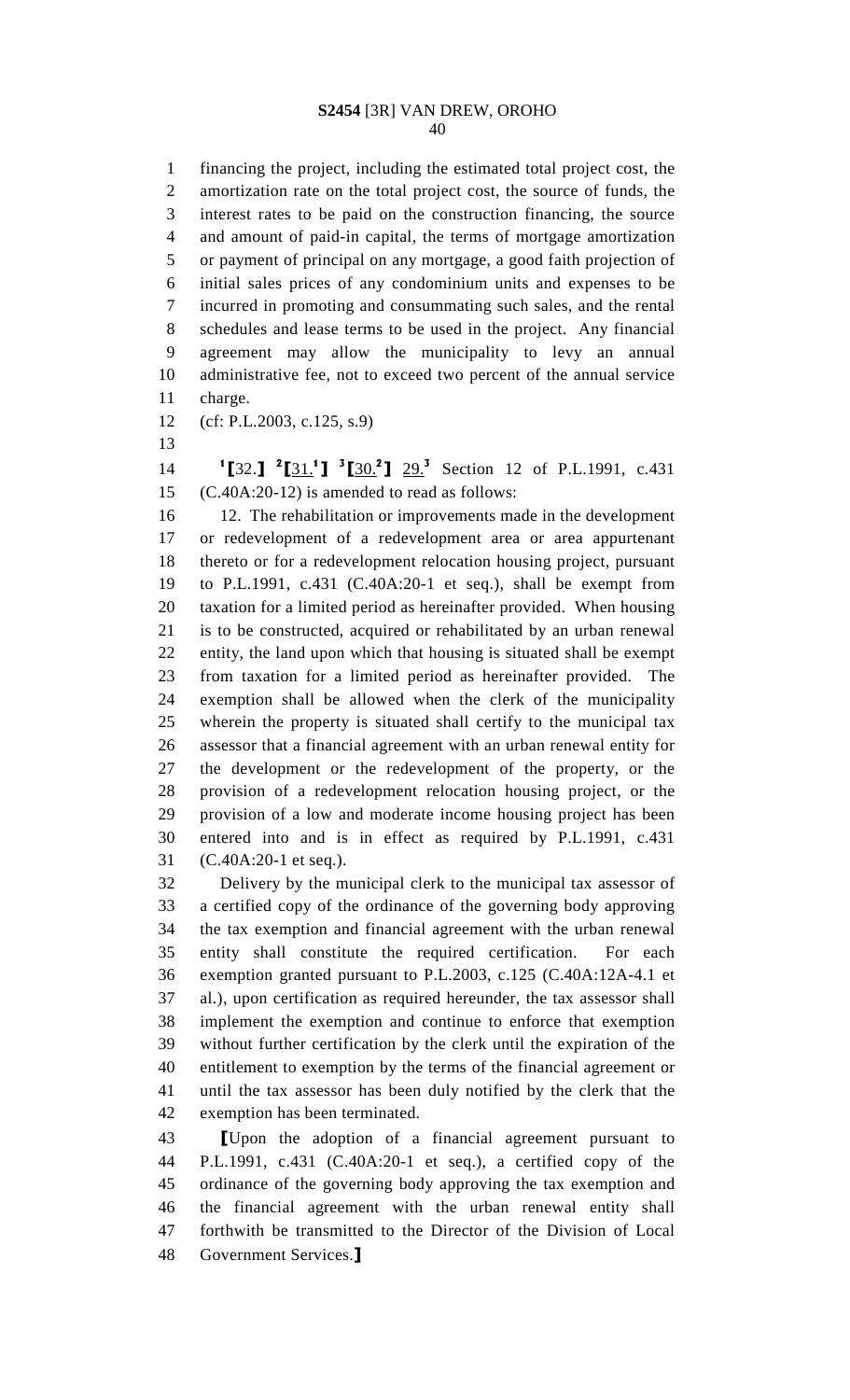1 Whenever an exemption status changes during a tax year, the 2 procedure for the apportionment of the taxes for the year shall be 3 the same as in the case of other changes in tax exemption status 4 during the tax year. Tax exemptions granted pursuant to P.L.2003, 5 c.125 (C.40A:12A-4.1 et al.) represent long term financial 6 agreements between the municipality and the urban renewal entity 7 and as such constitute a single continuing exemption from local 8 property taxation for the duration of the financial agreement. The 9 validity of a financial agreement or any exemption granted pursuant 10 thereto may be challenged only by filing an action in lieu of 11 prerogative writ within 20 days from the publication of a notice of 12 the adoption of an ordinance by the governing body granting the 13 exemption and approving the financial agreement. Such notice 14 shall be published in a newspaper of general circulation in the 15 municipality and in a newspaper of general circulation in the county 16 if different from the municipal newspaper.

17 a. The duration of the exemption for urban renewal entities 18 shall be as follows: for all projects, a term of not more than 30 years 19 from the completion of the entire project, or unit of the project if 20 the project is undertaken in units, or not more than 35 years from 21 the execution of the financial agreement between the municipality 22 and the urban renewal entity.

23 b. During the term of any exemption, in lieu of any taxes to be 24 paid on the buildings and improvements of the project and, to the 25 extent authorized pursuant to this section, on the land, the urban 26 renewal entity shall make payment to the municipality of an annual 27 service charge, which shall remit a portion of that revenue to the 28 county as provided hereinafter. In addition, the municipality may 29 assess an administrative fee, not to exceed two percent of the annual 30 service charge, for the processing of the application. The annual 31 service charge for municipal services supplied to the project to be 32 paid by the urban renewal entity for any period of exemption, shall 33 be determined as follows:

34 (1) An annual amount equal to a percentage determined 35 pursuant to this subsection and section 11 of P.L.1991, c.431 36 (C.40A:20-11), of the annual gross revenue from each unit of the 37 project, if the project is undertaken in units, or from the total 38 project, if the project is not undertaken in units. The percentage of 39 the annual gross revenue shall not be more than 15% in the case of 40 a low and moderate income housing project, nor less than 10% in 41 the case of all other projects.

42 At the option of the municipality, or where because of the nature 43 of the development, ownership, use or occupancy of the project or 44 any unit thereof, if the project is to be undertaken in units, the total 45 annual gross rental or gross shelter rent or annual gross revenue 46 cannot be reasonably ascertained, the governing body shall provide 47 in the financial agreement that the annual service charge shall be a 48 sum equal to a percentage determined pursuant to this subsection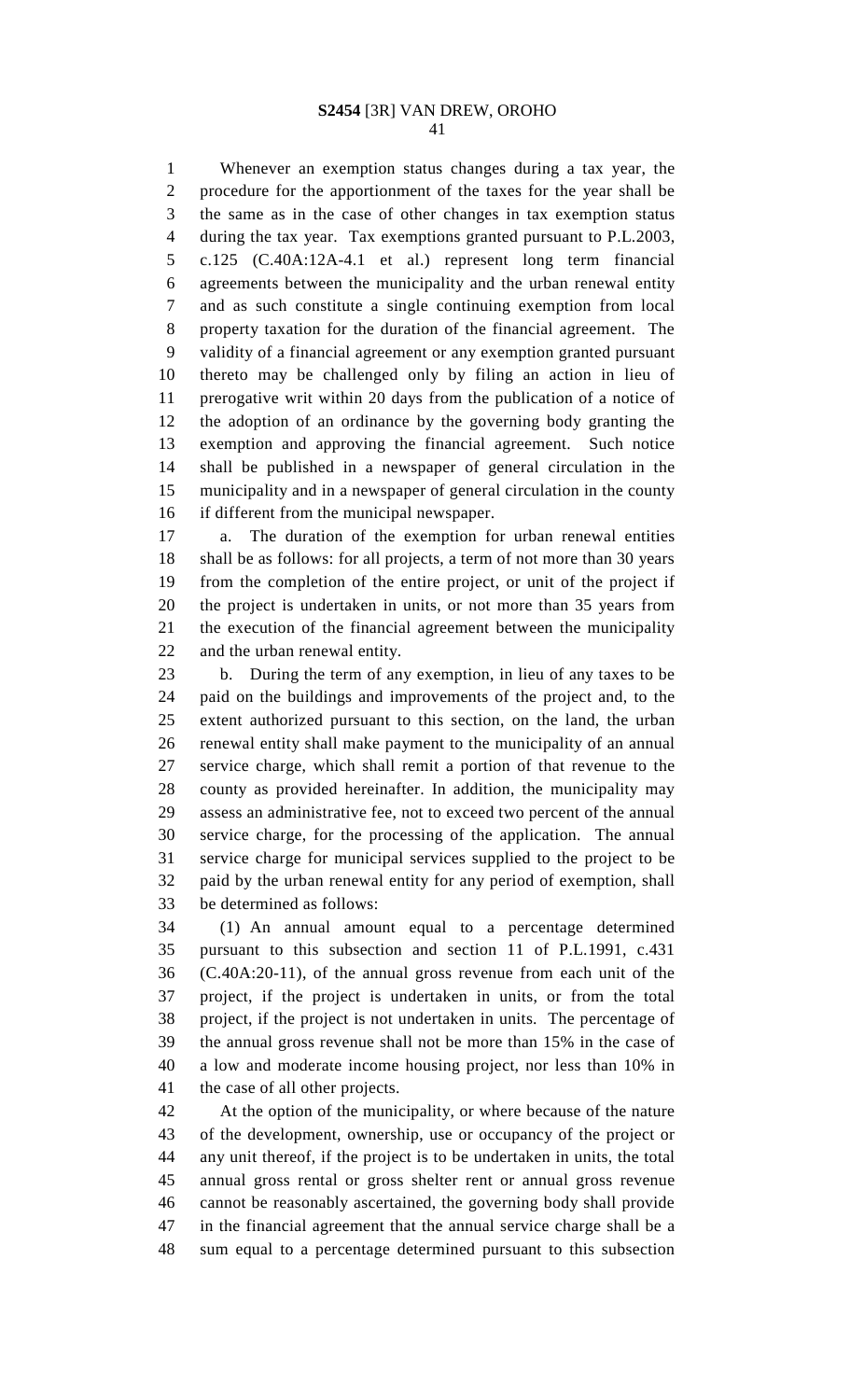1 and section 11 of P.L.1991, c.431 (C.40A:20-11), of the total 2 project cost or total project unit cost determined pursuant to 3 P.L.1991, c.431 (C.40A:20-1 et seq.) calculated from the first day 4 of the month following the substantial completion of the project or 5 any unit thereof, if the project is undertaken in units. The 6 percentage of the total project cost or total project unit cost shall not 7 be more than 2% in the case of a low and moderate income housing 8 project, and shall not be less than 2% in the case of all other 9 projects.

10 (2) In either case, the financial agreement shall establish a 11 schedule of annual service charges to be paid over the term of the 12 exemption period, which shall be in stages as follows:

13 (a) For the first stage of the exemption period, which shall 14 commence with the date of completion of the unit or of the project, 15 as the case may be, and continue for a time of not less than six years 16 nor more than 15 years, as specified in the financial agreement, the 17 urban renewal entity shall pay the municipality an annual service 18 charge for municipal services supplied to the project in an annual 19 amount equal to the amount determined pursuant to paragraph (1) of 20 this subsection and section 11 of P.L.1991, c.431 (C.40A:20-11). 21 For the remainder of the period of the exemption, if any, the annual 22 service charge shall be determined as follows:

23 (b) For the second stage of the exemption period, which shall 24 not be less than one year nor more than six years, as specified in the 25 financial agreement, an amount equal to either the amount 26 determined pursuant to paragraph (1) of this subsection and section 27 11 of P.L.1991, c.431 (C.40A:20-11), or 20% of the amount of 28 taxes otherwise due on the value of the land and improvements, 29 whichever shall be greater;

30 (c) For the third stage of the exemption period, which shall not 31 be less than one year nor more than six years, as specified in the 32 financial agreement, an amount equal to either the amount 33 determined pursuant to paragraph (1) of this subsection and section 34 11 of P.L.1991, c.431 (C.40A:20-11), or 40% of the amount of 35 taxes otherwise due on the value of the land and improvements, 36 whichever shall be greater;

37 (d) For the fourth stage of the exemption period, which shall not 38 be less than one year nor more than six years, as specified in the 39 financial agreement, an amount equal to either the amount 40 determined pursuant to paragraph (1) of this subsection and section 41 11 of P.L.1991, c.431 (C.40A:20-11), or 60% of the amount of 42 taxes otherwise due on the value of the land and improvements, 43 whichever shall be greater; and

44 (e) For the final stage of the exemption period, the duration of 45 which shall not be less than one year and shall be specified in the 46 financial agreement, an amount equal to either the amount 47 determined pursuant to paragraph (1) of this subsection and section 48 11 of P.L.1991, c.431 (C.40A:20-11), or 80% of the amount of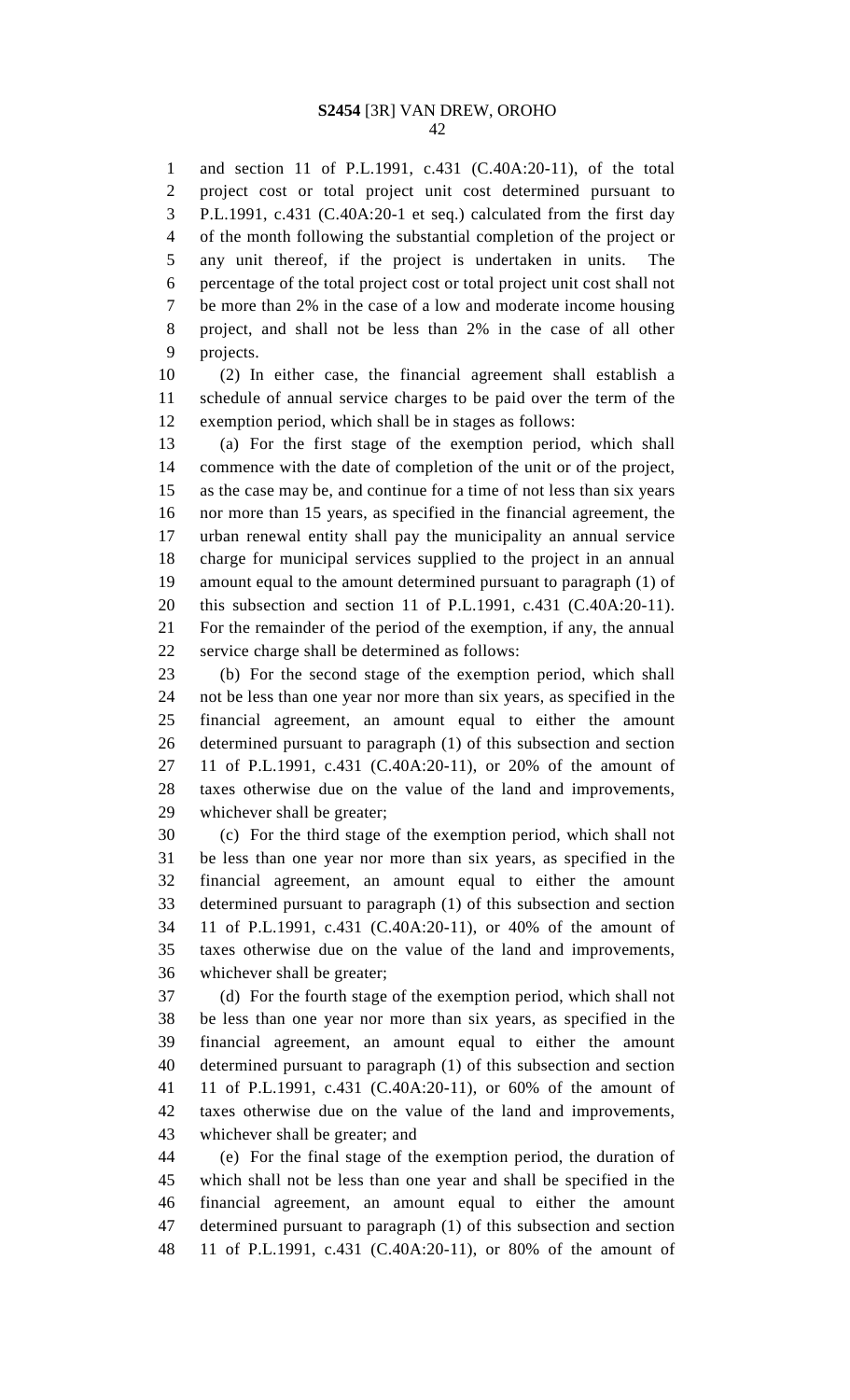1 taxes otherwise due on the value of the land and improvements, 2 whichever shall be greater.

3 If the financial agreement provides for an exemption period of 4 less than 30 years from the completion of the entire project, or less 5 than 35 years from the execution of the financial agreement, the 6 financial agreement shall set forth a schedule of annual service 7 charges for the exemption period which shall be based upon the 8 minimum service charges and staged adjustments set forth in this 9 section.

10 The annual service charge shall be paid to the municipality on a 11 quarterly basis in a manner consistent with the municipality's tax 12 collection schedule.

13 Each municipality which enters into a financial agreement on or 14 after the effective date of P.L.2003, c.125 (C.40A:12A-4.1 et al.) 15 shall remit 5 percent of the annual service charge to the county 16 upon receipt of that charge in accordance with the provisions of this 17 section.

18 Against the annual service charge the urban renewal entity shall 19 be entitled to credit for the amount, without interest, of the real 20 estate taxes on land paid by it in the last four preceding quarterly 21 installments.

22 Notwithstanding the provisions of this section or of the financial 23 agreement, the minimum annual service charge shall be the amount 24 of the total taxes levied against all real property in the area covered 25 by the project in the last full tax year in which the area was subject 26 to taxation, and the minimum annual service charge shall be paid in 27 each year in which the annual service charge calculated pursuant to 28 this section or the financial agreement would be less than the 29 minimum annual service charge.

30 c. All exemptions granted pursuant to the provisions of 31 P.L.1991, c.431 (C.40A:20-1 et seq.) shall terminate at the time 32 prescribed in the financial agreement.

33 Upon the termination of the exemption granted pursuant to the 34 provisions of P.L.1991, c.431 (C.40A:20-1 et seq.), the project, all 35 affected parcels, land and all improvements made thereto shall be 36 assessed and subject to taxation as are other taxable properties in 37 the municipality. After the date of termination, all restrictions and 38 limitations upon the urban renewal entity shall terminate and be at 39 an end upon the entity's rendering its final accounting to and with 40 the municipality.

41 (cf: P.L.2003, c.125, s.11)

42

43 **I**<sup>1</sup>[33.] <sup>2</sup>[32.<sup>1</sup>] 31. Section 6 of P.L.1953, c.410 (C.47:3-20) is 44 amended to read as follows:

45 6. No such schedule shall be operative unless approved by the 46 State Records Committee which is hereby established in the State 47 Department of Education and which shall consist of the State 48 Treasurer, the Attorney-General, the State Auditor, a person,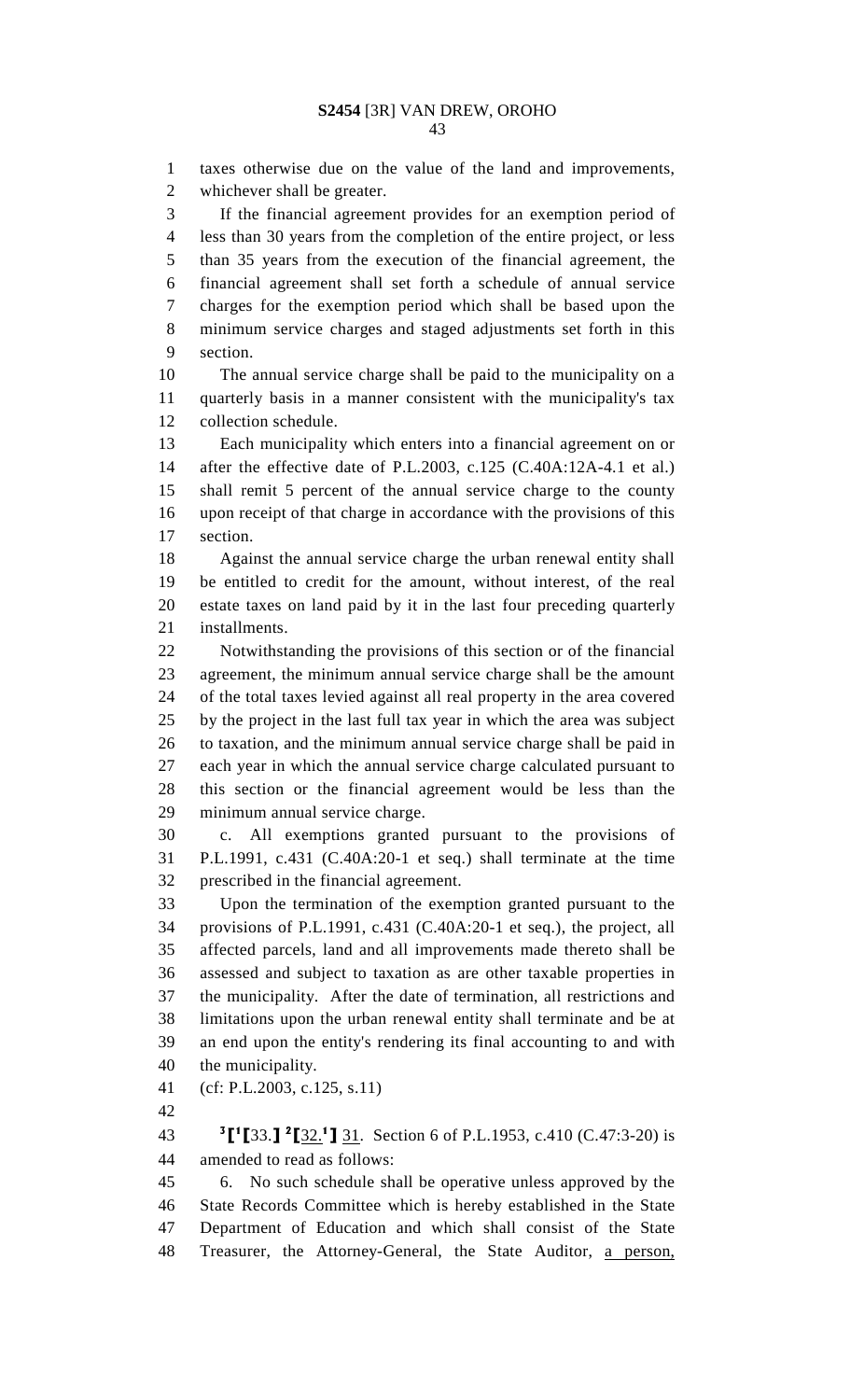1 appointed by the Director of the Division of Local Government 2 Services in the Department of [the Treasury] Community Affairs, 3 who holds a registered municipal clerk certificate issued pursuant to 4 N.J.S.40A:9-133 et seq., and the head of the Bureau of Archives 5 and History in the Department of Education. Each member of the 6 committee may designate in writing a representative to act in his 7 place on said committee. 8 The State Records Committee shall have the powers and duties 9 prescribed for it herein and shall make and promulgate such 10 regulations, not inconsistent with law, as may be necessary to 11 adequately effectuate such powers and duties. 12 (cf: P.L.1953, c.410, s.6) $\mathbf{J}^3$ 13 14  ${}^{1}\text{[}34.\text{]}$   ${}^{2}\text{[}33.^{1}\text{]}$   ${}^{3}\text{[}32.^{2}\text{]}$   ${}^{3}0.^{3}$  Section 14 of P.L.1947, c.151 15 (C.52:27BB-14) is amended to read as follows: 16 14. The board shall adopt rules of procedure to govern hearings 17 and other proceedings before the board. The board may hold 18 hearings at the office of the director, or any other place convenient 19 to the parties. The rules of procedure adopted by the board shall 20 govern all hearings and a record of proceedings shall be taken, 21 which at the request of a party to the hearing may be stenographic. 22 Decision shall be made by a majority vote of the board ; provided, 23 however, that the board shall not authorize fees charged for 24 financings that are greater than 0.125 percent of the par value of the 25 bonds to be issued unless the same is approved by at least a two-26 thirds majority of the board. 27 (cf: P.L.1947, c.151, s.14) 28 29  ${}^{1}$ [35.]  ${}^{2}$ [34.<sup>1</sup>]  ${}^{3}$ [33.<sup>2</sup>] 31.<sup>3</sup> R.S.54:4-65 is amended to read as 30 follows: 31 54:4-65. a. The Director of the Division of Local Government 32 Services in the Department of Community Affairs shall approve the 33 form and content of property tax bills. 34 b. (1) Each tax bill shall have printed thereon a brief tabulation 35 showing the distribution of the amount raised by taxation in the 36 taxing district, in such form as to disclose the rate per \$100.00 of 37 assessed valuation or the number of cents in each dollar paid by the 38 taxpayer which is to be used for the payment of State school taxes, 39 other State taxes, county taxes, local school expenditures, free 40 public library taxes, and other local expenditures. The last named 41 item may be further subdivided so as to show the amount for each 42 of the several departments of the municipal government. In lieu of 43 printing such information on the tax bill, any municipality may 44 furnish the tabulation required hereunder and any other pertinent 45 information in a statement accompanying the mailing or delivery of 46 the tax bill.

47 (2) When a parcel receives a homestead property tax credit 48 pursuant to the provisions of P.L.2007, c.62 (C.18A:7F-37 et al.),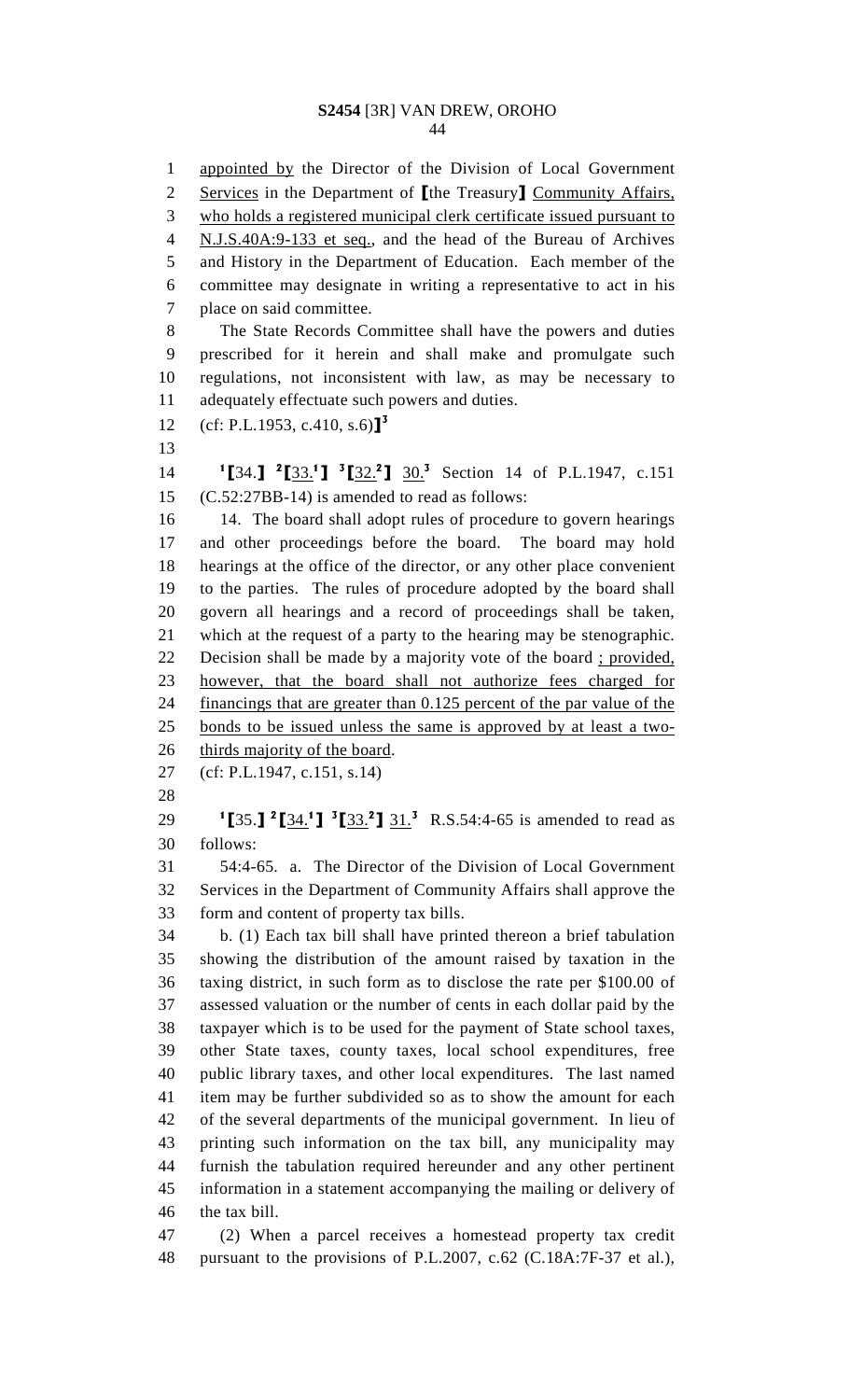1 the amount of the credit shall be included with the tax calculation as 2 a reduction in the total tax calculation for the year. One-half of the 3 amount of the credit shall be deducted from taxes otherwise due for 4 the third installment and the remaining one-half shall be deducted 5 from taxes otherwise due for the fourth installment.

6 (3) There shall be included on or with the tax bill the delinquent 7 interest rate or rates to be charged and any end of year penalty that 8 is authorized and any other such information that the director may 9 require from time to time.

10 c. The tax bill shall also include a [calculation stating] 11 statement about the availability of, on the Internet website of the 12 Department of Community Affairs, the amounts of State aid and 13 assistance received by the municipality, school districts, special 14 districts, free public libraries, [and] county governments that offset 15 property taxes that are otherwise due on each parcel. The tax bill 16 shall also include the link to the Internet website of the Department 17 of Community Affairs containing this information. The director 18 shall **[**certify to each tax collector] cause the amounts of said State 19 aid and assistance that shall serve as the basis for the calculation for 20 each parcel to be displayed on the Internet website of the 21 Department of Community Affairs. The director shall set standards 22 for the [calculation and] display of the statement on the tax bill.

23 d. The tax bill or form mailed with the tax bill shall include 24 thereon the date upon which each installment is due.

25 e. If a property tax bill includes in its calculation a homestead 26 property tax credit, the bill shall, in addition to the calculation 27 showing taxes due, either display a notice concerning the credit on 28 the face of the property tax bill or with a separate notice, with the 29 content and wording as the director provides.

30 (cf: P.L.2011, c.38, s.5)

31

32  $[36.]\begin{bmatrix} 2[35.1] \end{bmatrix}$   $[34.2]\begin{bmatrix} 32.3 \end{bmatrix}$  Section 9 of P.L.1985, c.334 33 (C.58:11B-9) is amended to read as follows:

34 9. a. (1) The trust may make and contract to make loans to 35 local government units, or to a local government unit on behalf of 36 another local government unit, in accordance with and subject to the 37 provisions of P.L.1985, c.334 (C.58:11B-1 et seq.) or P.L.1997, 38 c.224 (C.58:11B-10.1 et al.) to finance the cost of any wastewater 39 treatment system project or water supply project, which the local 40 government unit may lawfully undertake or acquire and for which 41 the local government unit is authorized by law to borrow money.

42 (2) The trust may make and contract to make loans to public 43 water utilities, or to any other person or local government unit on 44 behalf of a public water utility, in accordance with and subject to 45 the provisions of P.L.1985, c.334 (C.58:11B-1 et seq.) or P.L.1997, 46 c.224 (C.58:11B-10.1 et al.) to finance the cost of any water supply 47 project, which the public water utility may lawfully undertake or 48 acquire.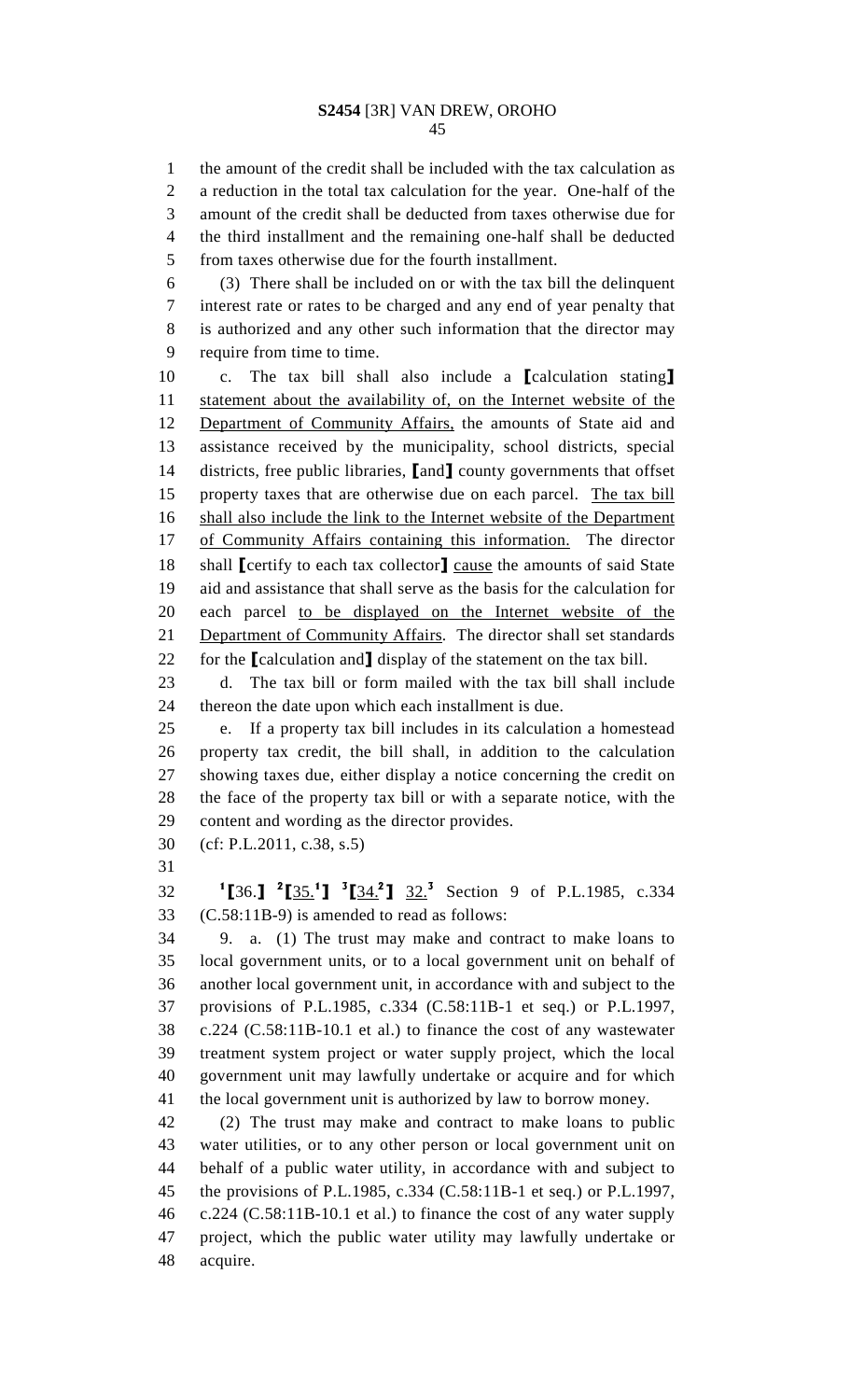1 (3) The trust may make and contract to make loans to private 2 persons other than local government units, or to any other person or 3 local government unit on behalf of a private person, in accordance 4 with and subject to the provisions of P.L.1985, c.334 (C.58:11B-1 5 et seq.) or P.L.1997, c.224 (C.58:11B-10.1 et al.) to finance the cost 6 of stormwater management systems.

7 The loans may be made subject to those terms and conditions as 8 the trust shall determine to be consistent with the purposes thereof. 9 Each loan by the trust and the terms and conditions thereof shall be 10 subject to approval by the State Treasurer, and the trust shall make 11 available to the State Treasurer all information, statistical data and 12 reports of independent consultants or experts as the State Treasurer 13 shall deem necessary in order to evaluate the loan. Each loan to a 14 local government unit, public water utility or any other person shall 15 be evidenced by notes, bonds or other obligations thereof issued to 16 the trust. In the case of each local government unit, notes and 17 bonds to be issued to the trust  $2$  and, if applicable, the State, acting 18 by and through the Department of Environmental Protection,<sup>2</sup> by 19 the local government unit (1) shall be authorized and issued as 20 provided by law for the issuance of notes and bonds by the local 21 government unit, (2)  $\frac{2 \text{notwithstanding any provisions of the "Local}}{2 \text{...}}$ 22 Authorities Fiscal Control Law," P.L.1983, c.313 (C.40A:5A-1 et 23 seq.) to the contrary,<sup>2</sup> shall be approved by  $[$ the Local Finance 24 Board in  $\text{I}$  the <sup>2</sup>Director of the <sup>2</sup>Division of Local Government 25 Services in the Department of Community Affairs, and (3) , 26 notwithstanding the provisions of N.J.S.40A:2-27, N.J.S.40A:2-28 27 and N.J.S.40A:2-29 or any other provisions of law to the contrary, 28 may be sold at private sale to the trust  $2$  or the State, as the case may 29 be, $^2$  at any price, whether or not less than par value, and shall be 30 subject to redemption prior to maturity at any times and at any 31 prices as the trust  $2$ <sub>O</sub>r the State, as the case may be,<sup>2</sup> and local 32 government units may agree. Each loan to a local government unit, 33 public water utility or any other person and the notes, bonds or 34 other obligations thereby issued shall bear interest at a rate or rates 35 per annum as the trust  $2$ <sub>Or the State, as the case may be,</sub><sup>2</sup> and the 36 local government unit, public water utility or any other person, as 37 the case may be, may agree.

38 b. The trust is authorized to guarantee or contract to guarantee 39 the payment of all or any portion of the principal and interest on 40 bonds, notes or other obligations issued by a local government unit 41 to finance the cost of any wastewater treatment system project or 42 water supply project, which the local government unit may lawfully 43 undertake or acquire and for which the local government unit is 44 authorized by law to borrow money, and the guarantee shall 45 constitute an obligation of the trust for the purposes of P.L.1985, 46 c.334 (C.58:11B-1 et seq.) or P.L.1997, c.224 (C.58:11B-10.1 et 47 al.). Each guarantee by the trust and the terms and conditions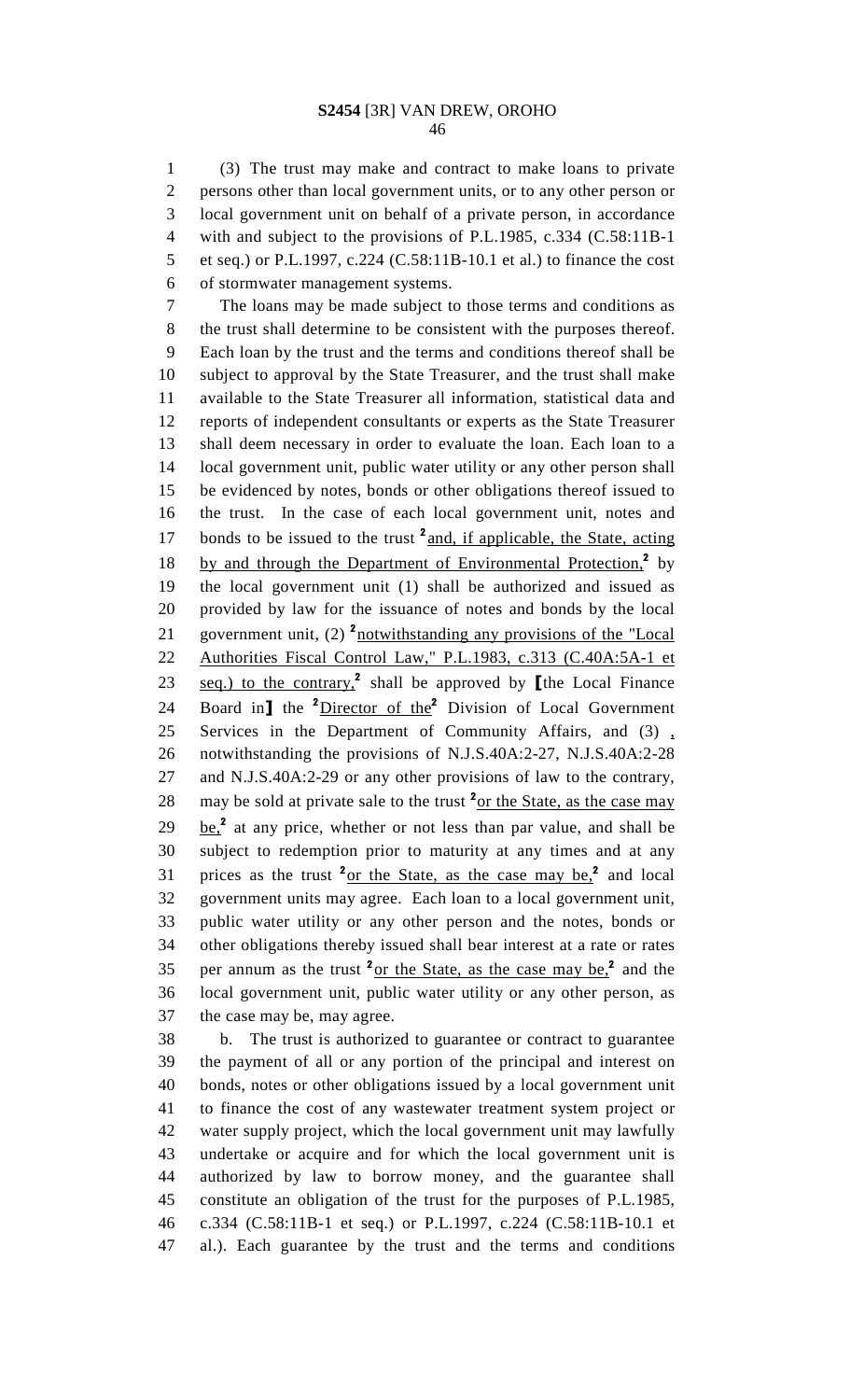1 thereof shall be subject to approval by the State Treasurer, and the 2 trust shall make available to the State Treasurer all information, 3 statistical data and reports of independent consultants or experts as 4 the State Treasurer shall deem necessary in order to evaluate the 5 guarantee.

6 c. The trust shall not make or contract to make any loans or 7 guarantees to local government units, public water utilities or any 8 other person, or otherwise incur any additional indebtedness, on or 9 after June 30, 2033.

10 d. Notwithstanding any provision of P.L.1985, c.334 11 (C.58:11B-1 et seq.) or P.L.1997, c.224 (C.58:11B-10.1 et al.) to 12 the contrary, the trust may receive funds from any source or issue 13 its bonds, notes or other obligations in any principal amounts as in 14 the judgment of the trust shall be necessary to provide sufficient 15 funds to finance or refinance short-term or temporary loans to local 16 government units, public water utilities or private persons for any 17 wastewater treatment system projects included on the project 18 priority list and eligible for approval pursuant to section 20 of 19 P.L.1985, c.334 (C.58:11B-20) or water supply projects included on 20 the project priority list and eligible for approval pursuant to section 21 24 of P.L.1997, c.224 (C.58:11B-20.1), as applicable, without 22 regard to any other provisions of P.L.1985, c.334 or P.L.1997, 23 c.224, including, without limitation, any administrative or 24 legislative approvals.

25 The trust shall create and establish a special fund (hereinafter 26 referred to as the "Interim Financing Program Fund") for the short-27 term or temporary loan financing or refinancing program 28 (hereinafter referred to as the "Interim Financing Program").

29 Any short-term or temporary loans made by the trust pursuant to 30 this subsection may only be made in advance of the anticipated 31 loans the trust may make and contract to make under the provisions 32 of subsection a. of this section from any source of funds anticipated 33 to be received by the trust. Any such short-term or temporary loan 34 made pursuant to the Interim Financing Program shall mature no 35 later than the last day of the third succeeding fiscal year following 36 the closing date on which the short-term or temporary loan was 37 made by the trust to the project sponsor. The trust may make short-38 term or temporary loans pursuant to the Interim Financing Program 39 to any one or more of the project sponsors, for the respective 40 projects thereof, identified in the interim financing project priority 41 list (hereinafter referred to as the "Interim Financing Program 42 Eligibility List") in the form provided to the Legislature by the 43 Commissioner of Environmental Protection.

44 Incremental revisions or supplements to the Interim Financing 45 Program Eligibility List may be submitted to the Legislature at any 46 time between January 15th and May 15th of each year.

47 The Interim Financing Program Eligibility List, including any 48 revision thereof or supplement thereto, shall be submitted to the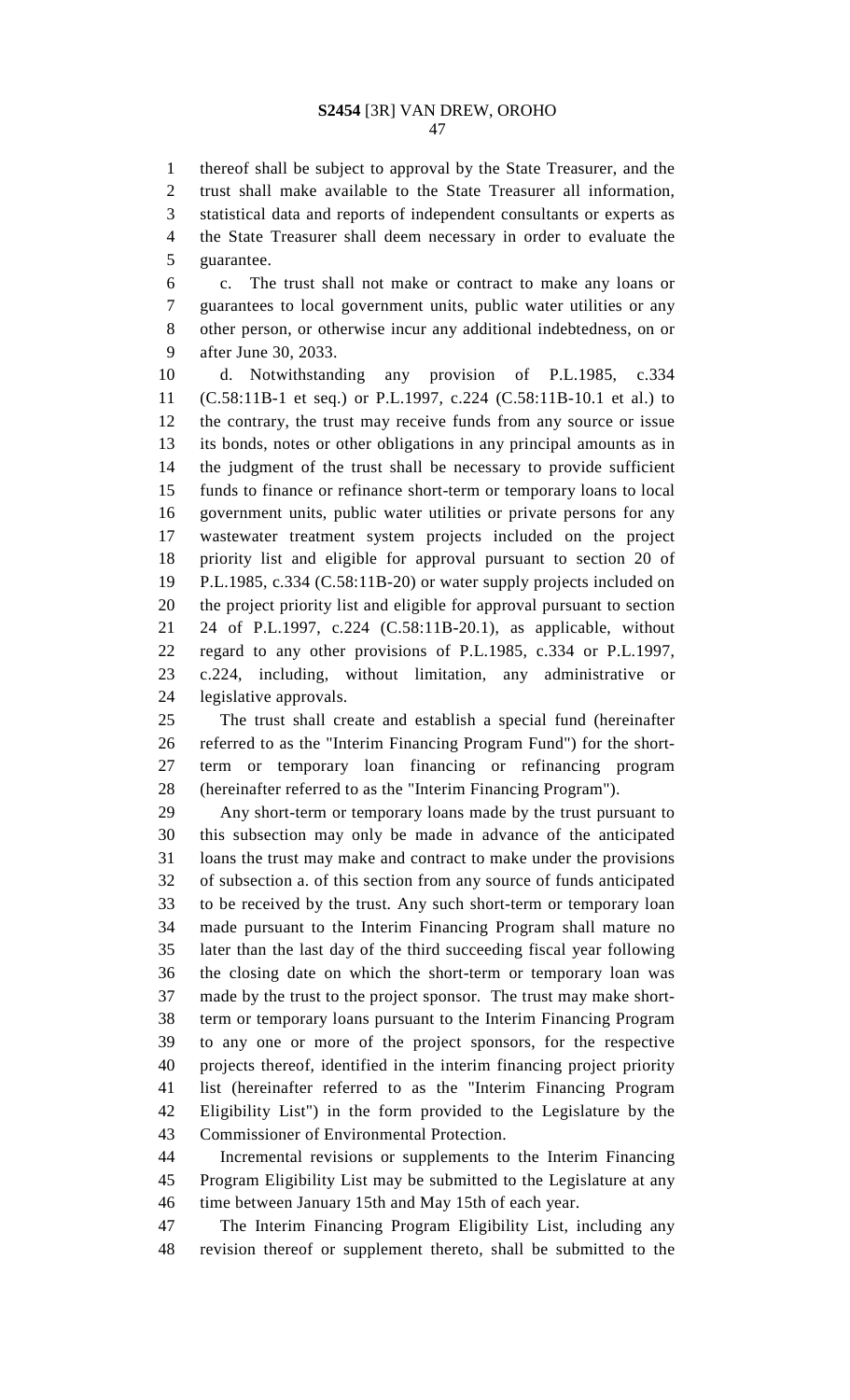1 Legislature on or before June 30 of each year on a day when both 2 Houses are meeting. The President of the Senate and the Speaker of 3 the General Assembly shall cause the date of submission to be 4 entered upon the Senate Journal and the Minutes of the General 5 Assembly, respectively. Any environmental infrastructure project 6 or the project sponsor thereof not identified in the Interim Financing 7 Program Eligibility List shall not be eligible for a short-term or 8 temporary loan from the Interim Financing Program Fund. 9 (cf: P.L.2013, c.93, s.3) 10 11  ${}^{3}$ [<sup>2</sup>35.]  $33.^{3}$  N.J.S.40A:2-11 is amended to read as follows: 12 40A:2-11. a. No bond ordinance shall be finally adopted unless 13 it appropriates to the purpose, or ratably to the respective purposes 14 to be financed, in addition to the obligations thereby authorized, a 15 sum as a down payment which is not less than 5% of the amount of 16 the obligations authorized. 17 b. Said sum so appropriated as a down payment must have been 18 made available prior to final adoption of the bond ordinance from 19 any one or more of the following: 20 1. by provision in a previously adopted budget or budgets of 21 the local unit for down payment or for capital improvement 22 purposes; 23 2. from moneys then actually held by the local unit and 24 previously contributed for such purpose other than by the local unit; 25 or 26 3. by emergency appropriation. 27 c. The provisions of this section shall not apply to a bond 28 ordinance which authorizes obligations solely for any purpose 29 referred to in paragraphs a, b, c, d, e and h of section 40A:2-7 or for 30 those bond ordinances which involve projects funded by State 31 grants such as Green Acres, [Environmental Trust Fund,] 32 Transportation Trust Fund, and other similar programs , or for those 33 bond ordinances which involve environmental infrastructure 34 projects, as defined in section 3 of P.L.1985, c.334 (C.58:11B-3), 35 funded by loans from the "New Jersey Environmental Infrastructure 36 Trust," created pursuant to section 4 of P.L.1985, c.334 (C.58:11B-37 4), or the State, acting by and through the Department of 38 Environmental Protection.<sup>2</sup> 39 (cf: P.L.2003, c.15, s.2) 40  $3\binom{3}{2}$   $34$ .  $\binom{3}{4}$  N.J.S.40A:2-32 is amended to read as follows: 42 40A:2-32. a. (1) All bidders shall be required to deposit cash 43 delivered by wire or otherwise or a certified or cashier's or 44 treasurer's check, drawn upon a bank or trust company, equal to not 45 less than 2% of the bonds to secure the local unit in part from any 46 loss resulting from the failure of the bidder to comply with the 47 terms of his bid, or as liquidated damages for such failure.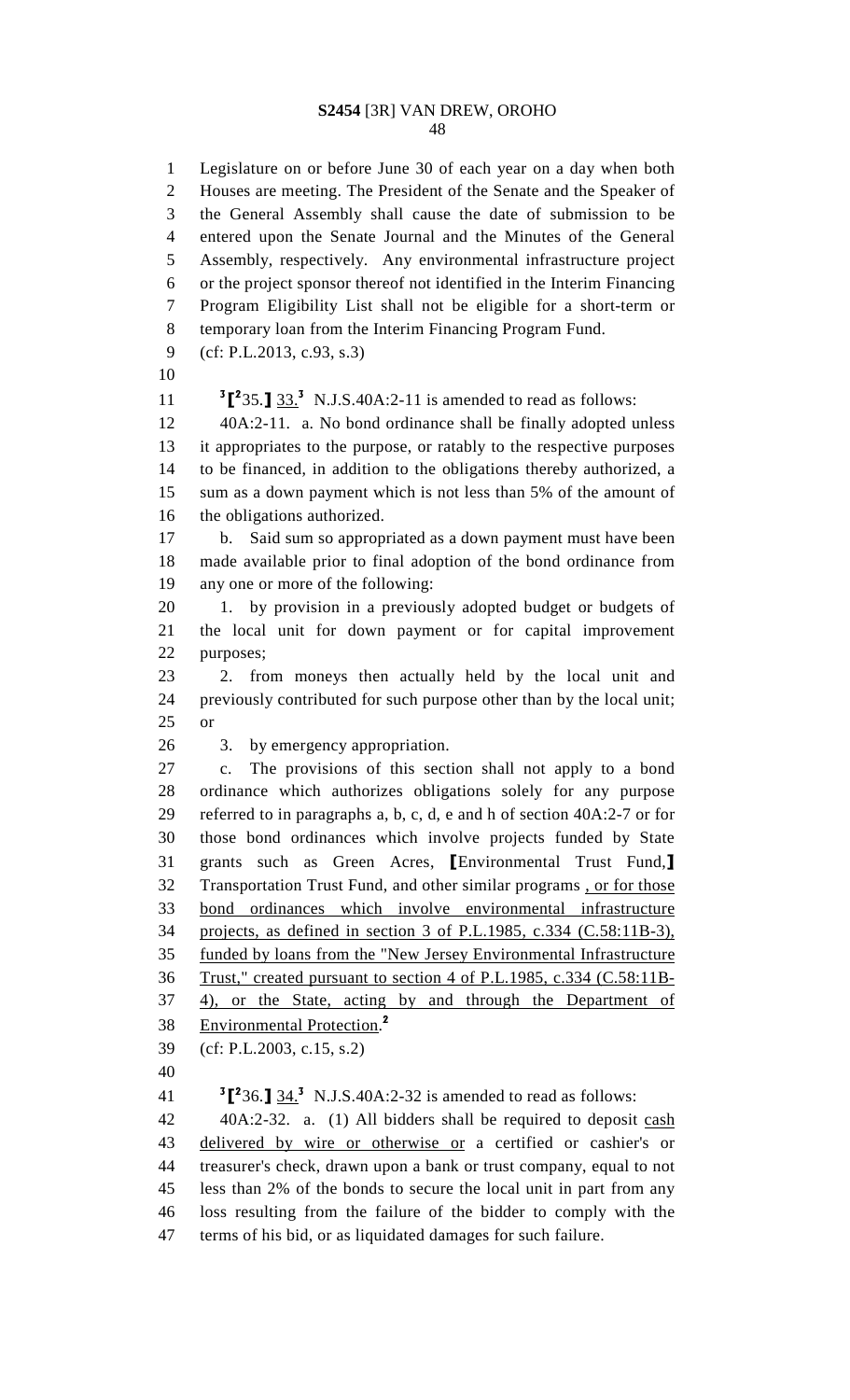1 (2) The local finance board may adopt rules to permit local units 2 to accept a financial surety bond in lieu of a certified, cashier's or 3 treasurer's check as required in paragraph (1) of this subsection.

4 b. All sealed bids for bonds shall be publicly opened and 5 announced, and all bids received electronically shall be received 6 and announced, at the advertised time and place of sale, except 7 upon a postponement and recommencement of the public sale made 8 in accordance with the provisions of subsection b. of N.J.S.40A:2- 9 30 in which case such bids or proposals shall be publicly opened, 10 received and announced, as appropriate, at the postponed and 11 recommenced date. Such bids as comply with the terms of the 12 notice of sale shall be considered, and any bid not complying with 13 the terms of such notice may be rejected. All bids received may be 14 rejected.

15 c. Bonds of two or more issues may be sold on the basis of 16 combined maturities, or the maturities of each issue offered for sale.

17 d. Bonds may be offered for sale at a single rate of interest, or 18 bidders may be requested to name a single rate of interest, but no 19 proposal shall be considered which offers to pay less than the 20 principal amount of bonds offered for sale or which names a rate of 21 interest higher than the lowest rate of interest stated in any legally 22 acceptable proposal. As between proposals naming the same lowest 23 rate of interest, the proposal offering to accept the least amount of 24 bonds shall be accepted, the bonds to be accepted shall be those 25 first maturing, and as between such proposals, the proposal offering 26 to pay the greatest premium shall be accepted. The amount of 27 premium bid for the bonds shall in no event exceed \$1,000.00 for 28 the principal amount of bonds offered for sale. In order to effect 29 the foregoing, a sufficient number of the last maturing bonds shall 30 be of the denomination of \$1,000.00 or less.

31 e. (1) Bonds may be offered for sale at different rates of interest 32 for the same issue or different rates of interest for different issues, 33 or parts thereof, or bidders may be requested to name any such rates 34 of interest. No proposal shall be considered under which the total 35 loan is made at an interest cost higher than the lowest net interest 36 cost or the true interest cost to the local unit under any legally 37 acceptable proposal. The governing body shall specify in its notice 38 of public sale advertised pursuant to N.J.S.40A:2-30 whether the 39 award shall be based on net interest cost or true interest cost.

40 (2) The net interest cost shall be computed by adding to the total 41 principal amount of bonds bid for, the total interest cost to maturity 42 in accordance with such bid and by deduction therefrom of the 43 amount of premium, if any, bid or the addition thereto of the 44 amount of discount, if any, bid.

45 (3) The true interest cost shall be computed in each instance by 46 determining the interest rate, compounded semi-annually, necessary 47 to discount the debt service payments to the date of the bonds and 48 to the price bid, excluding interest accrued to the delivery date.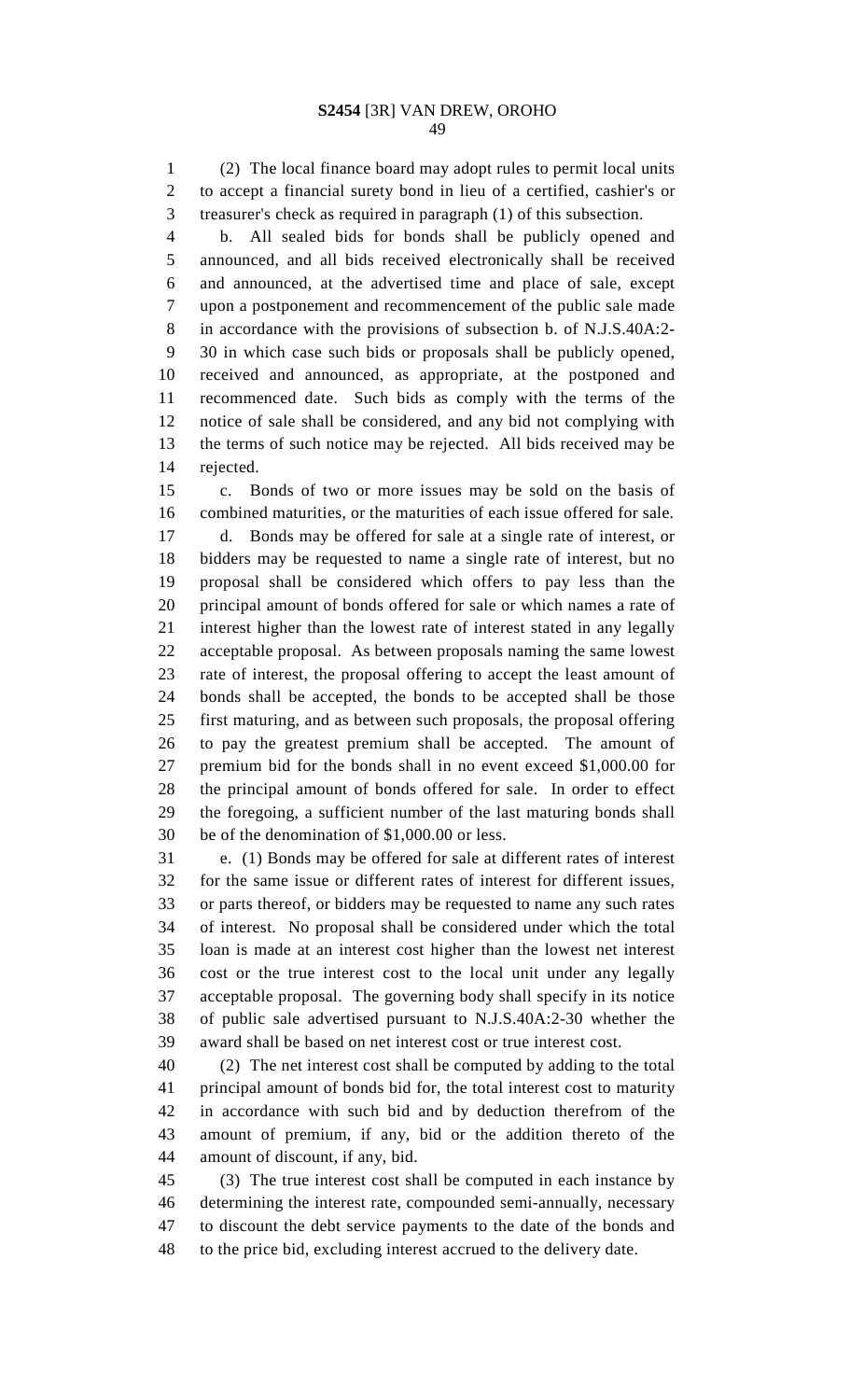1 f. The governing body may establish additional terms or 2 conditions of sale. 3 g. The governing body may, by resolution, allow or otherwise 4 delegate to a finance officer the authority to permit bidders to 5 aggregate consecutive principal maturities for which such bidder 6 bid the same interest rate into term bonds, provided that mandatory 7 sinking funds for which redemptions in lieu of the principal 8 maturities are provided. For the purposes of this subsection "term 9 bond" means a bond that is due in a certain year but has mandatory 10 retirement provisions for portions of the term bond on specified 11 dates prior to the maturity date of the term bond itself.<sup>2</sup> 12 (cf: P.L.2003, c.15, s.8) 13 14  ${}^{3}$ [<sup>2</sup>37.]  $35.^{3}$  Section 1 of P.L.1976, c.38 (C.40A:3-2) is amended 15 to read as follows: 16 1. The Legislature finds and declares that: 17 a. Maintenance of strong financial credit in New Jersey 18 municipalities is essential in providing necessary capital 19 improvement or property at minimum cost, for the citizens of this 20 State; 21 b. While the credit status of New Jersey's municipalities is 22 sound, it can be strengthened by a pledge of and statutory lien on 23 State Urban Aid, Gross Receipts Tax, State Revenue Sharing, 24 Municipal Purposes Tax Assistance Fund distributions, Business 25 Personal Property Tax Replacement Revenues and any other funds 26 appropriated as State aid and not otherwise dedicated to specific 27 municipal programs to guarantee debt service payments on qualified 28 bonds; 29 c. Such a pledge and statutory lien should expand the market 30 for and lower the interest costs on qualified bonds issued pursuant 31 to the terms of [this act] P.L.1976, c.38, thus reducing the 32 borrowing costs of participating municipalities.<sup>2</sup> 33 (cf: P.L.1991, c.180, s.1) 34  $\rm ^3\Gamma^2$ 35  $\frac{3}{2}$   $\frac{36.3}{3}$  Section 2 of P.L.1976, c.38 (C.40A:3-3) is 36 amended to read as follows: 37 2. For the purposes of [this act] P.L.1976, c.38, unless the 38 context clearly requires a different meaning: 39 a. "Business Personal Property Tax Replacement Revenues" 40 means the funds distributed to municipalities pursuant to P.L.1966, 41 c.135 (C.54:11D-1 et seq.) or pursuant to any other law hereafter 42 enacted providing for funds to municipalities in lieu of or in 43 substitution for or supplementing the funds presently provided 44 pursuant to P.L.1966, c.135 (C.54:11D-1 et seq.); 45 b. "Debt service" means and includes payments of principal

46 and interest upon qualified bonds issued pursuant to the terms of 47 **[this act] P.L.1976, c.38** or amounts required in order to satisfy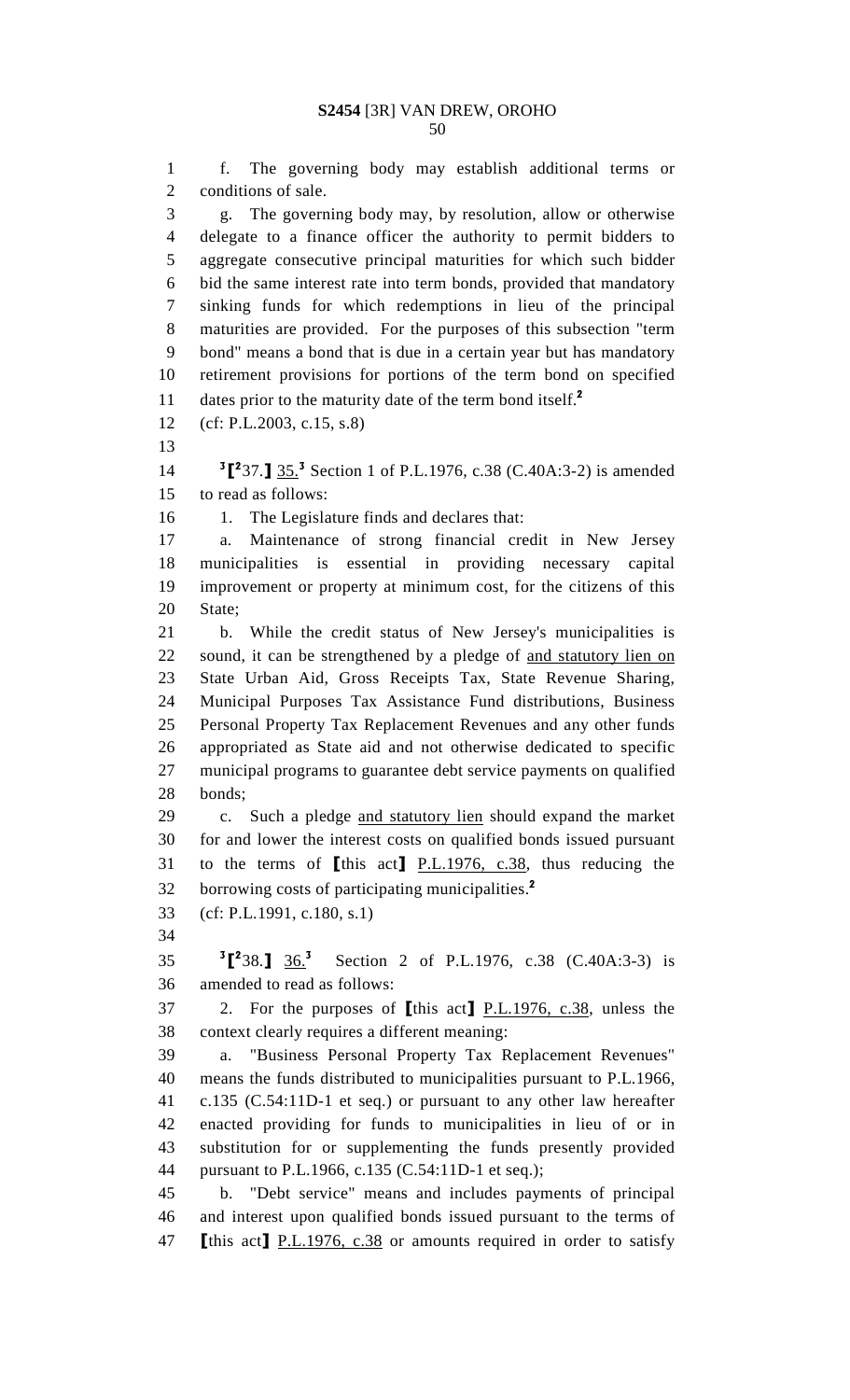1 sinking fund payment requirements and any other amounts, 2 including fees and charges due under the applicable documents, 3 with respect to such bonds; 4 c. "Director" means Director of the Division of Local 5 Government Services in the Department of Community Affairs, 6 established pursuant to P.L.1974, c.35 (C.52:27D-18.1); 7 d. "Local Finance Board" means the Local Finance Board in 8 the Division of Local Government Services in the Department of 9 Community Affairs, established pursuant to P.L.1974, c.35 10 (C.52:27D-18.1); 11 e. "Paying agent" means any bank, trust company or national 12 banking association having the power to accept and administer 13 trusts, named or designated in any qualified bond of a municipality 14 as the agent for the payment of the principal of and interest thereon 15 and shall include the holder of any sinking fund established for the 16 payment of such bonds; 17 f. "Qualified bonds" means those bonds of a municipality 18 authorized and issued in conformity with the provisions of [this 19 act**]** P.L.1976, c.38; 20 g. "State urban aid" means the funds made available to 21 municipalities pursuant to P.L.1971, c.64 and all acts 22 supplementing that act or pursuant to any other law hereafter 23 enacted providing for funds to municipalities in lieu of or in 24 substitution for the funds presently provided pursuant to acts 25 supplementing P.L.1971, c.64; 26 h. "State revenue sharing" means the funds made available to 27 municipalities pursuant to P.L.1976, c.73 (C.54A:10-1 et seq.) or 28 pursuant to any other law hereafter enacted providing for funds to 29 municipalities in lieu of or in substitution for the funds presently 30 provided pursuant to P.L.1976, c.73; 31 i. "Gross receipts tax revenues" means funds collected pursuant 32 to P.L.1940, c.4 (C.54:30A-16 et seq.) and P.L.1940, c.5 33 (C.54:30A-49 et seq.), and apportioned and paid to municipalities 34 pursuant to those acts; and 35 j. "Municipal Purposes Tax Assistance Fund distributions" 36 means the moneys distributed to municipalities from the "Municipal 37 Purposes Tax Assistance Fund" pursuant to the "Municipal 38 Purposes Tax Assistance Act of 1980," P.L.1980, c.12 (C.54:1-46 et 39 seq.), or pursuant to any other law hereafter enacted for the 40 distribution of moneys to municipalities in lieu of or in substitution 41 for the monies distributed pursuant to the "Municipal Purposes Tax 42 Assistance Act of 1980," P.L.1980, c.12 (C.54:1-46 et seq.).<sup>2</sup> 43 (cf: P.L.1991, c.180, s.2) 44  $\rm ^3\Gamma^2$ 45 <sup>3</sup>[<sup>2</sup>39.] 37.<sup>3</sup> Section 4 of P.L.1976, c.38 (C.40A:3-5) is 46 amended to read as follows: 47 4. a. All qualified bonds when issued shall contain a recital to 48 the effect that they are issued pursuant to Title 40 of the Revised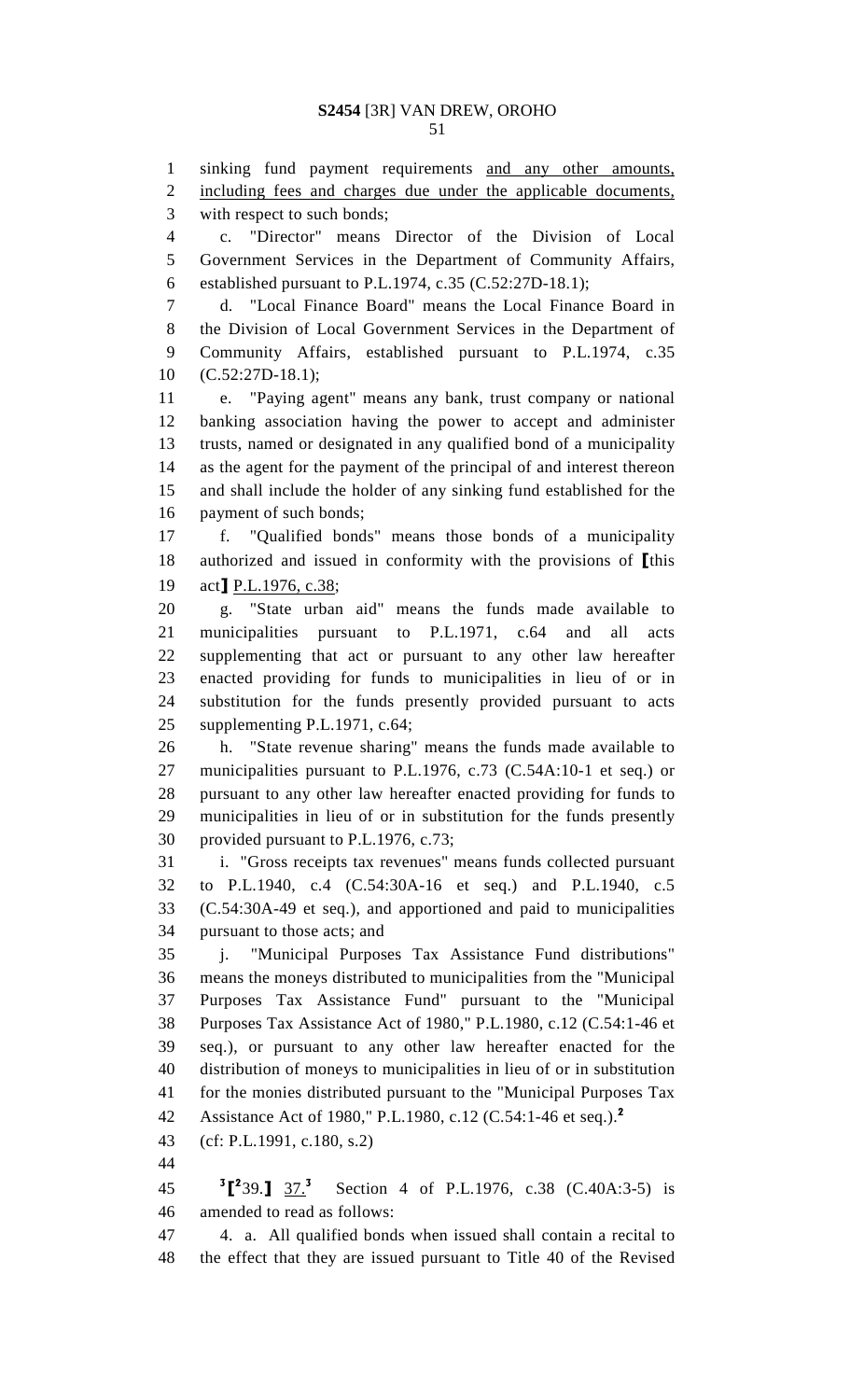1 Statutes or Title 40A of the New Jersey Statutes and are entitled to 2 the benefits of the provisions of [this act] P.L.1976, c.38. Except 3 as otherwise provided in [this act] P.L.1976, c.38, all qualified 4 bonds shall be authorized and issued in the manner provided for in 5 Title 40 or Title 40A. Qualified bonds shall mature not later than 6 30 years from their date of issuance without regard to any 7 limitations as to maturities or amounts of annual installments for 8 bonds as provided in Title 40 or Title 40A.

9 b. The proceedings of the municipality authorizing the issuance 10 of qualified bonds [may] shall contain such covenants and 11 provisions for protecting and enforcing the rights and remedies of 12 the bondholders as set forth in P.L.1976, c.38 or as may be 13 reasonable and proper and not in violation of law, including 14 covenants restricting the issuance of additional qualified bonds. $^2$ 

15 (cf: P.L.1976, c.38, s.4)

16

17  ${}^{3}$ [<sup>2</sup>40.]  ${}^{3}$ 8.<sup>3</sup> Section 6 of P.L.1976, c.38 (C.40A:3-7) is 18 amended to read as follows:

19 6. a. Each municipality which issues qualified bonds shall 20 certify to the State Treasurer the name and address of the paying 21 agent, the maturity schedule, interest rate and dates of payment of 22 debt service on such qualified bonds within 10 days after the date of 23 issuance of such qualified bonds. After receipt of such certificate 24 the State Treasurer shall withhold from the amount of business 25 personal property tax replacement revenues, gross receipts tax 26 revenues, municipal purposes tax assistance fund distributions, 27 State urban aid, State revenue sharing and any other funds 28 appropriated as State aid and not otherwise dedicated to specific 29 municipal programs payable to such municipality an amount of such 30 business personal property tax replacement revenues, gross receipts 31 tax revenues, municipal purposes tax assistance fund distributions, 32 State urban aid, State revenue sharing and any other funds 33 appropriated as State aid and not otherwise dedicated to specific 34 municipal programs which will be sufficient to pay the debt service 35 on such qualified bonds as the same shall mature and become due. 36 The State Treasurer shall, on or before each principal and interest 37 payment date, forward such withheld amounts to the paying agent 38 for such qualified bonds for deposit to the account established with 39 such paying agent for the purpose of paying the debt service on 40 such qualified bonds. [From the time withheld by the State 41 Treasurer all such] Notwithstanding any other provision of law to 42 the contrary, a statutory lien and trust is automatically and without 43 further act or filing created and impressed upon the business 44 personal property tax replacement [revenue] revenues, gross 45 receipts tax revenues, municipal purposes tax assistance fund 46 distributions, State urban aid, State revenue sharing , and any other 47 funds appropriated as State aid and not otherwise dedicated to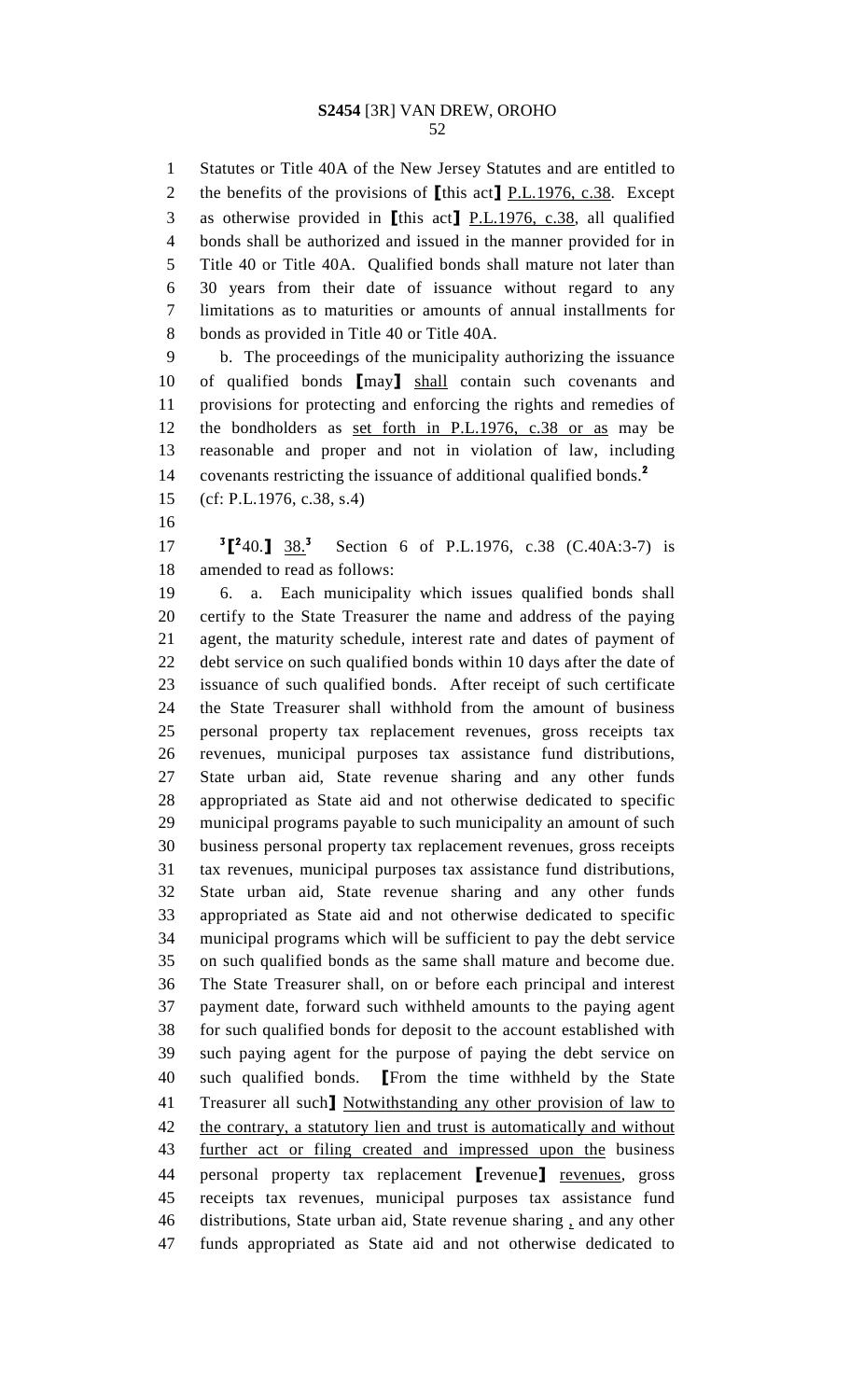1 specific municipal programs so payable to such municipality that 2 are withheld [and paid] or are required to be [paid to and held by 3 the paying agent] withheld by the State Treasurer under P.L.1976, 4 c.38 (C.40A:3-1 et seq.), which statutory lien and trust shall be 5 paramount and superior to all other liens and interests of any kind in 6 favor of the holders of qualified bonds, for the sole purpose of 7 paying debt service on the qualified bonds issued pursuant to 8 P.L.1976, c.38 (C.40A:3-1 et seq.). The lien created under this 9 subsection for the benefit of bondholders is perfected without 10 delivery, recording, or notice. All such business personal property 11 tax replacement revenues, gross receipts tax revenues, municipal 12 purposes tax assistance fund distributions, State urban aid, State 13 revenue sharing, and any other funds appropriated as State aid and 14 not otherwise dedicated to specific municipal programs that are 15 withheld or are required to be withheld by the State Treasurer under 16 P.L.1976, c.38 (C.40A:3-1 et seq.) shall be exempt from being 17 levied upon, taken, sequestered , or applied toward paying the debts 18 of the municipality other than for payment of debt service on such 19 qualified bonds. [From the time withheld by the State Treasurer 20 the<sup>d</sup> All such business personal property tax replacement [revenue] 21 revenues, gross receipts tax revenues, municipal purposes tax 22 assistance fund distributions, State urban aid, State revenue 23 sharing , and any other funds appropriated as State aid and not 24 otherwise dedicated to specific municipal programs [so] that are 25 withheld [and paid] or are required to be [paid to the paying 26 agent] withheld by the State Treasurer under P.L.1976, c.38 27 (C.40A:3-1 et seq.) shall be deemed to be held in trust for the sole 28 purpose of paying the debt service on such qualified bonds.

29 b. The State of New Jersey hereby covenants with the 30 purchasers, holders and owners, from time to time, of qualified 31 bonds that it will not repeal, revoke, rescind, modify or amend the 32 provisions of subsection a. of this section so as to create any lien or 33 charge on or pledge, assignment, diversion, withholding payment or 34 other use of or deduction from any business personal property tax 35 replacement revenues, gross receipts tax revenues, municipal 36 purposes tax assistance fund distributions, State urban aid, State 37 revenue sharing or any other funds appropriated as State aid and not 38 otherwise dedicated to specific municipal programs to be 39 apportioned and paid to any paying agent of qualified bonds which 40 is prior in time or superior in right to the payment required by 41 subsection a. of this section; provided, however, that nothing herein 42 contained shall be deemed or construed to require the State of New 43 Jersey to continue to make payments of business personal property 44 tax replacement revenues, gross receipts tax revenues, municipal 45 purposes tax assistance fund distributions, State urban aid, State 46 revenue sharing or any other funds appropriated as State aid and not 47 otherwise dedicated to specific municipal programs or to limit or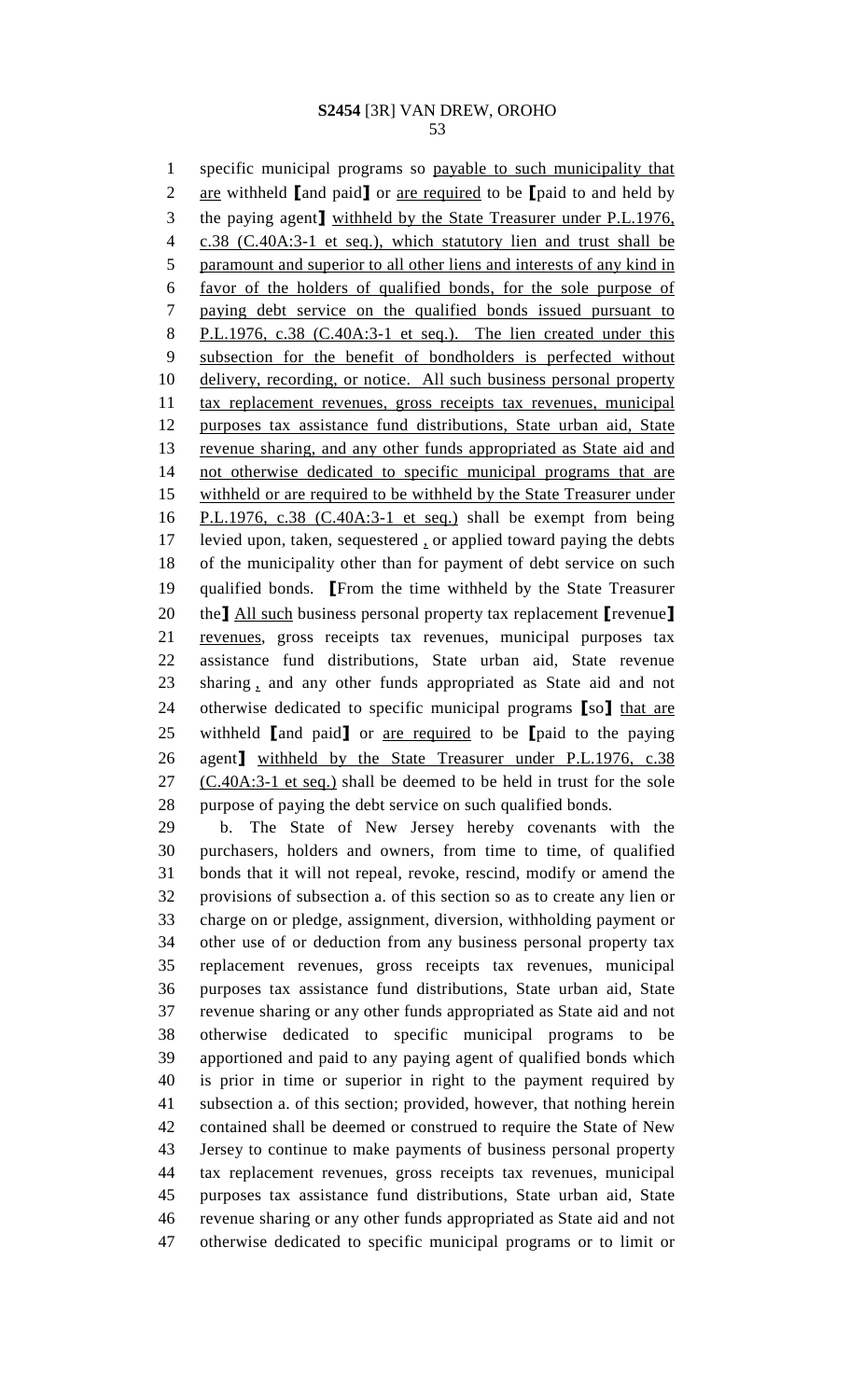54

1 prohibit the State from repealing or amending any law heretofore or 2 hereafter enacted for the payment or apportionment of said revenues

3 or aid or the manner, time, or amount thereof.

4 c. [The certification to the State Treasurer as to amount payable 5 in any year for debt service on such qualified bonds shall be fully 6 conclusive as to such qualified bonds from and after the time of 7 issuance of such qualified bonds notwithstanding any irregularity, 8 omission or failure as to compliance with any of the provisions of 9 this act with respect to such qualified bonds provided that such 10 qualified bonds contain a recital to the effect that they are entitled 11 to the benefits of the provisions of this act] It being the original 12 and continuing intent of the State that all such business personal 13 property tax replacement revenues, gross receipts tax revenues, 14 municipal purposes tax assistance fund distributions, State urban 15 aid, State revenue sharing, and any other funds appropriated as 16 State aid and not otherwise dedicated to specific municipal 17 programs that are withheld or are required to be withheld by the 18 State Treasurer under P.L.1976, c.38 (C.40A:3-1 et seq.) shall be 19 subject to a statutory lien and trust, the provisions of P.L., 20 c. (pending before the Legislature as this bill) shall apply to all 21 qualified bonds whether issued prior to or following enactment of 22 that act. All persons shall be forever estopped from denying that 23 [such] qualified bonds , whenever issued pursuant to subsection a. 24 above, are entitled to the benefits of the provisions of [this act] 25 P.L.1976, c.38 (C.40A:3-1 et seq.), including but not limited to the 26 statutory lien and trust created pursuant to subsection a. of this 27 section.<sup>2</sup> 28 (cf: P.L.1991, c.180, s.4) 29  $30 \qquad \begin{array}{c} \n\text{3} \text{I}^2 \{11, 12, 39. \} \n\end{array}$  N.J.S.40A:4-53 is amended to read as follows: 31 40A:4-53. A local unit may adopt an ordinance authorizing 32 special emergency appropriations for the carrying out of any of the 33 following purposes: 34 a. Preparation of an approved tax map. 35 b. Preparation and execution of a complete program of 36 revaluation of real property for the use of the local assessor, or of 37 any program to update and make current any previous revaluation 38 program when such is ordered by the county board of taxation. 39 c. Preparation of a revision and codification of its ordinances. 40 d. Engagement of special consultants for the preparation, and 41 the preparation of a master plan or plans, when required to conform 42 to the planning laws of the State. 43 e. Preparation of drainage maps for flood control purposes. 44 f. Preliminary engineering studies and planning necessary for 45 the installation and construction of a sanitary sewer system. 46 g. Authorized expenses of a consolidation commission 47 established pursuant to the "Municipal Consolidation Act,"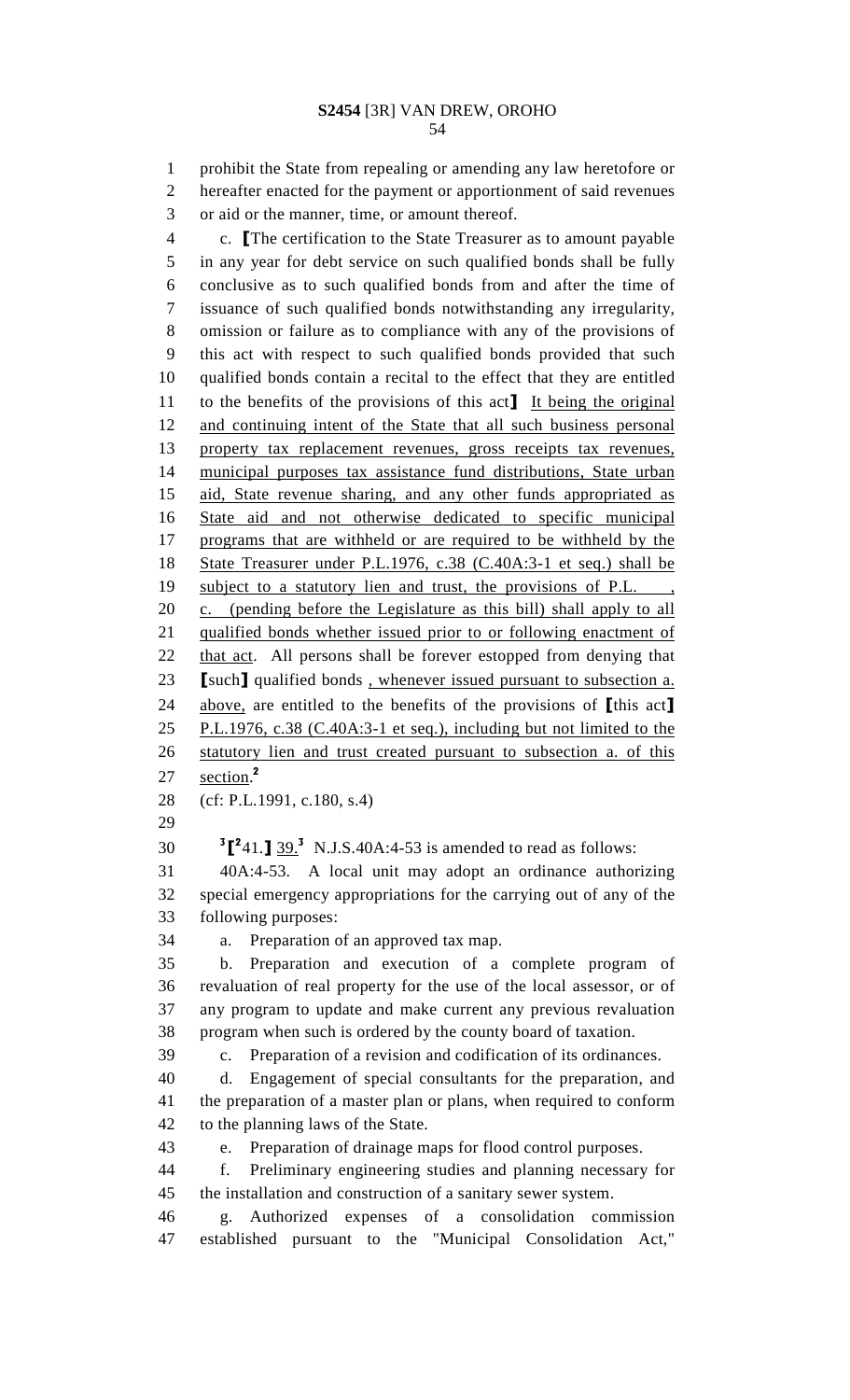1 P.L.1977, c.435 (C.40:43-66.35 et seq.) or the "Uniform Shared 2 Services and Consolidation Act," sections 1 through 35 of P.L.2007, 3 c.63 (C.40A:65-1 through C.40A:65-35). 4 h. Contractually required severance liabilities resulting from 5 the layoff or retirement of employees. Such liabilities shall be paid 6 without interest and, at the sole discretion of the local unit, may be 7 paid in equal annual installments over a period not to exceed five 8 years. 9 i. Preparation of a sanitary or storm system map. 10 *j.* Liabilities incurred to the Department of Labor and 11 Workforce Development for the reimbursement of unemployment 12 benefits paid to former employees. 13 A copy of all ordinances or resolutions as adopted relating to 14 special emergency appropriations shall be filed with the director.<sup>2</sup> 15 (cf: P.L.2010, c.46, s.1) 16  $\rm ^3\Gamma^2$ 17  ${}^{3}$ [<sup>2</sup>42.]  ${}^{4}$  0.<sup>3</sup> Section 3 of P.L.1993, c.87 (C.40A:9-28.3) is 18 amended to read as follows: 19 3. a. Commencing July 1, 1995, all county finance officer 20 certificates shall be renewed upon application, payment of the 21 required fee of \$50 and verification that the applicant has met 22 continuing education requirements, all as set forth in this section. 23 Each renewal shall be for a period of two years. The renewal date 24 shall be 30 days prior to the expiration date. 25 b. Each applicant for renewal of a county finance officer 26 certificate, on a form prescribed by the director, shall furnish proof 27 of having earned at least 3.0 continuing education units in subject 28 areas and minimum contact hours as prescribed by the director. For 29 the purposes of this section, 1.0 continuing education unit equals 10 30 contact hours. Upon verification of this requirement and upon 31 payment of a fee of \$50 to the order of the Treasurer of the State of 32 New Jersey, the director shall renew the county finance officer 33 certificate. 34 c. When the holder of a county finance officer certificate has 35 allowed the certificate to lapse by failing to renew the certificate, a 36 new application and certificate shall be required. If application is 37 made within six months of the expiration of the certificate, then 38 application may be made in the same manner as a renewal; 39 provided, however, that such application may be made in the same 40 manner as a renewal within 12 months of the expiration of the 41 certificate if the director determines that either of the following 42 circumstances prevents a certificate holder from earning the 43 required continuing education units within six months of the 44 expiration of the certificate: 45 (1) a flood, hurricane, superstorm, tornado, or other natural 46 disaster, and a state of emergency has been declared as a result

47 thereof by the Governor; or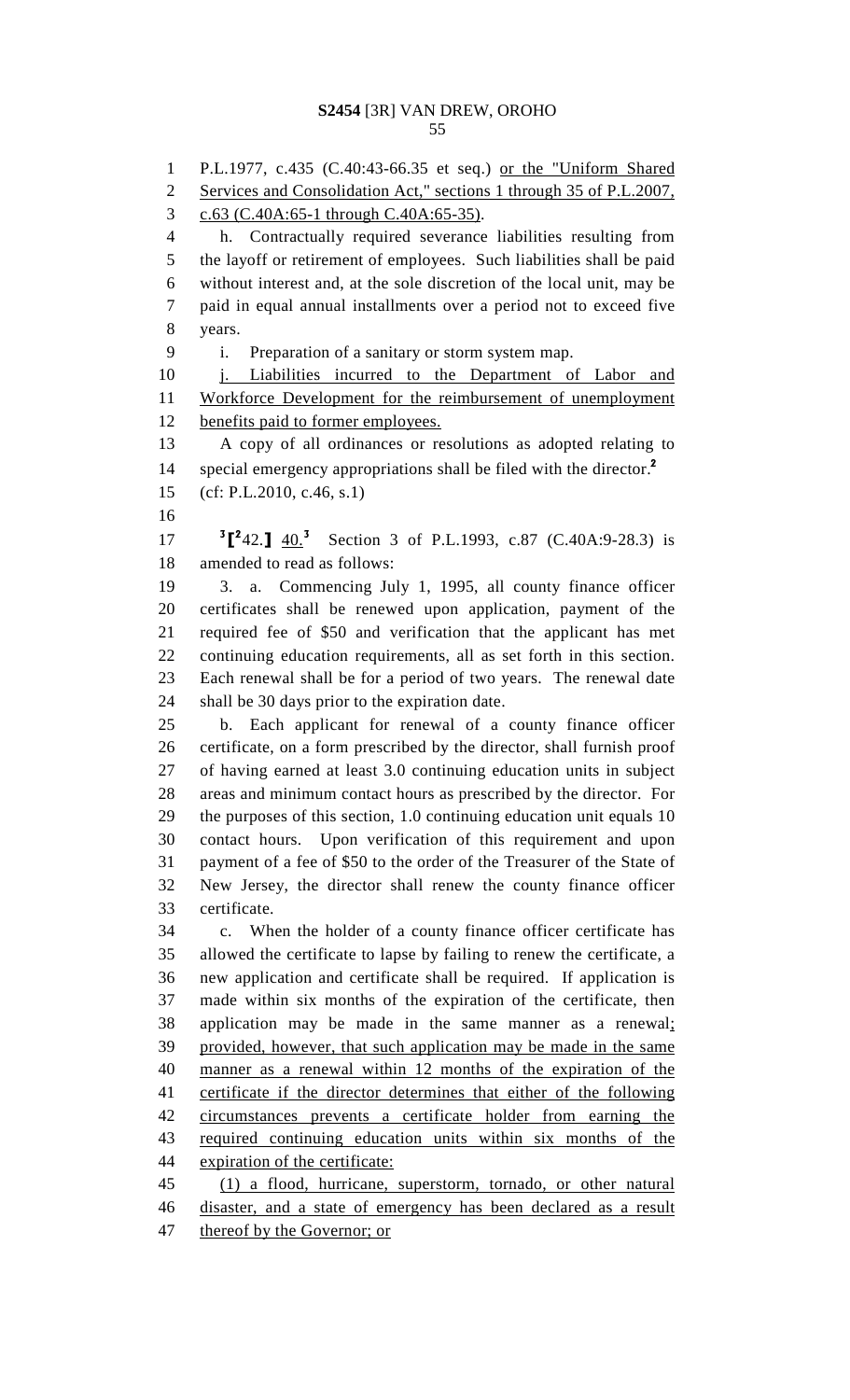1  $(2)$  a medical event or condition.<sup>2</sup>

2 (cf: P.L.1993, c.87, s.3.)

3

 $\frac{3}{2}$   $\frac{243.1 \times 10^{3} \text{ } \text{Section 8 of P.L.1997, c.279 (C.40A:9-133.10) is}$ 5 amended to read as follows:

6 8. a. Commencing October 1, 1998 all registered municipal 7 clerk certificates issued pursuant to section 3 or section 4 of 8 P.L.1985, c.174 (C.40A:9-133.3 or C.40A:9-133.4), or section 7 of 9 P.L.1997, c.279 (C.40A:9-133.9) shall be renewed upon 10 application, payment of the required fee, and verification that the 11 applicant has met the requirements as set forth in this section. Each 12 renewal shall be for a period of two years. The renewal date shall 13 be 30 days prior to the expiration date.

14 b. All registered municipal clerk certificates subject to renewal 15 pursuant to this section issued prior to October 1, 1998 shall have 16 an expiration date of September 30, 2000. All registered municipal 17 clerk certificates issued on or after October 1, 1998 shall expire two 18 years from the date on which the certificate was originally issued.

19 c. Each applicant for renewal of a registered municipal clerk 20 certificate shall, on a form prescribed by the director, furnish proof 21 of having earned at least 2.0 continuing education units in subject 22 areas related to the statutory duties of the municipal clerk and 23 minimum contact hours as prescribed by the director. For the 24 purposes of this section, 1.0 continuing education unit equals 10 25 contact hours. Upon verification of this requirement, and upon 26 payment of a fee of \$50 to the order of the Treasurer of the State of 27 New Jersey, the director shall renew the registered municipal clerk 28 certificate.

29 d. Where the holder of a registered municipal clerk certificate 30 has allowed the certificate to lapse by failing to renew the 31 certificate, a new application and certificate shall be required. If 32 application is made within six months of the expiration of the 33 certificate, then application may be made in the same manner as 34 renewal but the application shall be accompanied by the fee for a 35 new application; provided, however, that such application may be 36 made in the same manner as a renewal within 12 months of the 37 expiration of the certificate if the director determines that either of 38 the following circumstances prevents a certificate holder from 39 earning the required continuing education units within six months 40 of the expiration of the certificate:

41 (1) a flood, hurricane, superstorm, tornado, or other natural 42 disaster, and a state of emergency has been declared as a result 43 thereof by the Governor; or

44  $(2)$  a medical event or condition.<sup>2</sup>

45 (cf: P.L.1998, c.27, s.2)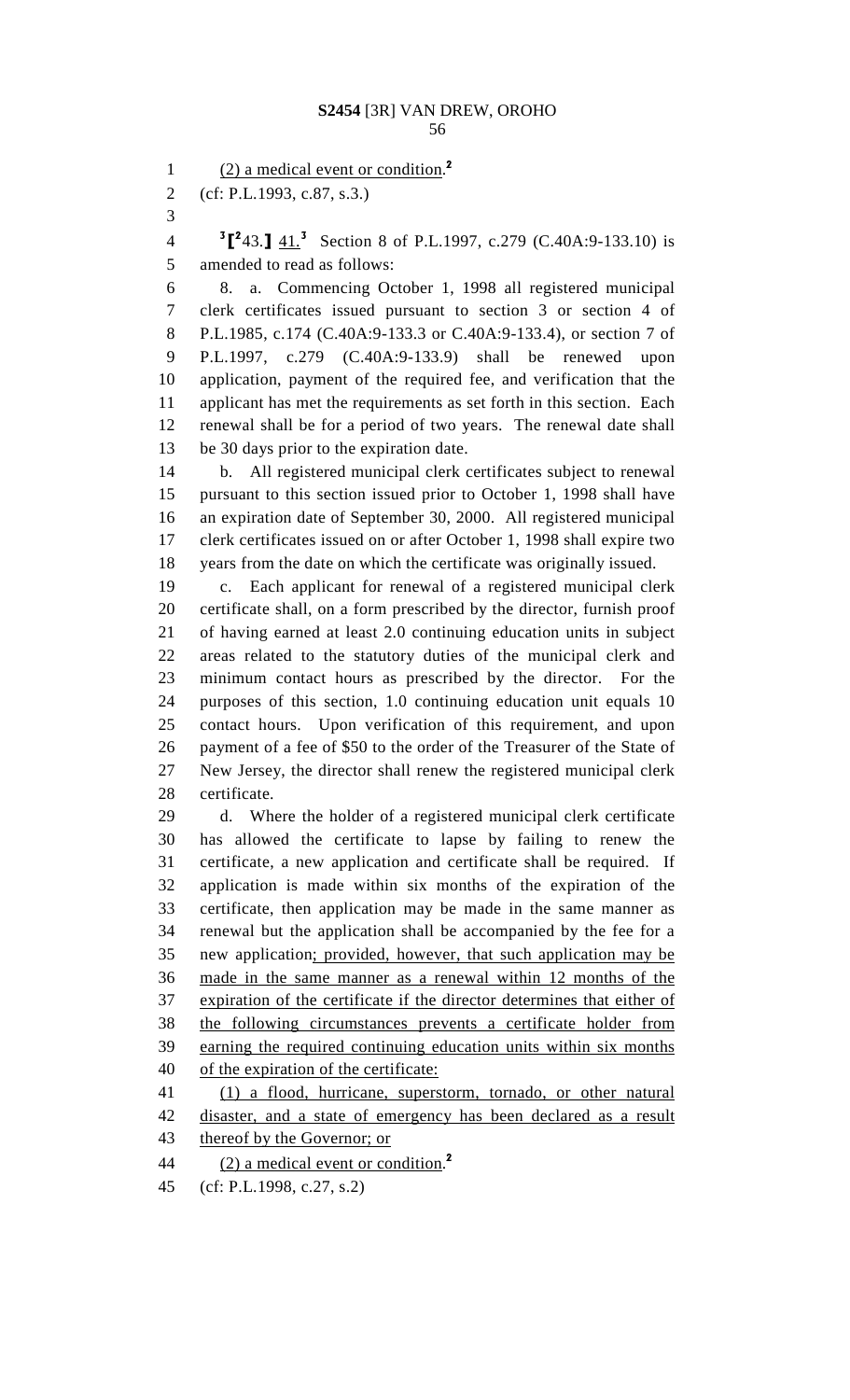$1 \qquad \qquad$ <sup>3</sup>[<sup>2</sup>44.]  $\frac{42.3}{1}$  Section 10 of P.L.1988, c.110 (C.40A:9-140.15) is 2 amended to read as follows: 3 10. a. Commencing January 1, 1991, all municipal finance 4 officer certificates, except those issued pursuant to section 4 of 5 P.L.1971, c.413 (C.40A:9-140.4) or pursuant to section 6 of 6 P.L.1988, c.110 (C.40A:9-140.11), shall be renewed upon 7 application, payment of the required fee of \$50, and verification 8 that the applicant has met continuing education requirements, all as 9 set forth in this section. Each renewal shall be for a period of two 10 years. The renewal date shall be 30 days prior to the expiration date. 11 b. Each municipal finance officer certificate subject to renewal 12 pursuant to this section issued prior to January 1, 1992 shall expire 13 on January 1, 1994. Each municipal finance officer certificate 14 issued on or after January 1, 1992 shall expire two years from the 15 date on which the certificate was originally issued. 16 c. Each applicant for renewal of a municipal finance officer 17 certificate shall, on a form prescribed by the director, furnish proof 18 of having earned at least 3.0 continuing education units. For the 19 purposes of this section, 1.0 continuing education unit equals 10 20 contact hours. Upon verification of this requirement, and upon 21 payment of a fee of \$50 to the order of the Treasurer of the State of 22 New Jersey, the director shall renew the municipal finance officer 23 certificate. 24 d. Where the holder of a municipal finance officer certificate 25 has allowed the certificate to lapse by failing to renew the 26 certificate, a new application and certificate shall be required. If 27 application is made within six months of the expiration of the 28 certificate, then application may be made in the same manner as a 29 renewal; provided, however, that such application may be made in 30 the same manner as a renewal within 12 months of the expiration of 31 the certificate if the director determines that either of the following 32 circumstances prevents a certificate holder from earning the 33 required continuing education units within six months of the 34 expiration of the certificate: 35 (1) a flood, hurricane, superstorm, tornado, or other natural 36 disaster, and a state of emergency has been declared as a result 37 thereof by the Governor; or 38 (2) a medical event or condition.<sup>2</sup> 39 (cf: P.L.1991, c.175, s.13) 40 41  $\frac{3}{2}$   $\frac{43.3}{43}$  Section 7 of P.L.1993, c.25 (C.40A:9-145.3b) is 42 amended to read as follows: 43 7. Commencing on the effective date of P.L.1993, c.25 44 (C.40A:9-145.3a et al.) all outstanding tax collector certificates 45 shall expire and be renewed in accordance with the following 46 procedure: 47 a. All tax collector certificates shall be renewed upon 48 application, payment of the required fee, and verification that the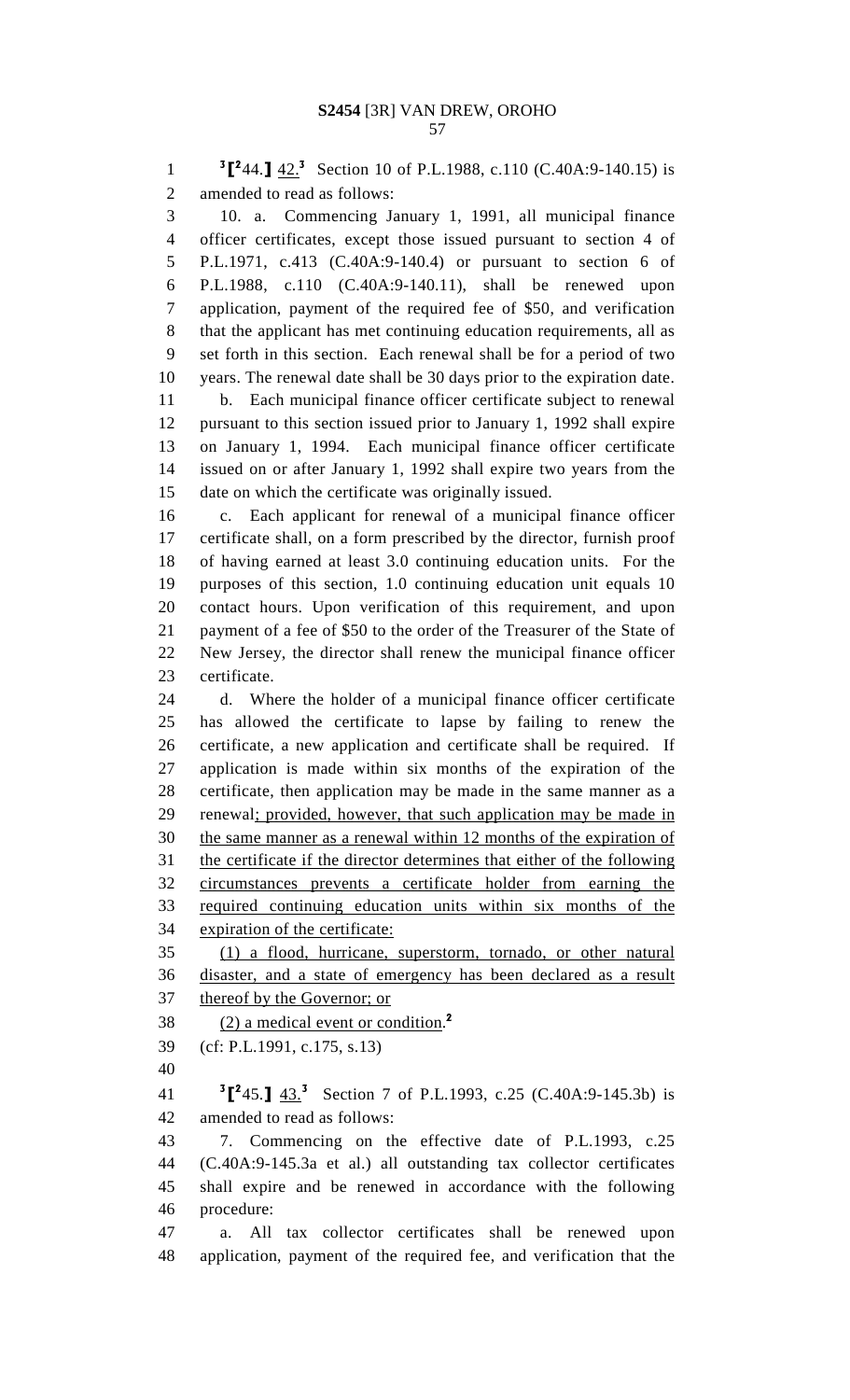1 applicant has met continuing education requirements, as set forth in 2 subsection c. of this section. Each renewal shall be for a period of 3 two years. The renewal date shall be 30 days prior to the expiration 4 date.

5 b. All tax collector certificates subject to renewal pursuant to 6 this section issued prior to January 1, 1993 shall have an expiration 7 date of December 31, 1994. All tax collector certificates issued on 8 or after January 1, 1993 shall have an expiration date of either June 9 30 or December 31, whichever is sooner, of the second year 10 following the year in which the certificates were originally issued, 11 provided that no certificate shall expire sooner than two years from 12 the date of original issue.

13 c. Prior to the renewal date of a tax collector certificate, every 14 tax collector shall, on a form prescribed by the director, furnish 15 proof of having earned at least 1.5 continuing education units. For 16 the purpose of this section, 1.5 continuing education units equals 15 17 contact hours with a minimum number of hours, as determined by 18 the director.

19 Under verification of this requirement, and upon payment of a 20 fee of \$50 to the order of the Treasurer of the State of New Jersey, 21 the director shall renew the tax collector certificate.

22 d. When the holder of a tax collector certificate has allowed the 23 certificate to lapse by failing to renew the certificate, a new 24 application and certificate shall be required. If application is made 25 within six months of the expiration of the certificate, then 26 application may be made in the same manner as a renewal, but the 27 application shall be accompanied by the fee required for a new 28 application; provided, however, that such application may be made 29 in the same manner as a renewal within 12 months of the expiration 30 of the certificate if the director determines that either of the 31 following circumstances prevents a certificate holder from earning 32 the required continuing education units within six months of the 33 expiration of the certificate:

34 (1) a flood, hurricane, superstorm, tornado, or other natural 35 disaster, and a state of emergency has been declared as a result 36 thereof by the Governor; or

37 (2) a medical event or condition.<sup>2</sup>

- 38 (cf: P.L.1999, c.300, s.2)
- 39

40  $\textbf{3}$   $\textbf{2}^{2}$ 46.  $\textbf{3}$   $\textbf{4}^{3}$  Section 8 of P.L.1991, c.258 (C.40A:9-154.6h) is 41 amended to read as follows:

42 8. a. Commencing January 1, 1997, all public works manager 43 certificates shall be renewed upon application, payment of the 44 required fee, and verification that the applicant has met continuing 45 education requirements, all as set forth in this section. Each 46 renewal shall be for a period of three years. The renewal date shall 47 be 30 days prior to the expiration date.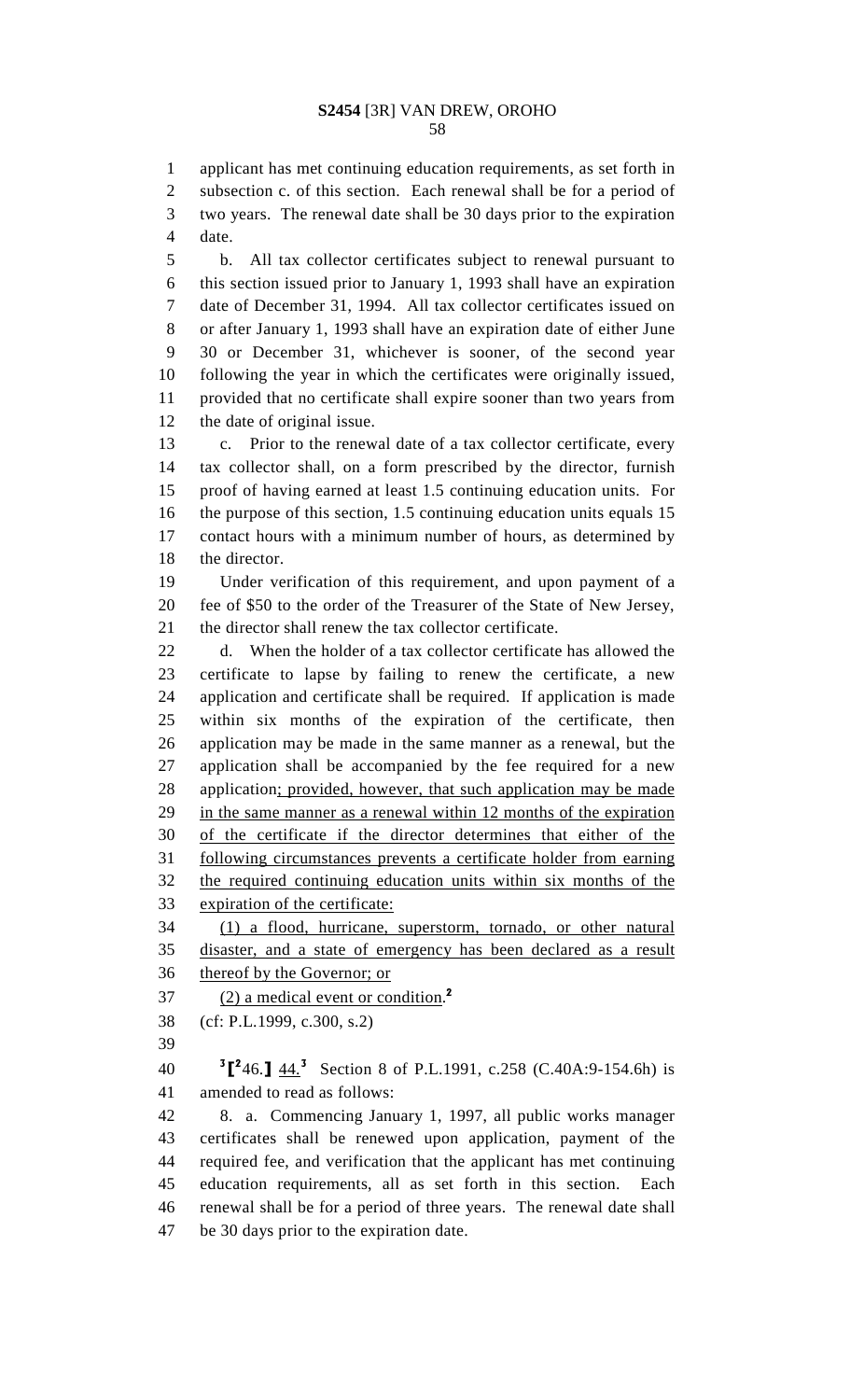1 b. All public works manager certificates subject to renewal 2 pursuant to this section that were issued prior to January 1, 1995 3 shall have an expiration date of December 31, 1998. All public 4 works manager certificates issued on or after January 1, 1995 shall 5 have an expiration date of either June 30 or December 31, 6 whichever is sooner, of the third year following the year in which 7 the certificates were originally issued, provided that no certificate 8 shall expire sooner than December 31, 1998.

9 c. Each applicant for renewal of a public works manager 10 certificate shall, on a form prescribed by the director, furnish proof 11 of having earned at least two continuing education units in fields of 12 study related to public works activity. For the purposes of this 13 section, one continuing education unit equals 10 contact hours. 14 Upon verification of this requirement, and upon payment of a fee, 15 the director shall renew the public works manager certificate.

16 d. If the holder of a public works manager certificate has 17 allowed the certificate to lapse by failing to renew the certificate, a 18 new application and certificate shall be required. If application is 19 made within six months of the expiration of the lapsed certificate, 20 then application may be made in the same manner as a renewal, but 21 the application shall be accompanied by the fee for a new 22 application; provided, however, that such application may be made 23 in the same manner as a renewal within 12 months of the expiration 24 of the certificate if the director determines that either of the 25 following circumstances prevents a certificate holder from earning 26 the required continuing education units within six months of the 27 expiration of the certificate:

28 (1) a flood, hurricane, superstorm, tornado, or other natural 29 disaster, and a state of emergency has been declared as a result 30 thereof by the Governor; or

31  $(2)$  a medical event or condition.<sup>2</sup>

32 (cf: P.L.1995, c.46, s.7)

33

 $\rm ^3\Gamma^2$ 34 <sup>3</sup><sup>[2</sup>47.]  $45.\overline{3}$  Section 9 of P.L.1971, c.198 (C.40A:11-9) is 35 amended to read as follows:

36 9. a. The governing body of any contracting unit may by 37 ordinance, in the case of a municipality, by ordinance or resolution, 38 as the case may be, in the case of a county, or by resolution in all 39 other cases, designate an individual to serve as the contracting unit's 40 purchasing agent. The individual designated as the purchasing 41 agent pursuant to this subsection shall be assigned the authority, 42 responsibility, and accountability for the purchasing activity for the 43 contracting unit, to prepare public advertising for bids and to 44 receive bids for the provision or performance of goods or services 45 on behalf of the contracting unit and to award contracts permitted 46 pursuant to subsection a. of section 3 of P.L.1971, c.198 (C.40A:11- 47 3) in the name of the contracting unit, and conduct any activities as 48 may be necessary or appropriate to the purchasing function of the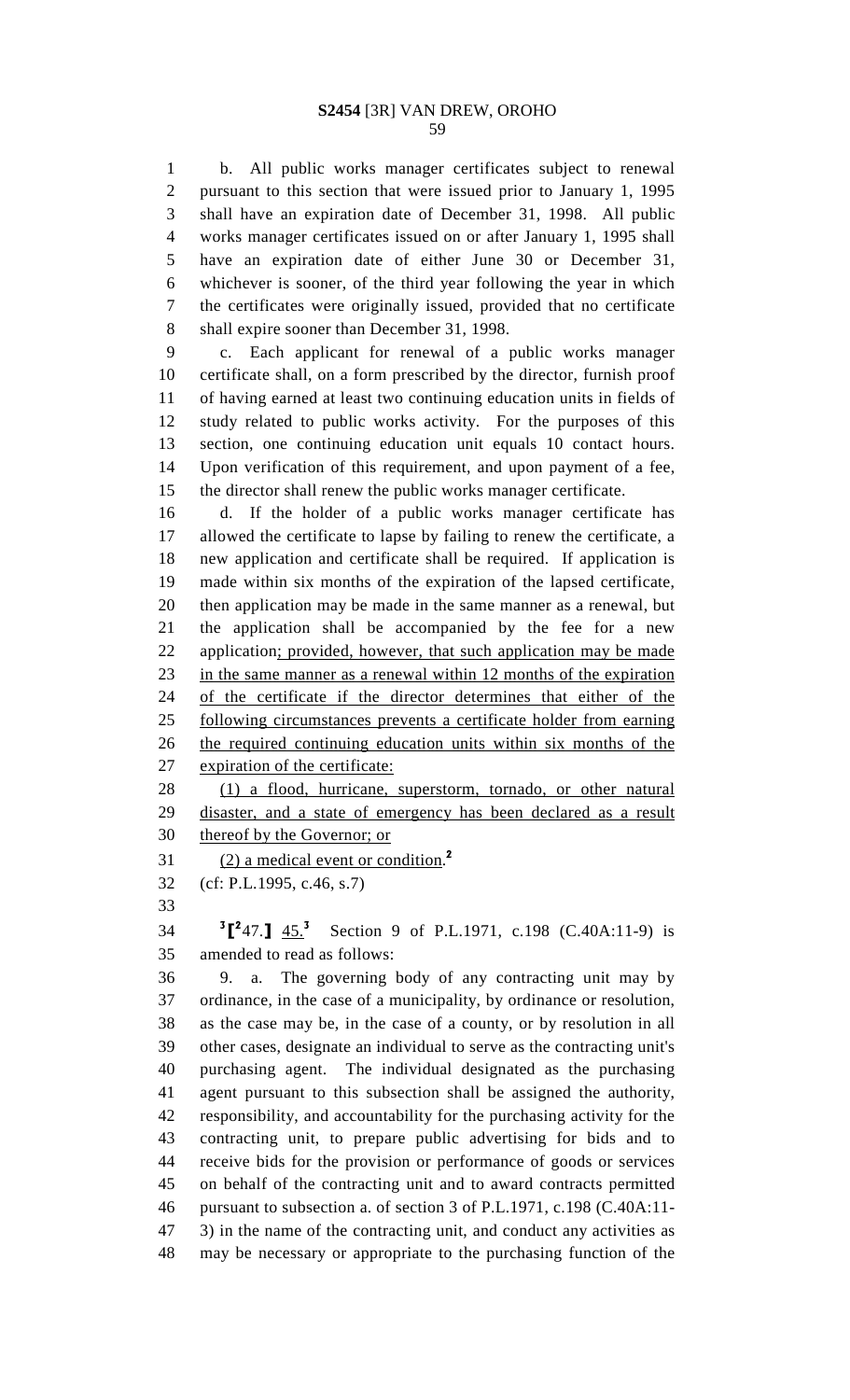1 contracting unit as its contracting agent. The individual designated 2 to serve as the purchasing agent of a contracting unit pursuant to 3 this subsection shall possess a qualified purchasing agent certificate 4 pursuant to this section. The individual designated as the 5 purchasing agent pursuant to this subsection may be a part-time or 6 full-time employee of the contracting unit, an independent 7 contractor, or an individual employed by another contracting unit 8 through a shared services agreement.

9 b. The Director of the Division of Local Government Services, 10 after consultation with the Commissioner of Education, shall 11 establish criteria to qualify individuals who have completed 12 appropriate training and possess such purchasing experience as 13 deemed necessary to serve as a purchasing agent, and, when 14 determined to be necessary by the director, have passed an 15 examination administered by the director pursuant to this section. 16 The criteria established by the director shall include, but are not 17 limited to, the following:

18 (1) is a citizen of the United States;

19 (2) is of good moral character;

20 (3) is a high school graduate or equivalent;

21 (4) has at least two years of higher education, and two years of 22 full time governmental experience performing duties relative to 23 those of public procurement provided, however, that additional 24 years of experience may be substituted for years of higher 25 education, on a one to one basis;

26 (5) has successfully received certificates indicating satisfactory 27 completion of a series of training courses in public procurement as 28 determined by the director and provided by either the Division of 29 Local Government Services, or, with the approval of the director, 30 by a county college or Rutgers, The State University of New Jersey, 31 all under the supervision of instructors who meet criteria 32 established by the director;

33 (6) has submitted completed application forms, including proof 34 of education and experience, as set forth in this subsection, 35 accompanied by a fee in the amount of \$150 payable to the State 36 Treasurer, to the Director of the Division of Local Government 37 Services at least 30 days prior to the administration of a State 38 examination;

39 (7) has successfully passed a State examination for a qualified 40 purchasing agent certificate. The director shall hold examinations 41 semi-annually or at such times as the director may deem 42 appropriate. An individual shall be eligible to take the State 43 examination for a qualified purchasing agent certificate without 44 having taken the courses required pursuant to paragraph (5) of this 45 subsection if the individual has been certified by the division as a 46 certified municipal finance officer, a certified county finance 47 officer, or a certified county purchasing officer.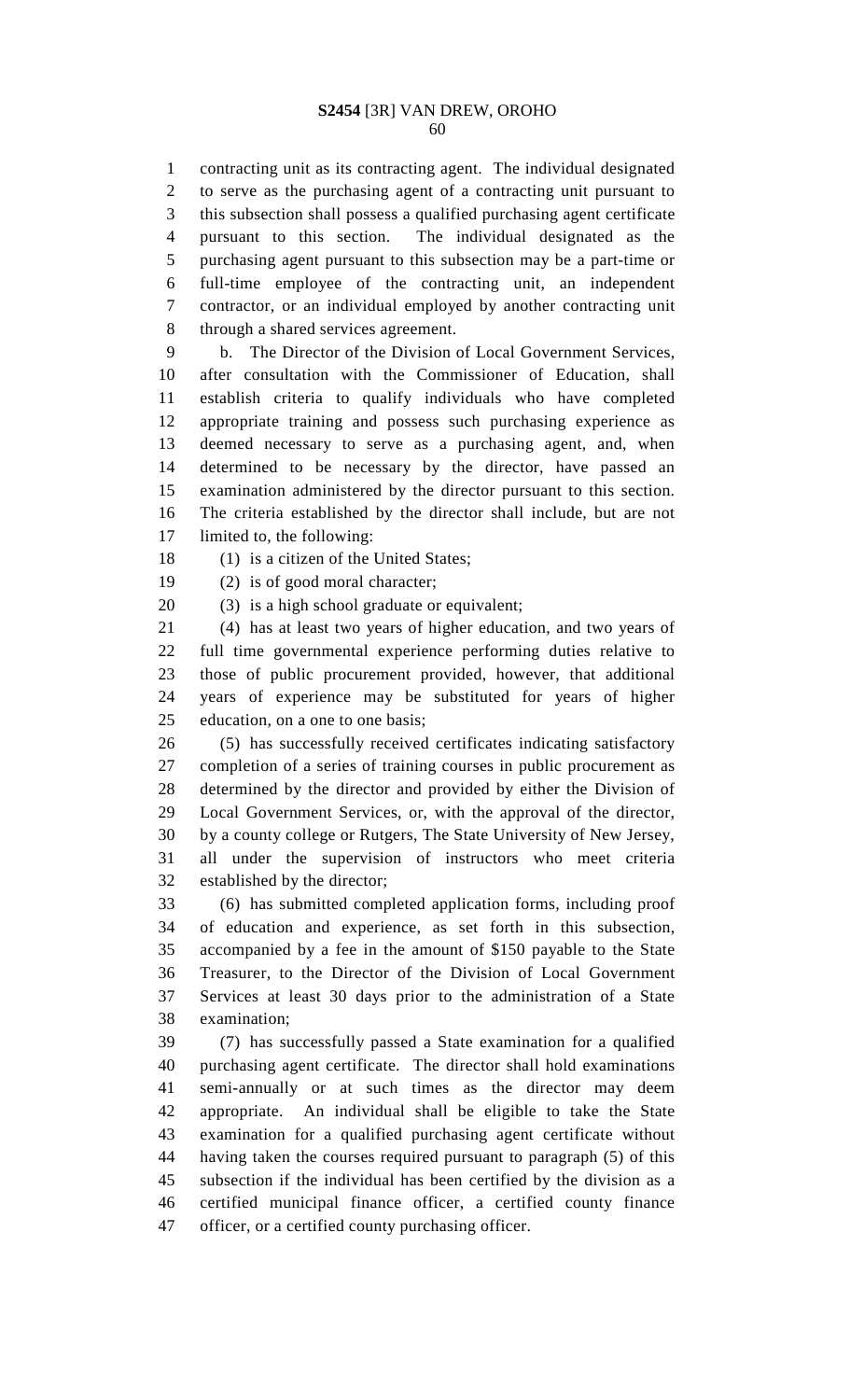1 The director shall issue a qualified purchasing agent certificate to 2 an individual who passes the examination upon payment to the 3 director of a fee of \$25 which shall be payable to the State 4 Treasurer.

5 c. The criteria established by the director to authorize 6 purchasing agents, pursuant to subsection b. of this section, shall 7 include, but are not limited to, completion of a course in green 8 product purchasing, as established by the director pursuant to 9 regulation. Any person qualified pursuant to subsection b. of this 10 section prior to the establishment of the course in green product 11 purchasing, shall in order to continue to be qualified, take and 12 successfully complete the course within four years from the date the 13 course is established. For the purposes of this subsection and 14 section 2 of P.L.2007, c.332 (C.40A:11-9.1), "green product" means 15 any commodity or service that has a lesser or reduced negative 16 effect on human health and the environment when compared with 17 competing commodities or services. Items considered in this 18 comparison may include, but are not limited to: raw materials 19 acquisition, production, manufacturing, packaging, distribution, 20 reuse, operation, maintenance, disposal, energy efficiency, recycled 21 content resource use, transportation, and durability.

22 d. (1) Renewal of the qualified purchasing agent certification 23 shall be required every three years, subject to the applicant's 24 fulfillment of continuing education requirements, the submission of 25 an application for renewal, and the payment of a renewal fee, all as 26 determined by the director.

27 (2) In the event that an individual holding a qualified purchasing 28 agent certificate allows the certificate to lapse by failing to renew 29 the certificate, the individual shall be required to apply to take the 30 qualifying examination required pursuant to subsection b. of this 31 section and pay a fee as determined by the director, except that 32 when an individual applies within six months of the expiration of 33 the certificate, the application may be made in the same manner as 34 renewal and except that such application may be made in the same 35 manner as a renewal within 12 months of the expiration of the 36 certificate if the director determines that either of the following 37 circumstances prevents a certificate holder from earning the 38 required continuing education units within six months of the 39 expiration of the certificate:

40 (1) a flood, hurricane, superstorm, tornado, or other natural 41 disaster, and a state of emergency has been declared as a result 42 thereof by the Governor; or

43 (2) a medical event or condition.

44 e. (1) An individual who obtained a qualified purchasing agent 45 certificate prior to enactment of P.L.2009, c.166 (C.40A:11-9a et 46 al.) shall be exempt from taking the State qualifying examination, 47 but shall adhere to all requirements for renewal pursuant to 48 subsection d. of this section. If such a qualified purchasing agent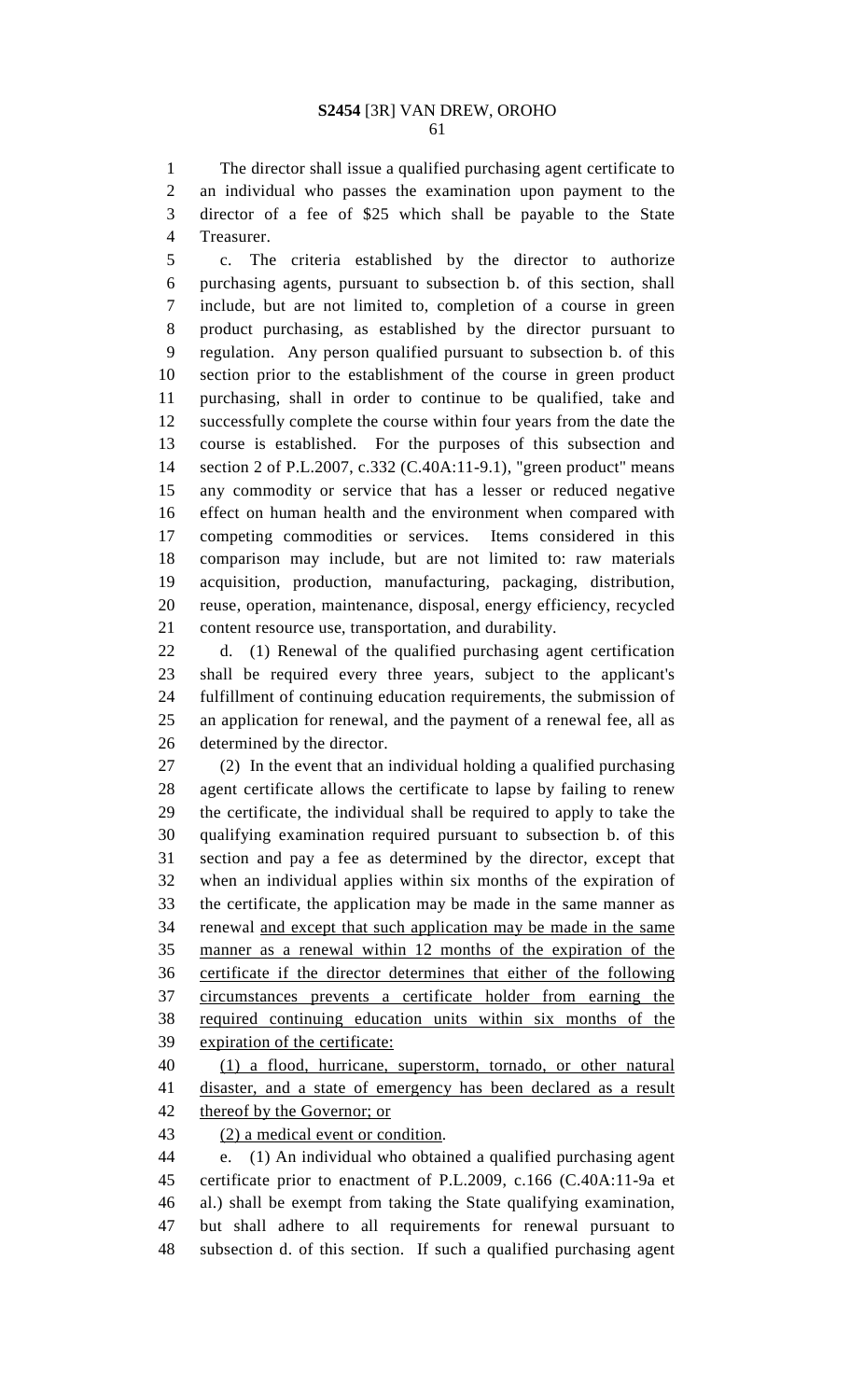1 certificate expires due to the failure of the holder to renew the 2 certificate as prescribed in subsection d. of this section, that 3 individual shall be required to pass the qualifying examination as 4 provided pursuant to subsection b. of this section in order to be 5 issued a new qualified purchasing agent certificate.

6 (2) An individual who has been certified by the Department of 7 Education as a school business administrator and has performed 8 duties relative to public procurement for at least three years shall be 9 exempt from taking the courses required pursuant to paragraph (5) 10 of subsection b. of this section and the state qualifying examination, 11 and upon application to the director and the payment of the fee 12 imposed pursuant to subsection b. of this section, shall be issued a 13 qualified purchasing agent certificate.

14 f. Those persons who have been performing the duties of a 15 purchasing agent for a contracting unit pursuant to P.L.1971, c.198 16 (C.40A:11-1 et seq.), or school board pursuant to N.J.S.18A:18A-1 17 et seq. for at least three continuous years, prior to the first day of 18 the sixth month following the promulgation of rules and regulations 19 to effectuate the purposes of P.L.2009, c.166 (C.40A:11-9a et al.), 20 and did not possess a qualified purchasing agent certificate at that 21 time, may take the State qualifying examination, if not otherwise 22 exempt under subsection e. of this section, without the courses 23 required in subsection b. of this section.

24 g. Following the appointment of a purchasing agent for a 25 contracting unit pursuant to subsection a. of this section, if the 26 person appointed no longer performs such duties, the governing 27 body or chief executive officer, as appropriate to the form of 28 government, may appoint, for a period not to exceed one year 29 commencing from the date of the vacancy, a person who does not 30 possess a qualified purchasing agent certificate to serve as a 31 temporary purchasing agent. Any person so appointed may, with 32 the approval of the director, be reappointed as a temporary 33 purchasing agent for a maximum of one additional year following 34 the end of the first temporary appointment. No contracting unit 35 shall employ a temporary purchasing agent for more than two 36 consecutive years.

37 h. The director may revoke or suspend a qualified purchasing 38 agent certificate for dishonest practices or willful or intentional 39 failure, neglect, or refusal to comply with the laws relating to 40 procurement, or for other good cause. The governing body, 41 together with the chief executive officer of any contracting unit, or 42 a board of education, may request the director to review the 43 behavior or practices of a person holding a qualified purchasing 44 agent certificate. Prior to taking any adverse action against a 45 person, the director or the director's designee shall convene a 46 hearing, upon due notice, affording the person an opportunity to be 47 heard. If the qualified purchasing agent certificate held by a person 48 serving as a purchasing agent is revoked, the director shall order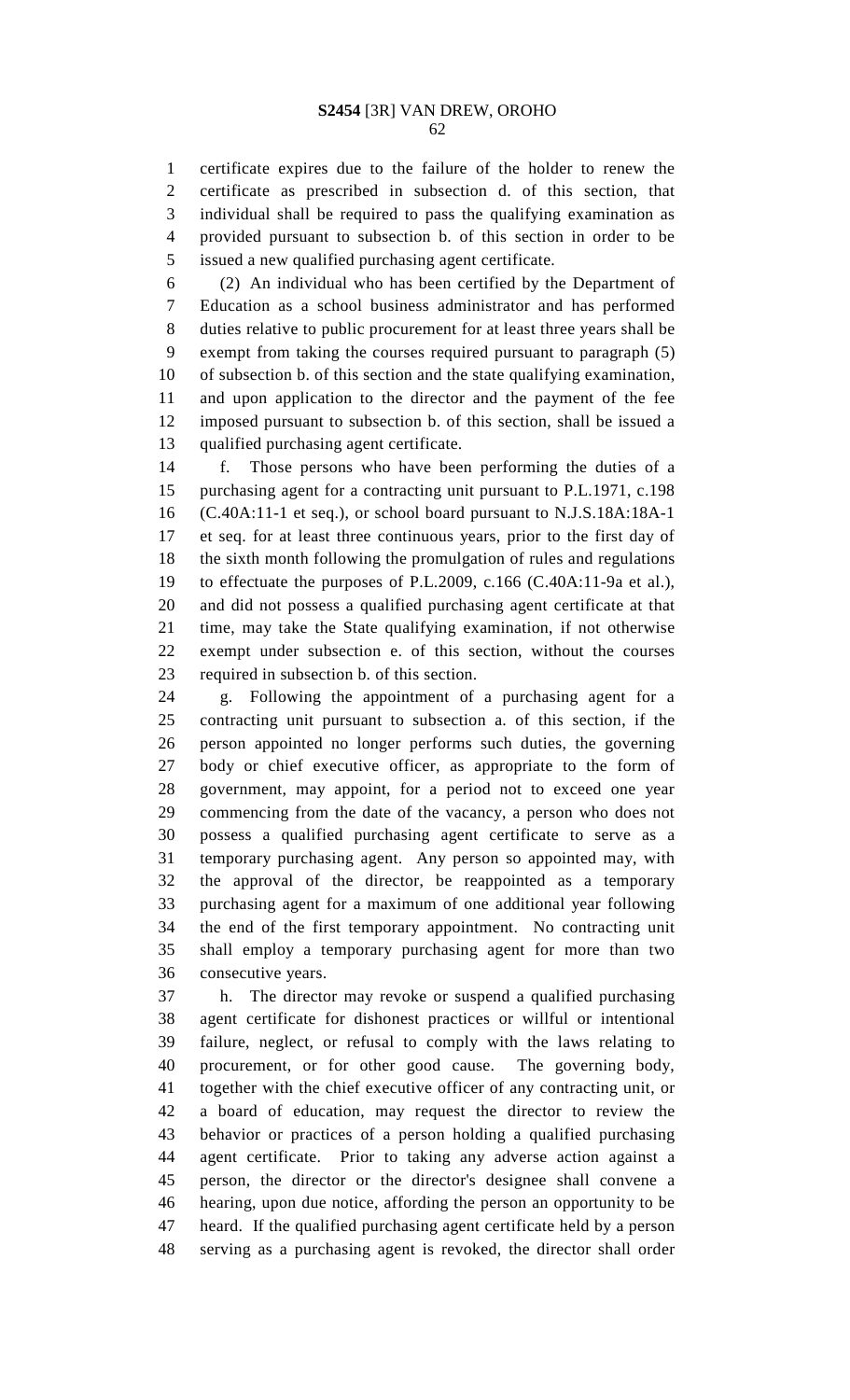1 that person to no longer perform the duties of purchasing agent, and 2 the person shall not be eligible to serve as a purchasing agent or to 3 make application for recertification for a period of five years from 4 the date of revocation.

5 i. The director may adopt and promulgate rules and regulations 6 to effectuate the purposes of [this act] P.L.1971, c.198. 7 Notwithstanding any provision of P.L.1968, c.410 (C.52:14B-1 et 8 seq.) to the contrary, any such regulations shall be effective 9 immediately upon filing with the Office of Administrative Law and 10 shall be effective for a period not to exceed 365 days and may 11 thereafter be amended, adopted or readopted by the director in 12 accordance with the requirements of P.L.1968, c.410. In order to 13 better manage the workload of implementing the provisions of [this 14 act] P.L.1971, c.198, the director may establish a transition process 15 for administering an examination for individuals serving as 16 purchasing agents on the effective date of [this act] P.L.1971, 17 c.198, issuing and renewing qualified purchasing agent certificates 18 to eligible individuals, prescribing a schedule by which such 19 certificates will be issued and renewed, and such other matters as 20 the director determines to be necessary to the implementation of 21 **[**this act**]** P.L.1971, c.198.<sup>2</sup>

- 22 (cf: P.L.2009, c.166, s.3)
- 23

 $\rm ^3\Gamma^2$ 24  $\frac{3}{2}$   $\frac{46.3}{48.1}$   $\frac{46.3}{46.5}$  Section 2 of P.L.1987, c.38 (C.52:14-15f) is 25 amended to read as follows:

26 2. a. Upon the adoption of an ordinance or resolution, as 27 appropriate, the governing body of a county or municipality may 28 provide for the deposit of the net pay of any employee of the county 29 or municipality, or of a board, commission, bureau, department, or 30 other public agency thereof, in a specific banking institution in a 31 designated checking account, savings account, or share account. 32 When the employee shall indicate in writing to the proper 33 disbursing officer his or her desire to have his or her net pay 34 deposited, the disbursing officer shall make the deposit in the 35 respective banking institution on behalf of the employee. As used 36 in P.L.1981, c.385 (C.52:14-15a et seq.), "employee" shall also 37 mean any person holding public office, position, or employment 38 whose compensation is paid by a county or municipality or any 39 board, commission, bureau, department, or other public agency 40 thereof.

41 b. On or after July 1, 2014, the governing body of a county 42 **[or]**, municipality, or local authority or other entity subject to the 43 "Local Authorities Fiscal Control Law," P.L.1983, c.313 44 (C.40A:5A-1 et seq.), may determine by the adoption of an 45 ordinance or resolution, as appropriate, to provide for the 46 mandatory direct deposit of net pay for all employees of the county 47 **[or]**, municipality, <u>or local authority or other entity subject to the</u>